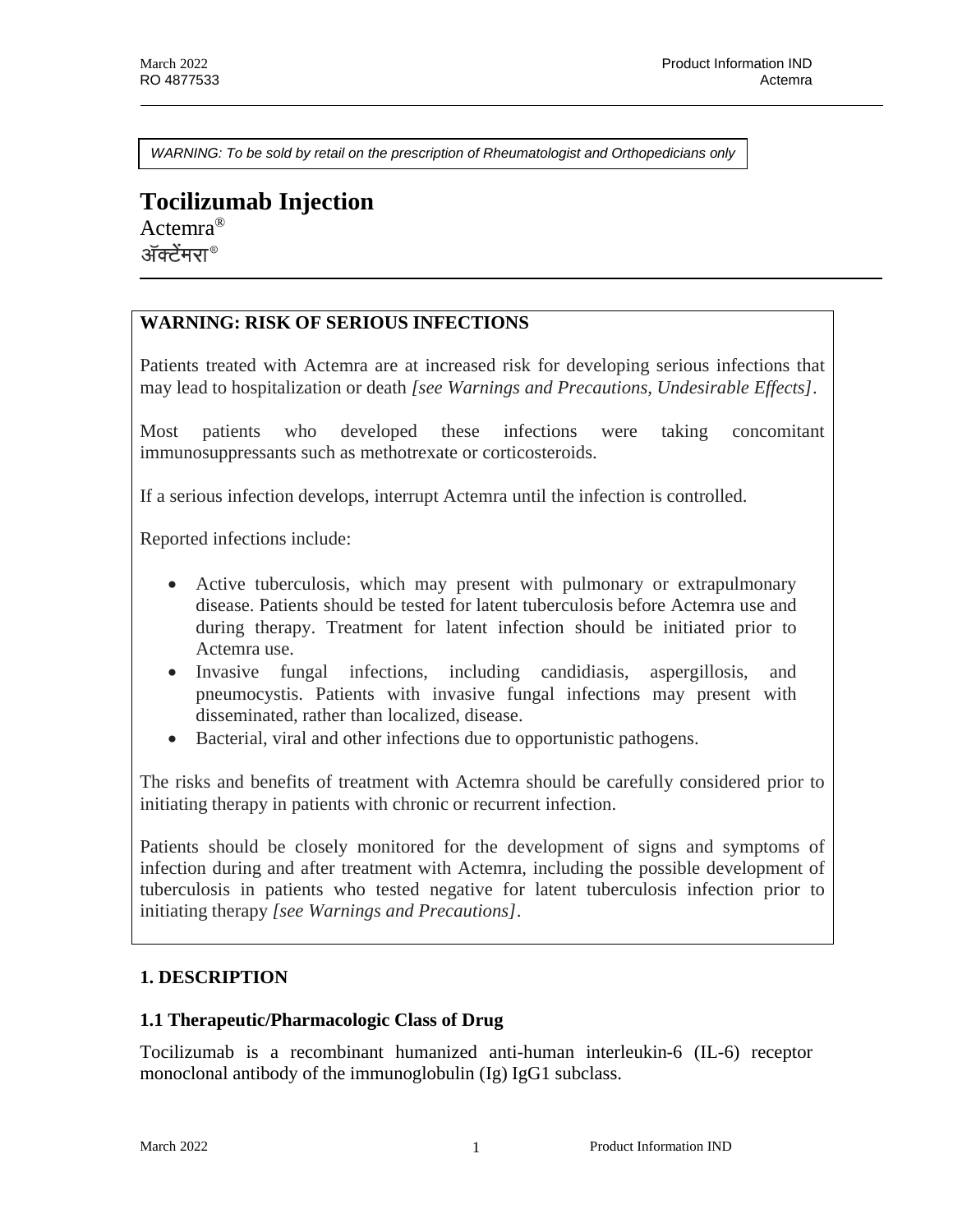ATC Code: L04AC07.

## **1.2 Type of Dosage Form and Strength**

Dosage form: Subcutaneous (SC) formulation. Ready-to-use sterile liquid solution in a single-use pre-filled syringe (PFS) with needle safety device (NSD).

Strength: 180 mg/ml

## **1.3 Route of Administration**

Subcutaneous (SC) injection.

## **1.4 Sterile/Radioactive Statement**

**Sterile** 

## **1.5 Qualitative and Quantitative Composition**

Active ingredient: tocilizumab

Excipients: Polysorbate 80, L-Arginine, L-Arginine Hydrochloride, L-Methionine, L-Histidine, L-Histidine Hydrochloride Monohydrate, Water for Injection.

Tocilizumab solution for subcutaneous (SC) injection is a yellowish, preservative free liquid supplied in a ready-to-use, single-use pre-filled syringe with needle safety device (PFS+NSD). Each device delivers 0.9 mL (162 mg) of tocilizumab.

## **2. CLINICAL PARTICULARS**

## **2.1 Therapeutic Indications**

## **Rheumatoid Arthritis (RA)**

Tocilizumab SC (subcutaneous) formulation, in combination with methotrexate (MTX), is indicated for

- the treatment of severe, active and progressive rheumatoid arthritis (RA) in adults not previously treated with MTX.
- the treatment of moderate to severe active RA in adult patients who have either responded inadequately to, or who were intolerant to, previous therapy with one or more disease-modifying anti-rheumatic drugs (DMARDs) or tumour necrosis factor (TNF) antagonists.

In these patients, Tocilizumab can be given as monotherapy in case of intolerance to MTX or where continued treatment with MTX is inappropriate.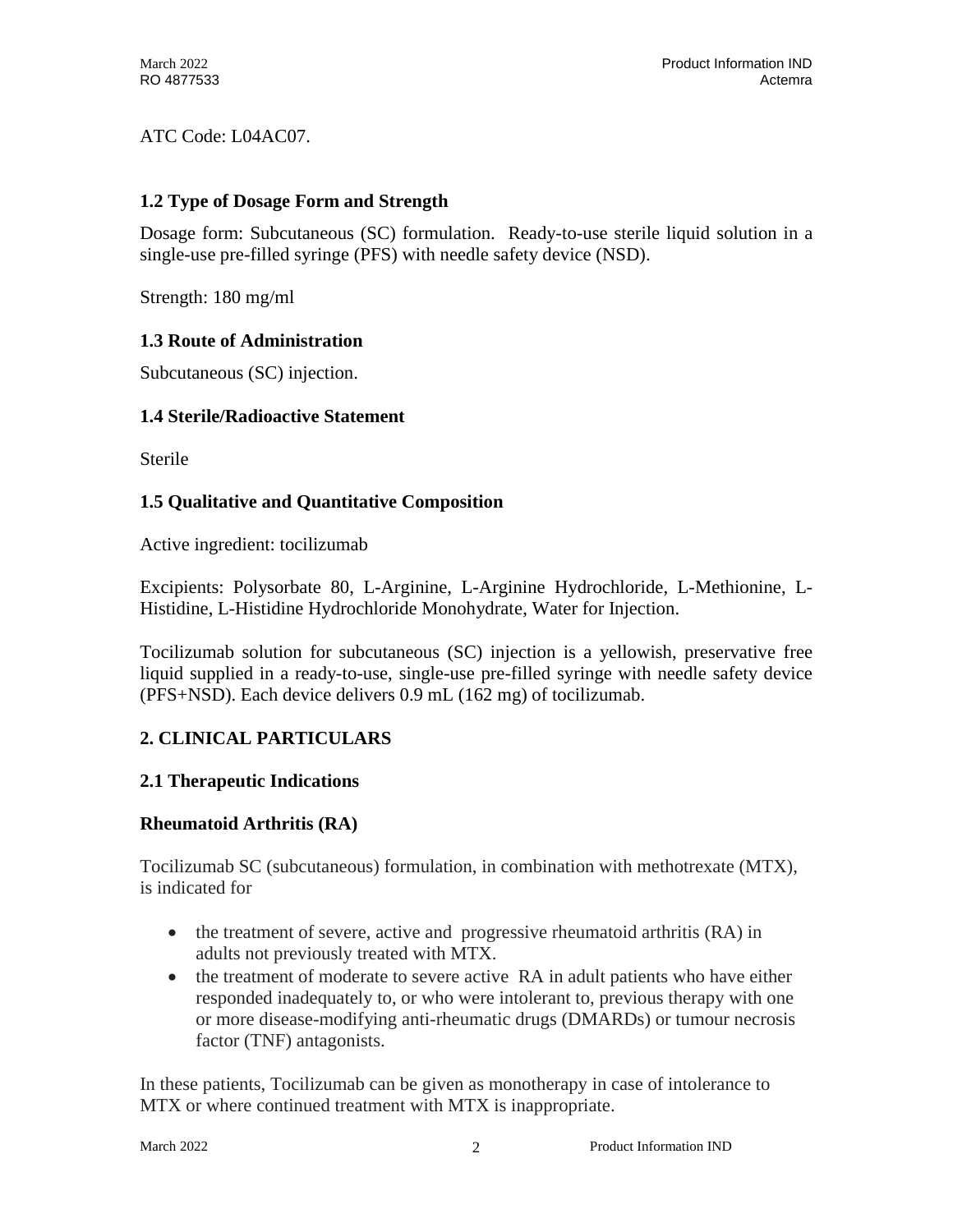## **Giant Cell Arteritis (GCA) [SC formulation only]**

Tocilizumab is indicated in combination with tapering glucocorticoid therapy for the treatment of giant cell arteritis (GCA) only in adult patients requiring no more than 60mg prednisone per day (or an equivalent drug) at initiation of Tocilizumab with regimen as follows:-

Dosage in patients with new-onset GCA: 162mg s.c. every two weeks, combined with a tapering course of glucocorticoids.

Dosage in patients with relapsing GCA: 162mg s.c. once weekly, combined with a tapering course of glucocorticoids.

### **2.2 Dosage and Administration**

#### *General*

Substitution by any other biological medicinal product requires the consent of the prescribing physician.

For adult patients with RA, tocilizumab is administered as an SC injection.

For adult patients with GCA, tocilizumab is administered as a SC injection.

Subcutaneous Administration

Tocilizumab SC formulation is not intended for intravenous administration.

Tocilizumab SC formulation is administered with a single-use PFS+NSD. The first injection should be performed under the supervision of a qualified health care professional. A patient can self-inject Actemra only if the physician determines that it is appropriate and the patient agrees to medical follow-up as necessary and has been trained in proper injection technique. The recommended injection sites (abdomen, thigh and upper arm) should be rotated and injections should never be given into moles, scars, or areas where the skin is tender, bruised, red, hard, or not intact.

Patients who transition from tocilizumab IV therapy to SC administration should administer the first SC dose at the time of the next scheduled IV dose under the supervision of a qualified health care professional.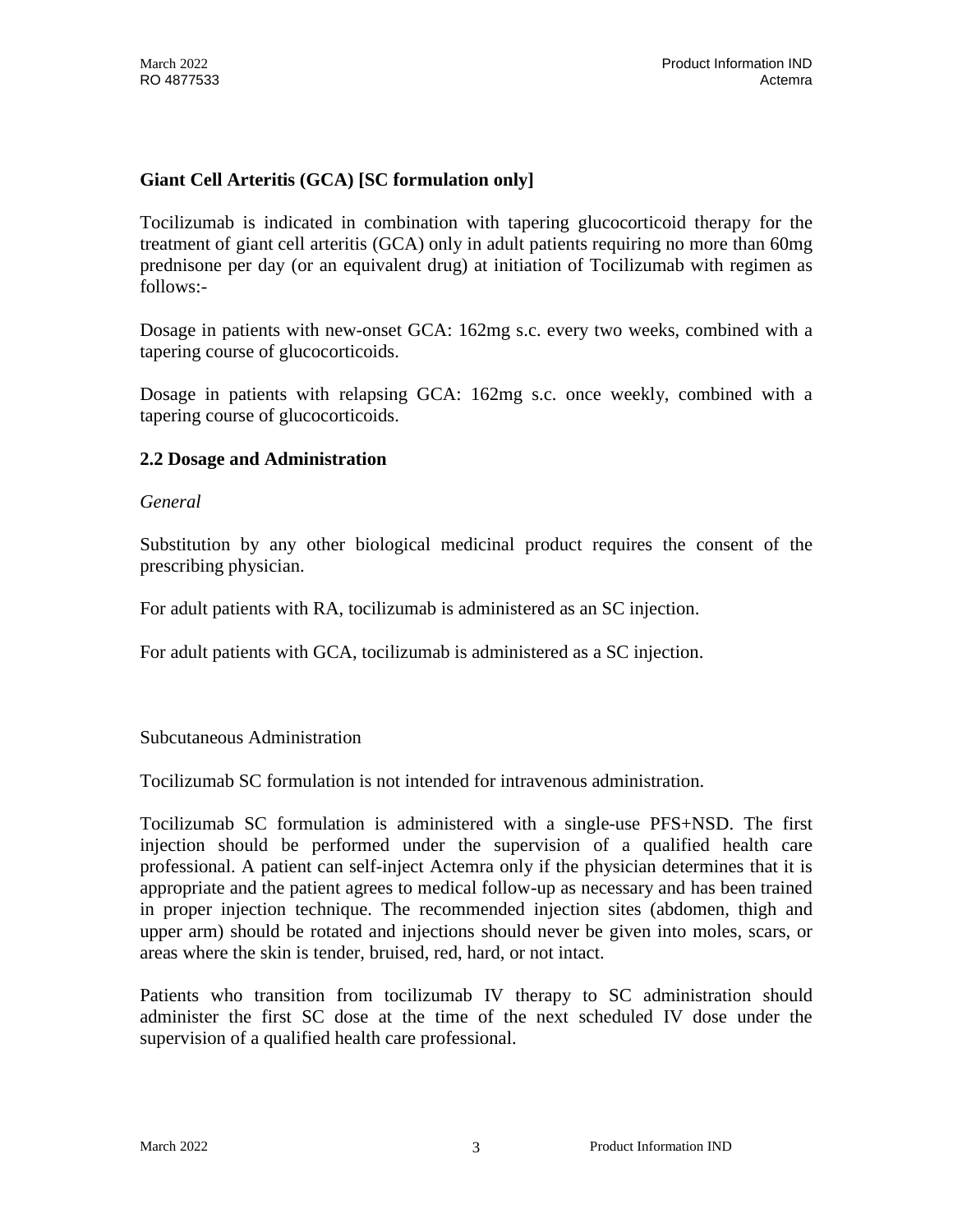Assess suitability of patient or parent/guardian for SC home administration and instruct the patient or parent/guardian to inform a healthcare professional before administering the next dose, if any symptoms of allergic reaction are experienced.

Patients should seek immediate medical attention if they develop symptoms of serious allergic reactions (see section 2.4.1 Warnings and Precautions, General and 2.6 Undesirable Effects).

### **Rheumatoid Arthritis**

Tocilizumab may be used as monotherapy or concomitantly with methotrexate or other nonbiologic DMARDs as a subcutaneous injection.

The recommended dosage regimen of Subcutaneous tocilizumab for adult RA patients:

| kg weight               | Patients less than 100   162 mg administered subcutaneously every other week, followed by an<br>increase to every week based on clinical response |
|-------------------------|---------------------------------------------------------------------------------------------------------------------------------------------------|
| $100 \text{ kg weight}$ | Patients at or above   162 mg administered subcutaneously every week                                                                              |

When transitioning from Tocilizumab intravenous therapy to subcutaneous administration, administer the first subcutaneous dose instead of the next scheduled intravenous dose.

Interruption of dose or reduction in frequency of administration of subcutaneous dose from every week to every other week dosing is recommended for management of certain dose-related laboratory changes including elevated liver enzymes, neutropenia, and thrombocytopenia.

## **Giant Cell Arteritis (GCA) [SC formulation only]**

Dosage in patients with new-onset GCA: 162mg s.c. every two weeks, combined with a tapering course of glucocorticoids.

Dosage in patients with relapsing GCA: 162mg s.c. once weekly, combined with a tapering course of glucocorticoids.

## *Dose Modification Recommendations for RA and GCA:* (*see section 2.4.1Warnings and Precautions, General* )

• Liver enzyme abnormalities

| Laboratory | <b>Action</b> |
|------------|---------------|
| Value      |               |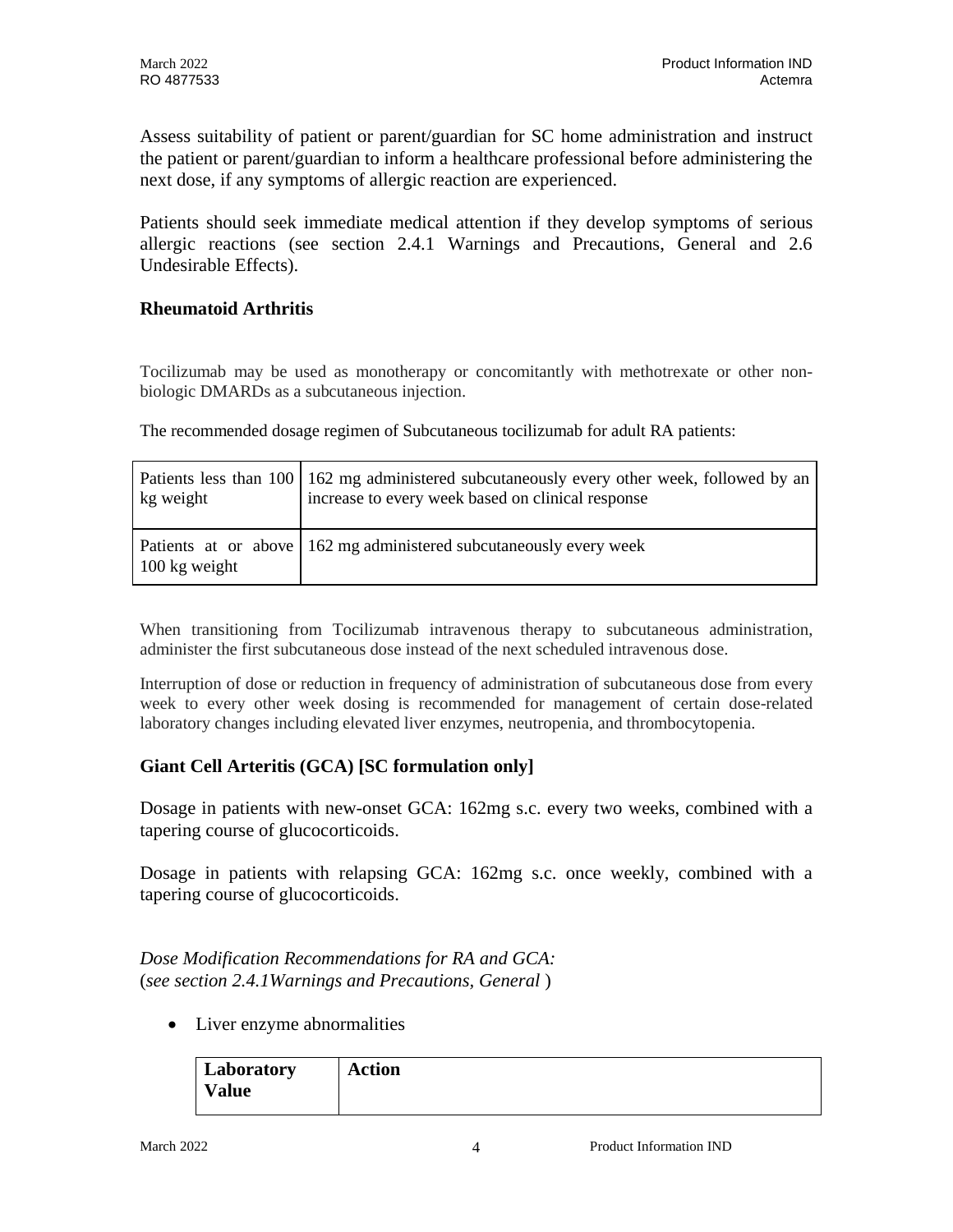| $> 1$ to 3 x Upper | Dose modify concomitant DMARDs (RA) or                                                                                                                                               |  |  |  |
|--------------------|--------------------------------------------------------------------------------------------------------------------------------------------------------------------------------------|--|--|--|
| Limit of Normal    | immunomodulatory agents (GCA) if appropriate.                                                                                                                                        |  |  |  |
| (ULN)              |                                                                                                                                                                                      |  |  |  |
|                    | For patients on subcutaneous tocilizumab with persistent<br>increases in this range, reduce to cilizum ab injection<br>frequency to every other week or interrupt to cilizumab until |  |  |  |
|                    | ALT/AST have normalized. Restart with weekly injection or<br>injection every other week, as clinically appropriate.                                                                  |  |  |  |
| $>$ 3 to 5x ULN    | Interrupt tooilizumab dosing until $\langle 3x \rangle$ ULN and follow<br>recommendations above for $>1$ to 3x ULN                                                                   |  |  |  |
|                    | For persistent increases $> 3x$ ULN (confirmed by repeat<br>testing, see section 2.4.4), discontinue tocilizumab                                                                     |  |  |  |
| $> 5x$ ULN         | Discontinue tocilizumab                                                                                                                                                              |  |  |  |

Low absolute neutrophil count (ANC)

| Laboratory<br><b>Value</b><br>(cells x $10^9$ /L) | Action                                                                                                                                                                                                 |
|---------------------------------------------------|--------------------------------------------------------------------------------------------------------------------------------------------------------------------------------------------------------|
| ANC > 1                                           | Maintain dose                                                                                                                                                                                          |
| ANC $0.5$ to 1                                    | Interrupt tocilizumab dosing                                                                                                                                                                           |
|                                                   | For patients on subcutaneous tocilizemab, when $\text{ANC} > 1 \text{ x}$<br>$109/L$ resume tocilizumab injection every other week and<br>increase frequency to every week, as clinically appropriate. |
| $\text{ANC} < 0.5$                                | Discontinue tocilizumab                                                                                                                                                                                |

• Low platelet count

| Laboratory<br><b>Value</b><br>(cells x $10^3/\mu L$ ) | <b>Action</b>                                                                                                                                                                                                                               |
|-------------------------------------------------------|---------------------------------------------------------------------------------------------------------------------------------------------------------------------------------------------------------------------------------------------|
| 50 to 100                                             | Interrupt tocilizumab dosing<br>For patients on subcutaneous tocilizumab, when platelet<br>count is > 100 x $10^3/\mu$ resume tocilizumab injection every<br>other week and increase frequency to every week, as<br>clinically appropriate. |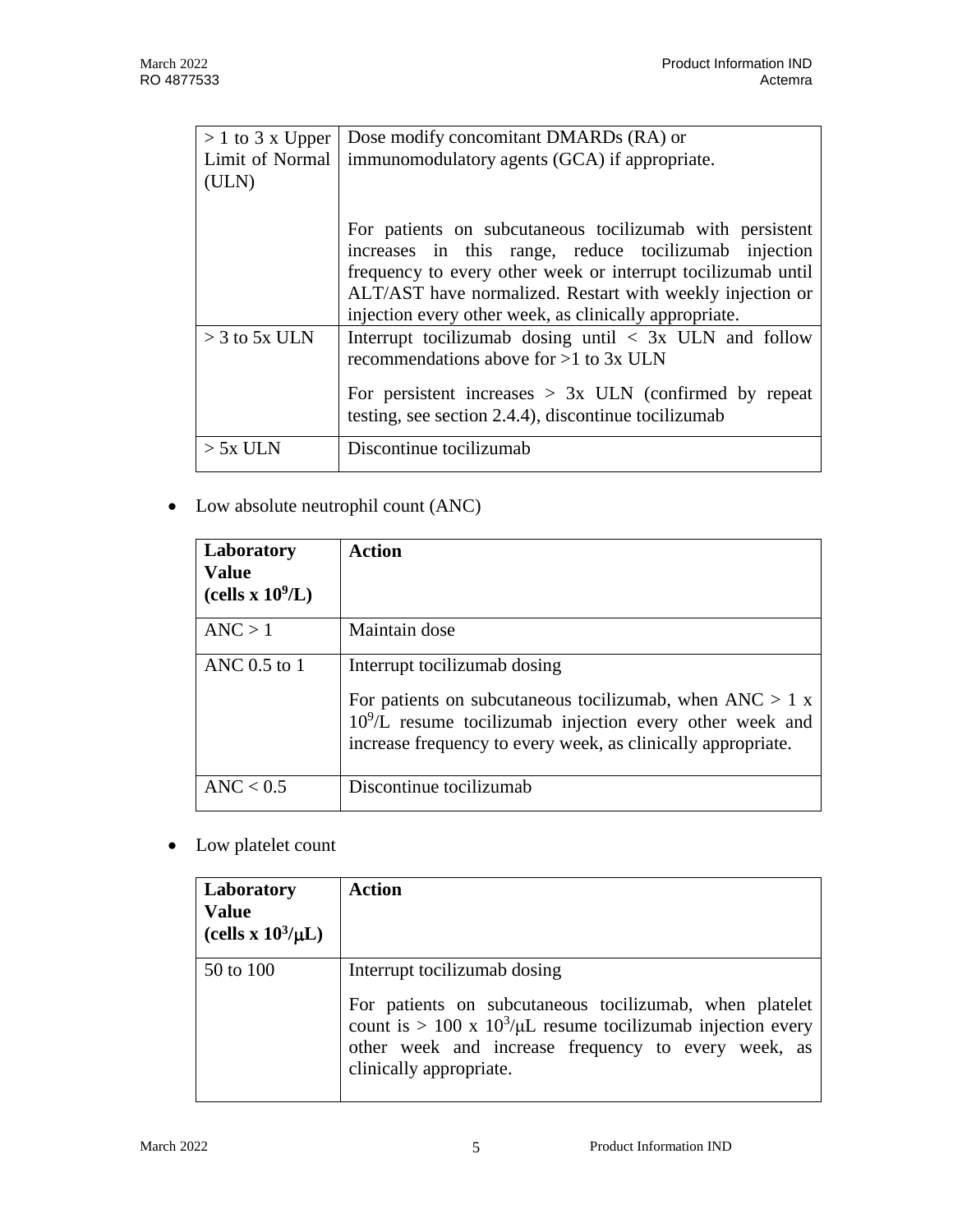| Discontinue tocilizumab |
|-------------------------|
|                         |

#### **2.2.1 Special Dosage Instructions**

*Pediatric use:* No text

*Geriatric use:* No dose adjustment is required in elderly patients  $> 65$  years of age.

*Renal impairment*: No dose adjustment is required in patients with mild or moderate renal impairment (see section 3.2.5 *Pharmacokinetics in Special Populations*). Tocilizumab has not been studied in patients with severe renal impairment.

*Hepatic impairment:* The safety and efficacy of tocilizumab has not been studied in patients with hepatic impairment (see section 2.4.1 Warnings and Precautions, General).

#### **2.3 Contraindications**

Actemra is contraindicated in patients with a known hypersensitivity to tocilizumab or to any of the excipients.

#### **2.4 Warnings and Precautions**

#### **2.4.1 General**

In order to improve the traceability of biological medicinal products, the trade name and batch number of the administered product should be clearly recorded (or stated) in the patient file.

#### *Infections*

Serious and sometimes fatal infections have been reported in patients receiving immunosuppressive agents including tocilizumab (see section 2.6, Undesirable Effects). Tocilizumab treatment should not be initiated in patients with active infections. Administration of tocilizumab should be interrupted if a patient develops a serious infection until the infection is controlled. Healthcare professionals should exercise caution when considering the use of tocilizumab in patients with a history of recurring infection or with underlying conditions (e.g. diverticulitis, diabetes) which may predispose patients to infections.

Vigilance for the timely detection of serious infection is recommended for patients receiving immunosuppressive agents, such as tocilizumab, as signs and symptoms of acute inflammation may be lessened, due to suppression of the acute phase reactants. Patients (which include younger children who may be less able to communicate their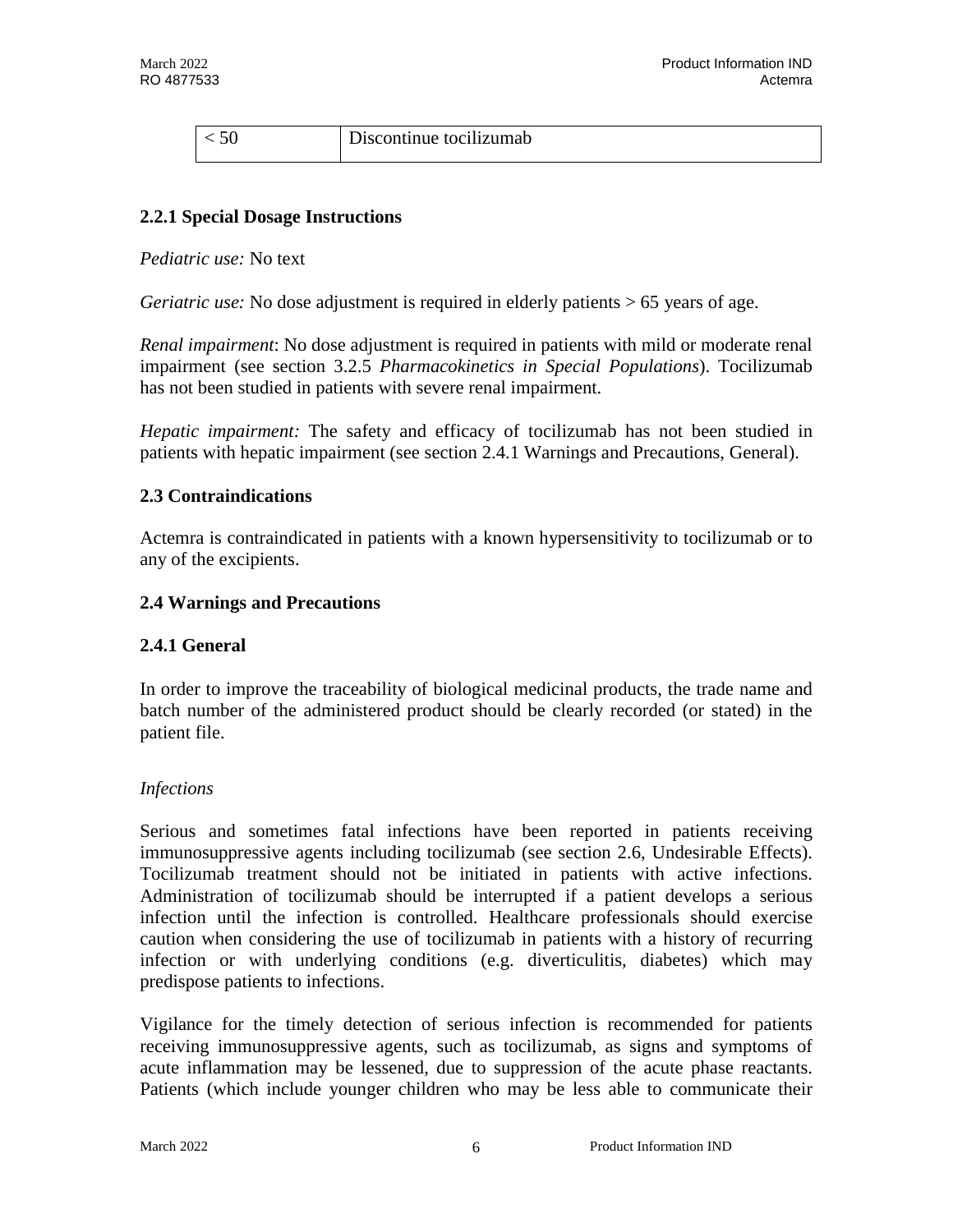symptoms) and parents/guardians of minors should be instructed to contact their healthcare professional immediately when any symptoms suggesting infection appear, in order to assure rapid evaluation and appropriate treatment.

## *Complications of diverticulitis*

Events of diverticular perforation as complications of diverticulitis have been reported in patients treated with tocilizumab. Tocilizumab should be used with caution in patients with previous history of intestinal ulceration or diverticulitis. Patients presenting with symptoms potentially indicative of complicated diverticulitis, such as abdominal pain, should be evaluated promptly for early identification of gastrointestinal perforation.

### *Tuberculosis*

As recommended for other biologic therapies in all patients should be screened for latent tuberculosis infection prior to starting tocilizumab therapy. Patients with latent tuberculosis should be treated with standard antimycobacterial therapy before initiating tocilizumab.

### *Vaccinations*

Live and live attenuated vaccines should not be given concurrently with tocilizumab as clinical safety has not been established.

No data are available on the secondary transmission of infection from persons receiving live vaccines to patients receiving tocilizumab.

In a randomized open-label study, adult RA patients treated with tocilizumab and MTX were able to mount an effective response to both the 23-valent pneumococcal polysaccharide and tetanus toxoid vaccines which was comparable to the response seen in patients on MTX only.

It is recommended that all patients, particularly pediatric or elderly patients, be brought up to date with all immunizations in agreement with current immunization guidelines prior to initiating tocilizumab therapy. The interval between live vaccinations and initiation of tocilizumab therapy should be in accordance with current vaccination guidelines regarding immunosuppressive agents.

## *Hypersensitivity Reactions*

Serious hypersensitivity reactions, including anaphylaxis have been reported in association with tocilizumab (*see section 2.6.1 Undesirable Effects, Clinical Trials*). In the post marketing setting, events of serious hypersensitivity and anaphylaxis have occurred in patients treated with a range of doses of tocilizumab, with or without concomitant therapies, premedication, and / or a previous hypersensitivity reaction. In the post marketing setting, cases with a fatal outcome have been reported with intravenous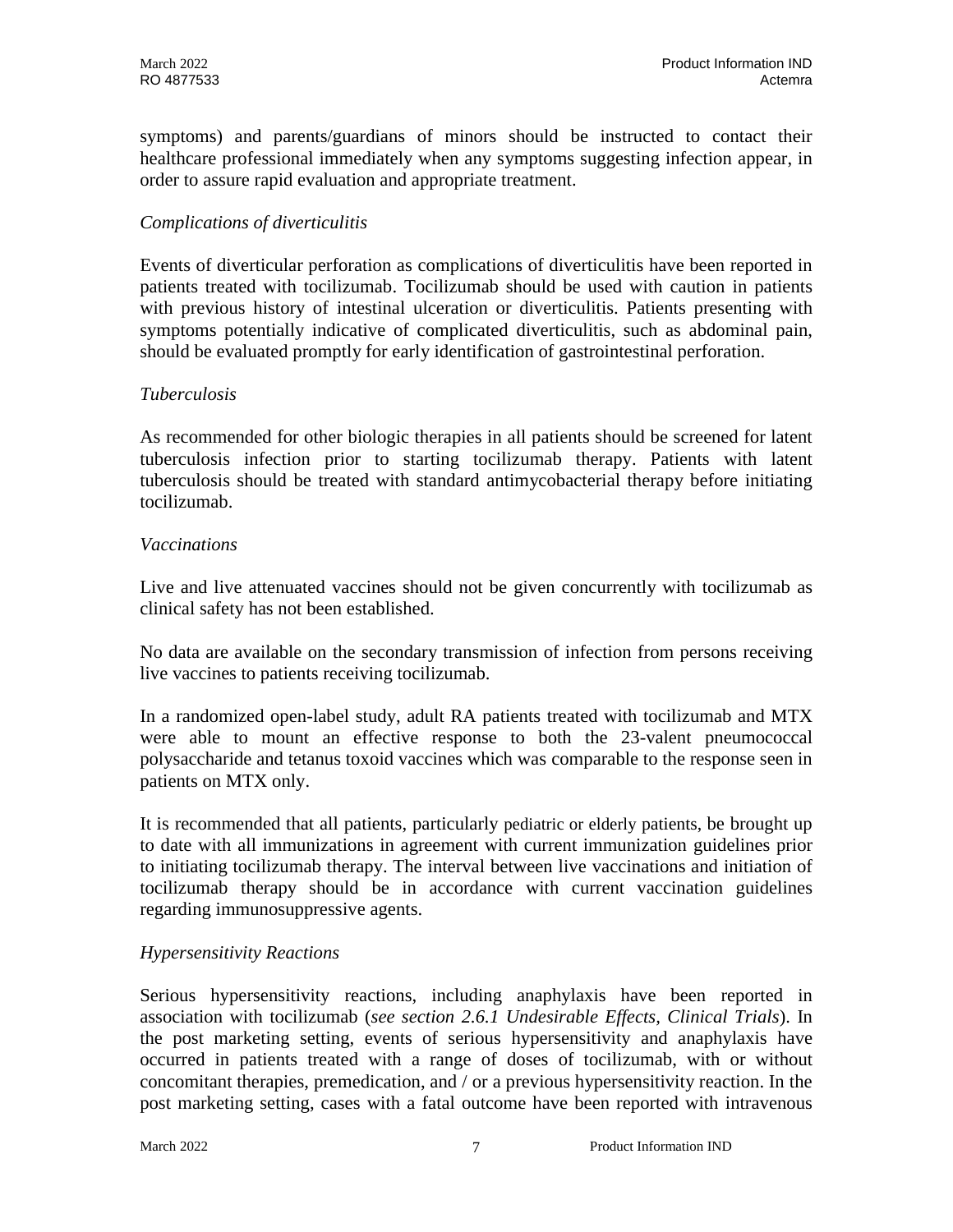tocilizumab. These events have occurred as early as the first infusion of tocilizumab (*see sections 2.3 Contraindications, 2.6.2 Post Marketing*). Appropriate treatment should be available for immediate use in the event of an anaphylactic reaction during infusion with tocilizumab. If an anaphylactic reaction or other serious hypersensitivity reaction occurs, administration of tocilizumab should be stopped immediately and tocilizumab should be permanently discontinued (*see section 2.2 Dosage and Administration*).

### *Active Hepatic Disease and Hepatic Impairment*

Treatment with tocilizumab particularly when administered concomitantly with methotrexate, may be associated with elevations in hepatic transaminases therefore caution should be exercised when considering treatment of patients with active hepatic disease or hepatic impairment (see section *2.2.1 Special Dosage Instructions*, 2.6.1 *Undesirable Effects, Clinical Trials*).

### *Hepatotoxicity*

Mild and moderate elevations of hepatic transaminases have been observed with tocilizumab treatment (*see section 2.6.1 Undesirable Effects, Clinical Trials*). Increased frequency of these elevations was observed when drugs, which are known to cause hepatotoxicity (e.g. methotrexate (MTX)), were used in combination with tocilizumab.

Serious drug-induced liver injury, including acute liver failure, hepatitis and jaundice, have been observed with tocilizumab (*see section 2.6.2 Undesirable Effects, Post Marketing Experience*). Serious hepatic injury occurred between 2 weeks to more than 5 years after initiation of tocilizumab. Cases of liver failure resulting in liver transplantation have been reported.

Caution should be exercised when considering initiation of tocilizumab treatment in patients with elevated transaminases ALT or AST above 1.5x ULN. In patients with elevated ALT or AST above 5x ULN treatment is not recommended.

In RA, GCA, pJIA, sJIA, ALT/AST should be monitored every 4 to 8 weeks for the first 6 months of treatment followed by every 12 weeks thereafter. For recommended dose modifications, including tocilizumab discontinuation, based on transaminases levels, see section 2.2 Dosage and Administration.

#### *Viral reactivation*

Viral reactivation (e.g. hepatitis B virus) has been reported with biologic therapies for rheumatoid arthritis. In clinical studies with tocilizumab, patients who screened positive for hepatitis were excluded.

#### *Demyelinating disorders*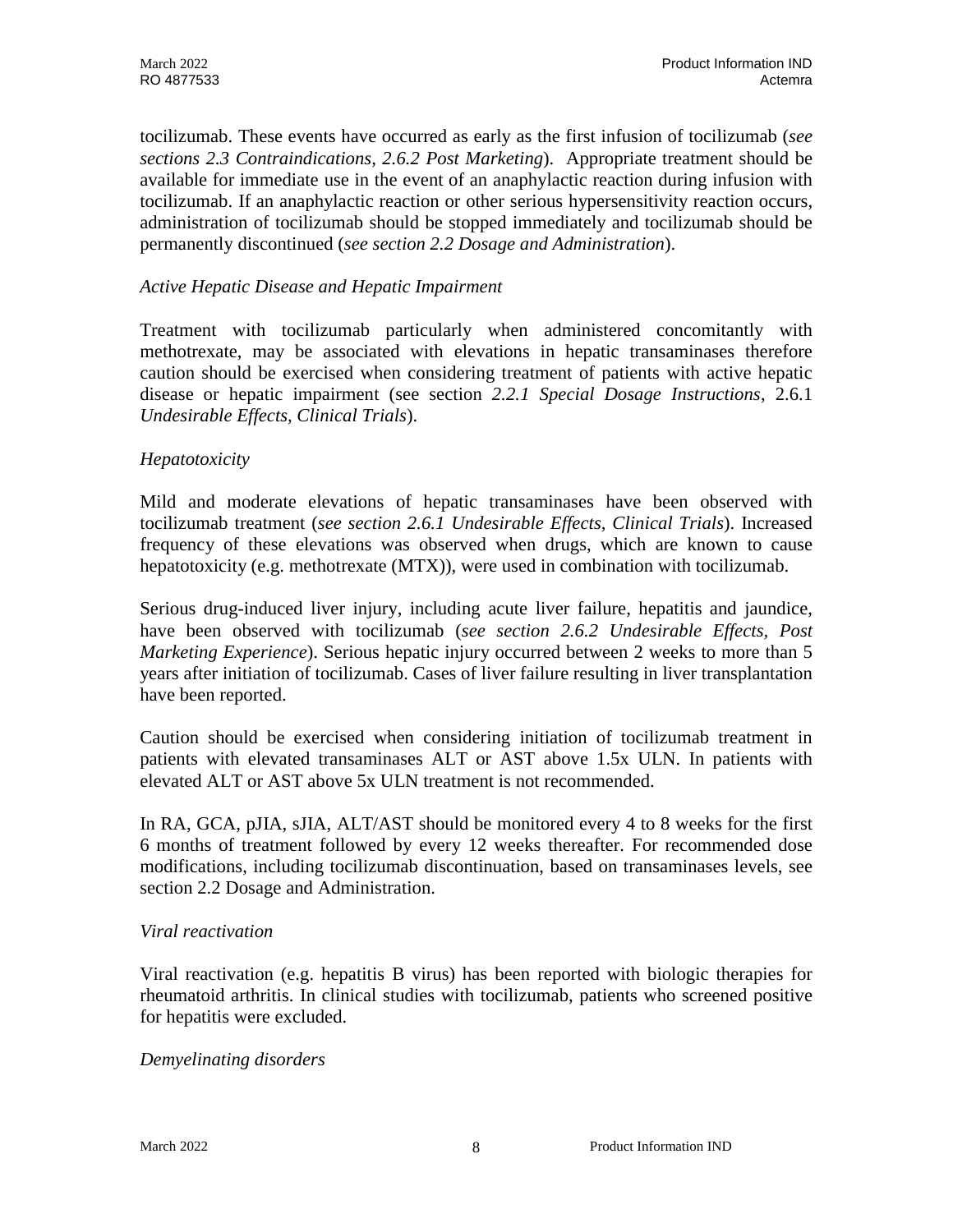Physicians should be vigilant for symptoms potentially indicative of new onset central demyelinating disorders. The potential for central demyelination with tocilizumab is currently unknown.

### *Neutropenia*

Treatment with tocilizumab was associated with a higher incidence of neutropenia. Treatment-related neutropenia was not associated with serious infection in clinical trials (*see section 2.6.1 Undesirable Effects, Clinical Trials*).

Caution should be exercised when considering initiation of tocilizumab treatment in patients with a low neutrophil count i.e. absolute neutrophil count (ANC) below 2 x  $10^9$ /L. In patients with an absolute neutrophil count below 0.5 x  $10^9$ /L treatment is not recommended.

In RA and GCA, the neutrophil count should be monitored 4 to 8 weeks after start of therapy and thereafter according to good clinical practice. For recommended dose modifications based on ANC results, see section 2.2 Dosage and Administration.

In pJIA and sJIA, the neutrophil count should be monitored at the time of the second administration and thereafter according to good clinical practice (*see section 2.2 Dosage and Administration, Dose modifications*).

#### *Thrombocytopenia*

Treatment with tocilizumab was associated with a reduction in platelet counts. Treatment-related reduction in platelets was not associated with serious bleeding events in clinical trials (*see section 2.6.1 Undesirable Effects, Clinical Trials*).

Caution should be exercised when considering initiation of tocilizumab treatment in patients with a platelet count below 100 x  $10^3/\mu$ L. In patients with a platelet count below 50 x  $10^3/\mu$ L treatment is not recommended.

In RA and GCA, platelets should be monitored 4 to 8 weeks after start of therapy and thereafter according to good clinical practice. For recommended dose modifications based on platelet counts, see section 2.2 Dosage and Administration.

In pJIA and sJIA, platelets should be monitored at the time of the second administration and thereafter according to good clinical practice (see section 2.2 Dosage and Administration, Dose modifications).

## *Lipids parameters*

Elevations of lipid parameters such as total cholesterol, triglycerides and/or low density lipoprotein (LDL) cholesterol have been observed (*see section 2.6.1Undesirable Effects, Clinical Trials*).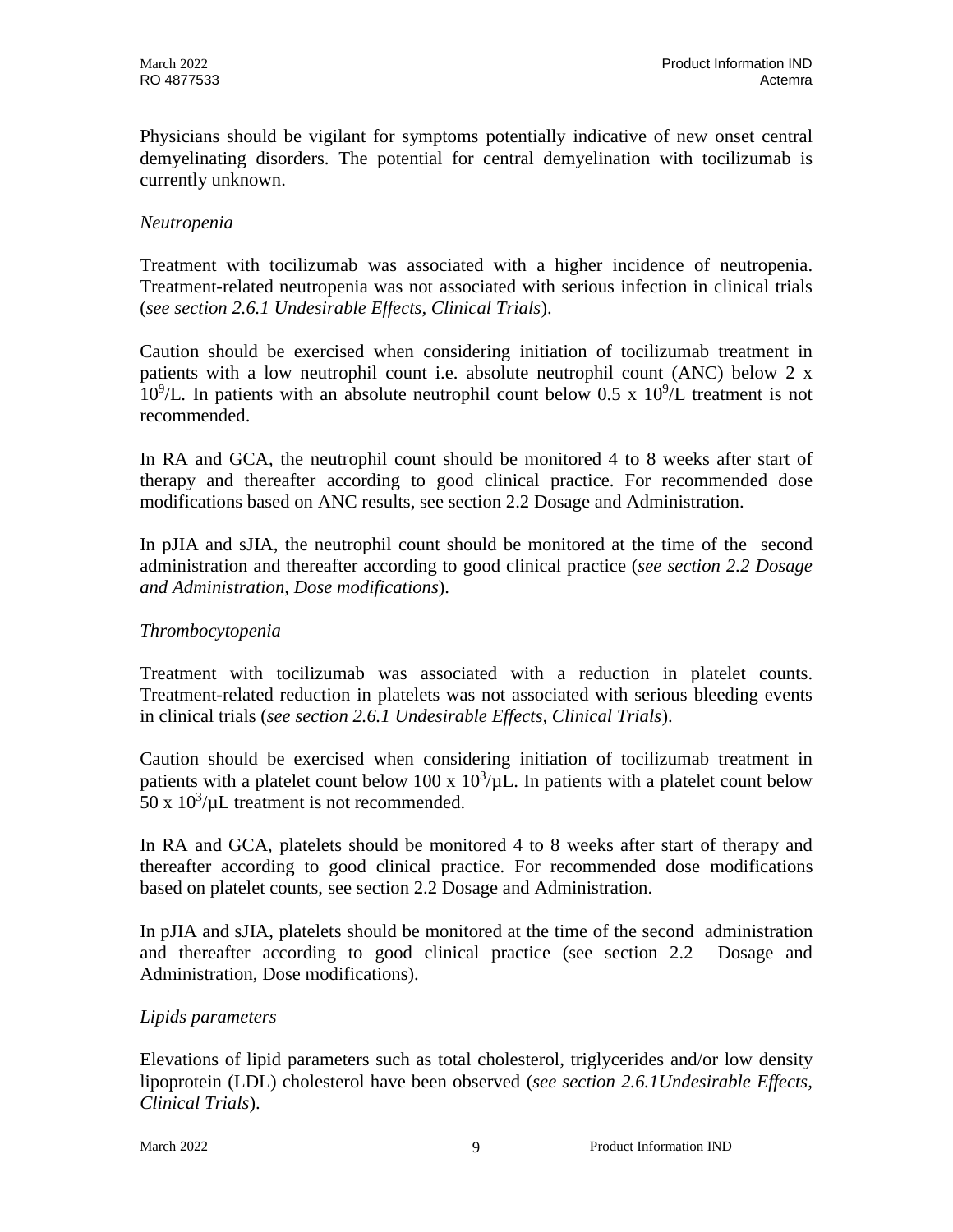In patients treated with tocilizumab, assessment of lipid parameters should be performed 4 to 8 weeks following initiation of tocilizumab therapy. Patients should be managed according to local clinical guidelines for management of hyperlipidaemia.

### *Systemic Juvenile Idiopathic Arthritis*

*Macrophage activation syndrome (MAS)* MAS is a serious life-threatening disorder that may develop in patients with sJIA. In clinical trials, tocilizumab has not been studied in patients during an episode of active MAS.

### **2.4.2 Drug Abuse and Dependence**

No studies on the effects on the potential for tocilizumab to cause dependence have been performed. However, there is no evidence from the available data that tocilizumab treatment results in dependence.

## **2.4.3 Ability to Drive and Use Machines**

No studies on the effects on the ability to drive and use machine have been performed. However, there is no evidence from the available data that tocilizumab treatment affects the ability to drive and use machines.

#### **2.5 Use in Special Populations**

#### **2.5.1 Pregnancy**

There are no adequate data from the use of tocilizumab in pregnant women. A study in monkeys did not indicate any dysmorphogenic potential but has yielded a higher number of spontaneous abortion/embryo-foetal death at a high dose (see section 3.3.5 Nonclinical Safety, Other). The relevance of these data for humans is unknown.

Tocilizumab should not be used during pregnancy unless clearly indicated by medical need.

#### **2.5.2 Labour and Delivery**

No text

#### **2.5.3 Nursing Mothers**

It is unknown whether tocilizumab is excreted in human breast milk. Although endogenous immunoglobulins of the IgG isotope are secreted into human milk, a systemic absorption of tocilizumab via breast feeding is unlikely due to the rapid proteolytic degradation of such proteins in the digestive system. A decision on whether to continue/discontinue breast-feeding or to continue/discontinue therapy with tocilizumab should be made taking into account the benefit of breast-feeding to the child and the benefit of tocilizumab therapy to the woman.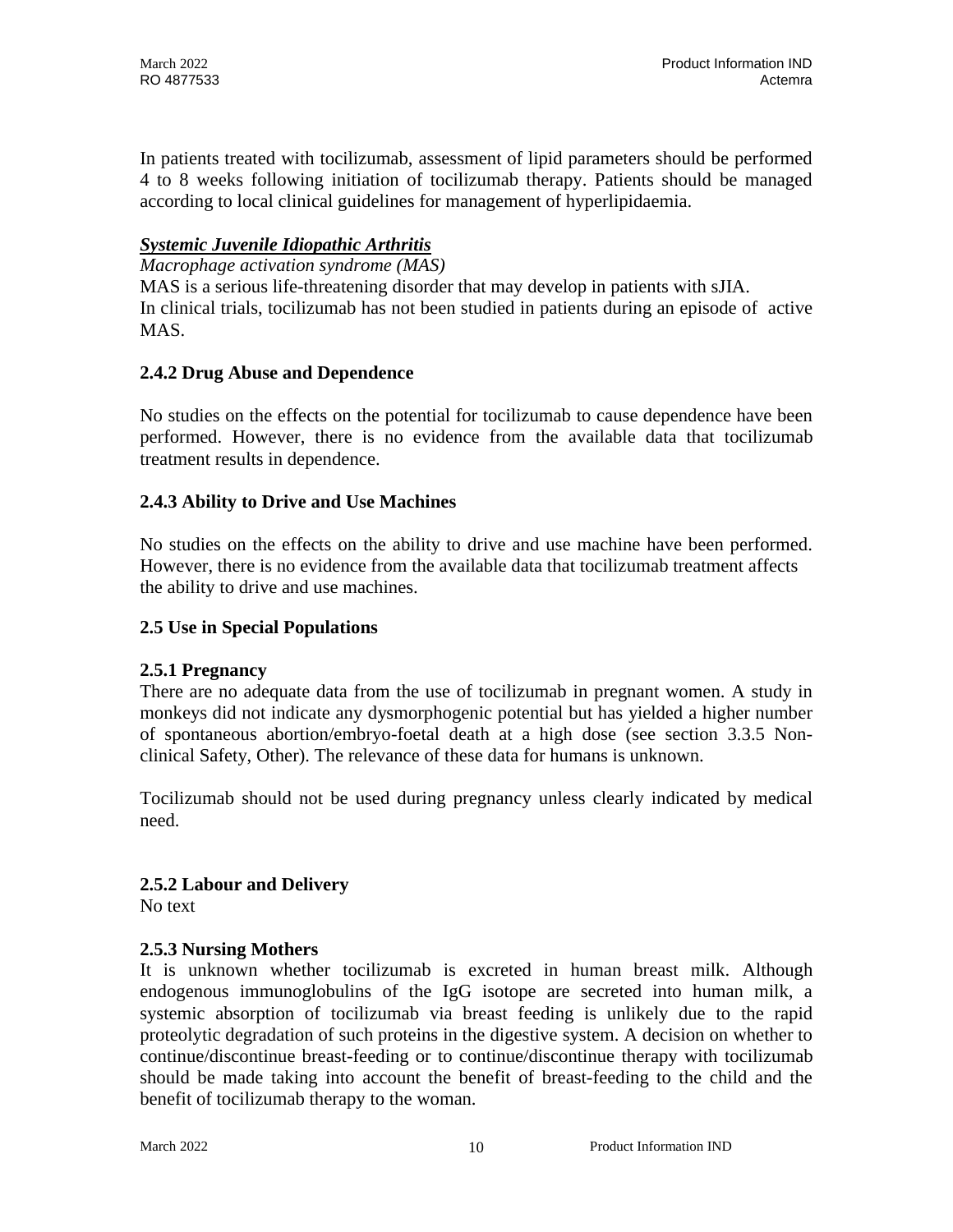## **2.5.4 Paediatric Use**

(See section 2.2.1 Special Dosage Instructions).

## **2.5.5 Geriatric Use**

(See section 2.2.1 Special Dosage Instructions, section 3.2.5 Pharmacokinetics in Special Populations).

## **2.5.6 Renal Impairment**

(See section 2.2.1 Special Dosage Instructions, section 3.2.5 Pharmacokinetics in Special Populations).

## **2.5.7 Hepatic Impairment**

(See section 2.2.1 Special Dosage Instructions, section 3.2.5 Pharmacokinetics in Special Populations).

## **2.6 Undesirable Effects**

## **2.6.1 Clinical Trials**

The safety profile in this section comes from 4510 patients exposed to tocilizumab in clinical trials; the majority of these patients were participating in RA studies  $(n=4009)$ while the remaining experience comes from pJIA  $(n=240)$ , sJIA  $(n=112)$ , and GCA (n=149) studies. The safety profile of tocilizumab across these indications remains similar and undifferentiated.

Adverse Drug Reactions (ADRs) from clinical trials (Table 1) is listed by MedDRA system organ class according to clinical importance to the patient. The corresponding frequency category for each ADR is based on the following convention: very common  $(\geq 1/10)$ , common  $(\geq 1/100$  to < 1/10) or uncommon  $(\geq 1/1000$  to < 1/100).

| <b>System</b><br>Organ   | <b>Very Common</b> | Common                        | <b>Uncommon</b>           |
|--------------------------|--------------------|-------------------------------|---------------------------|
| <b>Class</b>             |                    |                               |                           |
| Infections<br>and        | Upper respiratory  | Cellulitis,<br>Oral<br>herpes | Diverticulitis            |
| infestations             | tract infections   | simplex, Herpes zoster        |                           |
| Gastrointestinal         |                    | Abdominal pain, Mouth         | Stomatitis, Gastric ulcer |
| disorders                |                    | ulceration, Gastritis         |                           |
| Skin<br>and              |                    | Rash, Pruritus, Urticaria     |                           |
| subcutaneous             |                    |                               |                           |
| tissue disorders         |                    |                               |                           |
| <b>Nervous</b><br>system |                    | Headache, Dizziness           |                           |
| disorders                |                    |                               |                           |
| Investigations           |                    | Hepatic<br>transaminases      | Total bilirubin increased |
|                          |                    | increased,<br>Weight          |                           |
|                          |                    | increased.                    |                           |

## *Table 1: Summary of ADRs occurring in patients treated with Tocilizumab*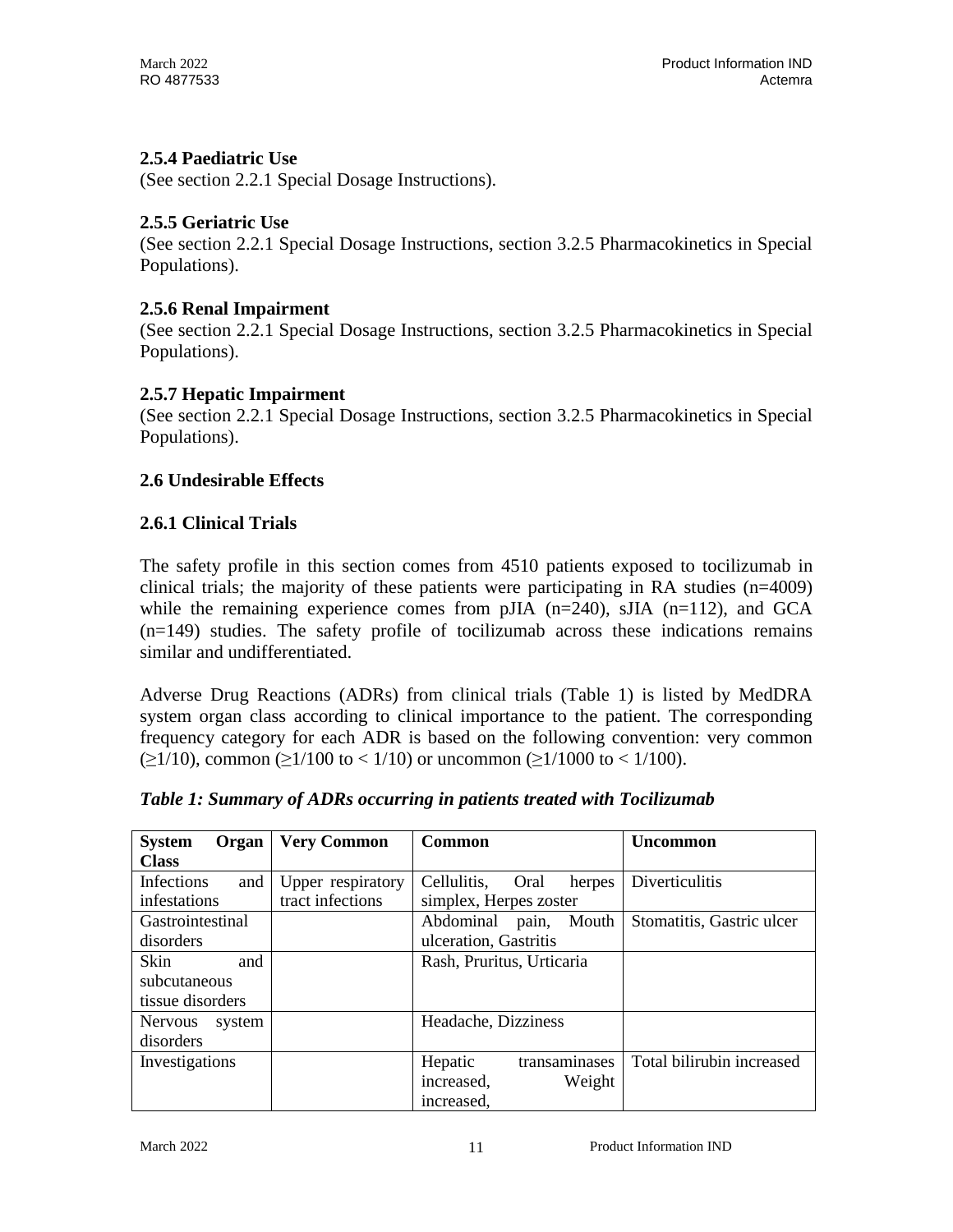| Vascular            |                   | Hypertension                |                       |
|---------------------|-------------------|-----------------------------|-----------------------|
| disorders           |                   |                             |                       |
| <b>Blood</b><br>and |                   | Leukopenia,                 |                       |
| lymphatic system    |                   | Neutropenia                 |                       |
| disorders           |                   |                             |                       |
| Metabolism<br>and   |                   | Hypercholesterolaemia       | Hypertriglyceridaemia |
| nutrition           |                   |                             |                       |
| disorders           |                   |                             |                       |
| General disorders   | Injection<br>site | Peripheral<br>oedema        |                       |
| and                 | reaction          | Hypersensitivity reactions, |                       |
| administration      |                   | Injection site reaction     |                       |
| site conditions     |                   |                             |                       |
| Respiratory,        |                   | Cough, Dyspnoea             |                       |
| thoracic<br>and     |                   |                             |                       |
| mediastinal         |                   |                             |                       |
| disorders           |                   |                             |                       |
| Eye disorders       |                   | Conjunctivitis              |                       |
| Renal disorders     |                   |                             | Nephrolithiasis       |
| Endocrine           |                   |                             | Hypothyroidism        |
| disorders           |                   |                             |                       |

*Description of selected adverse drug reactions from clinical trials:*

## **Rheumatoid Arthritis**

## *Patients Treated with Intravenous Tocilizumab:*

The safety of tocilizumab has been studied in 5 Phase III, double-blind controlled trials and their extension periods.

The *all control* population includes all patients from the double-blind phases of each core study from randomization until either the first change in the treatment regimen, or two years is reached. The control period in 4 of the studies was 6 months and in 1 study was up to 2 years. In the double-blind controlled studies, 774 patients received tocilizumab 4 mg/kg in combination with MTX, 1870 patients received Tocilizumab 8 mg/kg in combination with MTX/other DMARDs, and 288 patients received tocilizumab 8 mg/kg monotherapy.

The *all exposure* population includes all patients who received at least one dose of tocilizumab either in the double-blind control period or open label extension phase in studies. Of the 4009 patients in this population, 3577 received treatment for at least 6 months, 3296 for at least one year; 2806 received treatment for at least 2 years and 1222 for 3 years.

## *Infections*

In the 6-month controlled trials, the rate of all infections reported with tocilizumab 8  $mg/kg + DMARD$  treatment was 127 events per 100 patient (pt) years compared to 112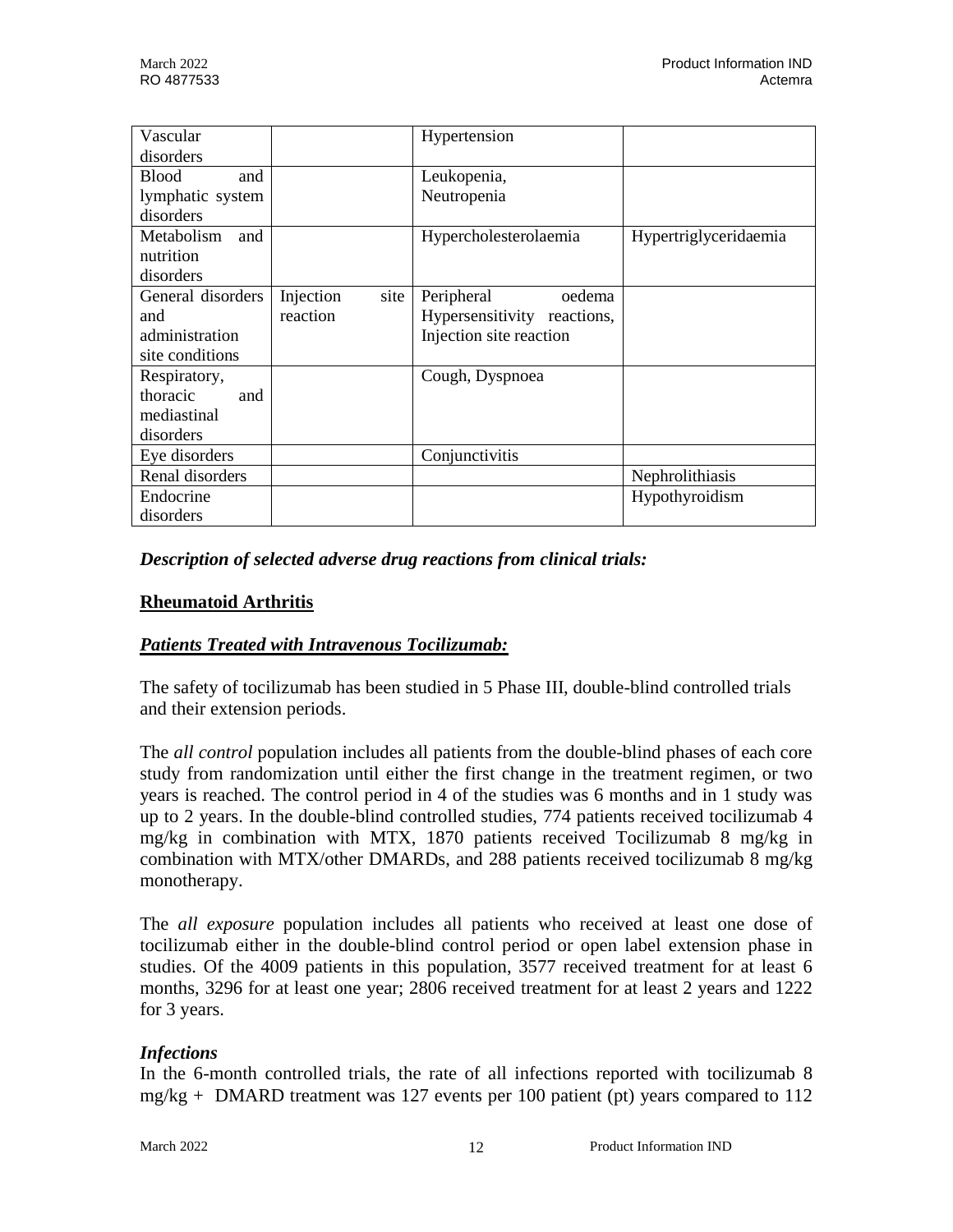events per 100 pt years in the placebo + DMARD group. In the *all exposure* population, the overall rate of infections with tocilizumab was 108 events per 100 pt years exposure.

In 6-month controlled clinical trials, the rate of serious infections (bacterial, viral and fungal) with tocilizumab 8 mg/kg + DMARD was 5.3 events per 100 pt years exposure compared to 3.9 events per 100 pt years exposure in the placebo+ DMARD group. In the monotherapy study the rate of serious infections was 3.6 events per 100 pt years of exposure in the tocilizumab group and 1.5 events per 100 pt years of exposure in the MTX group.

In the *all exposure* population, the overall rate of serious infections was 4.7 events per 100 pt years. Reported serious infections, some with fatal outcome, included pneumonia, cellulitis, herpes zoster, gastroenteritis, diverticulitis, sepsis, bacterial arthritis. Cases of opportunistic infections have also been reported.

## *Gastrointestinal Perforation*

During the 6 month controlled clinical trials, the overall rate of gastrointestinal perforation was 0.26 events per 100 pt years with tocilizumab therapy. In the *all exposure* population the overall rate of gastrointestinal perforation was 0.28 events per 100 pt years. Reports of gastrointestinal perforation on tocilizumab were primarily reported as complications of diverticulitis including generalized purulent peritonitis, lower GI perforation, fistula and abscess.

## *Infusion reactions*

In the 6-month controlled trials adverse events associated with infusion (selected events occurring during or within 24 hours of infusion) were reported by 6.9% of patients in the tocilizumab 8 mg/kg + DMARD and 5.1% of patients in the placebo + DMARD group. Events reported during the infusion were primarily episodes of hypertension; events reported within 24 hours of finishing an infusion were headache and skin reactions (rash, urticaria). These events were not treatment limiting.

The rate of anaphylaxis (occurring in a total of 6/3778 patients) was several-fold higher in the 4 mg/kg arm in comparison to the 8 mg/kg dose. Clinically significant hypersensitivity reactions associated with tocilizumab and requiring treatment discontinuation, were reported in a total of 13 out of 3778 patients (0.3%) treated with tocilizumab during the controlled and open label clinical trials. These reactions were generally observed during the second to fifth infusions of tocilizumab (*see section 2.4.1 Warnings and Precautions, General*).

## *Immunogenicity*

A total of 2876 patients have been tested for anti-tocilizumab antibodies in the 6-month controlled clinical trials. Forty six patients (1.6%) developed positive anti-tocilizumab antibodies of whom 5 had an associated medically significant hypersensitivity reaction leading to withdrawal. Thirty patients (1.1%) developed neutralising antibodies.

## *Early Rheumatoid Arthritis*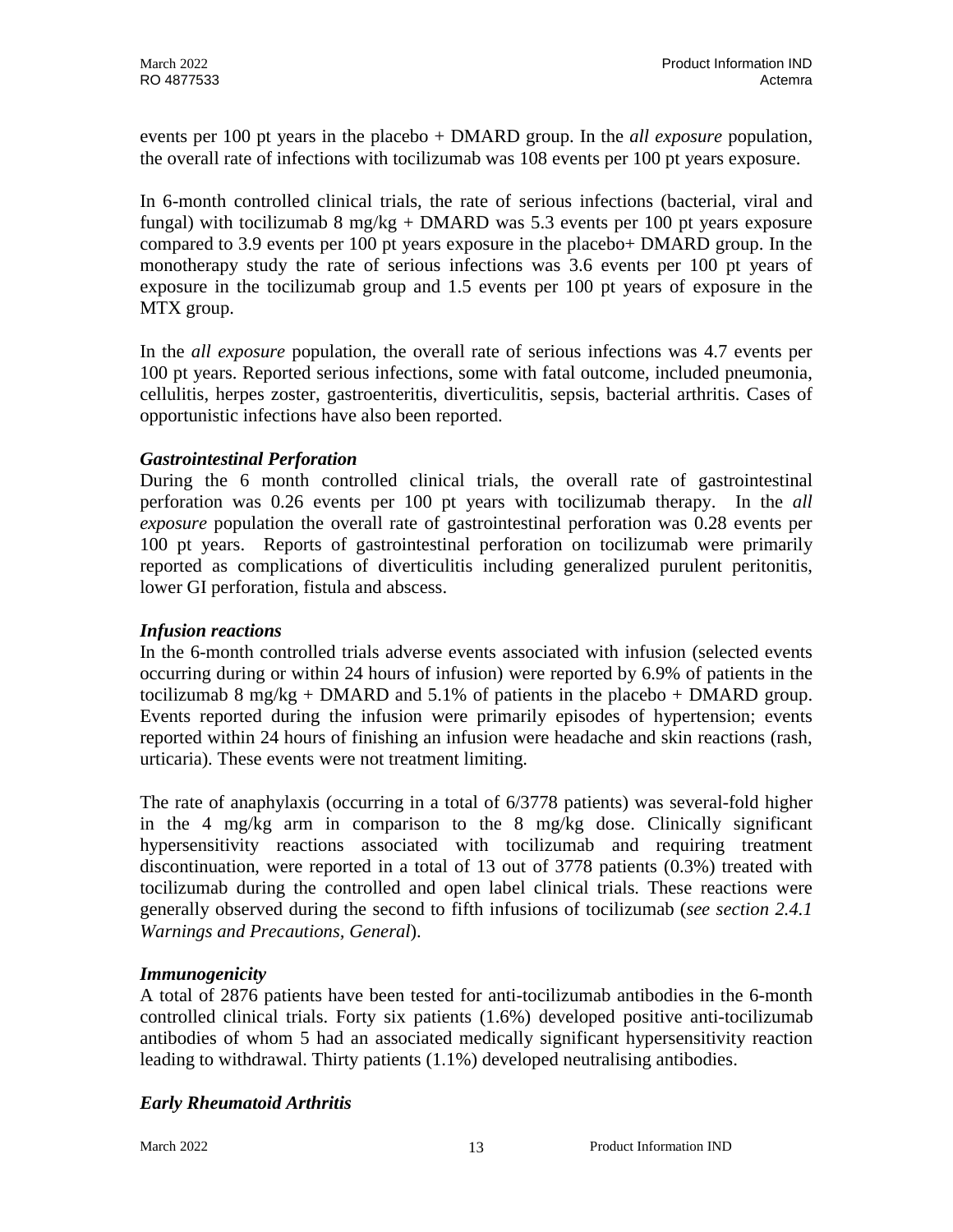Study VI (WA19926) evaluated 1162 patients with early, moderate to severe RA who were naïve to treatment with both MTX and a biologic agent. The overall safety profile observed in the tocilizumab treatment groups was consistent with the known safety profile of tocilizumab (see Table 1) (*see section 3.1.2 Clinical/Efficacy Studies*).

### *Monotherapy: tocilizumab versus adalimumab*

In a 24 week double-blinded, parallel study (monotherapy with tocilizumab 8 mg/kg IV  $q4w$  (N=162) compared to adalimumab 40 mg SC  $q2w$  (N=162)), the overall clinical adverse event profile was similar between tocilizumab and adalimumab. The proportion of patients with serious adverse events was balanced between the treatment groups (tocilizumab 11.7% vs. adalimumab 9.9%) with the most common event being infections (3.1% each). Both study treatments induced the same pattern of changes in laboratory safety parameters (decreases in neutrophil and platelet counts, increases in ALT, AST and lipids), however, the magnitude of change and the frequency of marked abnormalities was higher with tocilizumab compared with adalimumab. Four (2.5%) patients in the tocilizumab arm and two (1.2%) patients in the adalimumab arm experienced CTC grade 3 or 4 neutrophil count decreases. Eleven (6.8%) patients in the tocilizumab arm and five (3.1%) patients in the adalimumab arm experienced ALT increases of CTC grade 2 or higher. The mean LDL increase from baseline was 0.64 mmol/L (25 mg/dL) for patients in the tocilizumab arm and 0.19 mmol/l  $(7 \text{ mg/dL})$  for patients in the adalimumab arm. The safety observed in the tocilizumab arm was consistent with the known safety profile of tocilizumab and no new or unexpected adverse drug reactions were observed (see Table 1) (*see section 3.1.2 Clinical/Efficacy Studies*).

## *Patients Treated with Subcutaneous Tocilizumab*

The safety of subcutaneous tocilizumab in RA was studied in SC-I. The study compared the efficacy and safety of tocilizumab 162 mg administered every week SC versus 8 mg/kg IV in 1262 subjects with adult RA. All patients in the study received background non-biologic DMARD(s). The safety and immunogenicity observed for tocilizumab administered SC was consistent with the known safety profile of IV tocilizumab and no new or unexpected adverse drug reactions were observed (see Table 1). A higher frequency of injection site reactions (ISRs) was observed in the SC arms compared with placebo SC injections in the IV arms (see section 3.1.2 Clinical/Efficacy Studies).

#### *Injection Site Reactions (ISRs)*

During the 6-month controlled period, in SC-I, the frequency of ISRs was 10.1% (64/631) and 2.4% (15/631) for the SC tocilizumab and the SC placebo (IV group) weekly injections, respectively. These ISRs (including erythema, pruritus, pain and haematoma) were mild to moderate in severity. The majority was resolved without any treatment and none necessitated drug discontinuation.

#### *Immunogenicity*

In SC-I, a total of 625 patients treated with tocilizumab 162 mg weekly were tested for anti-tocilizumab antibodies in the 6 month controlled period. Five patients (0.8%)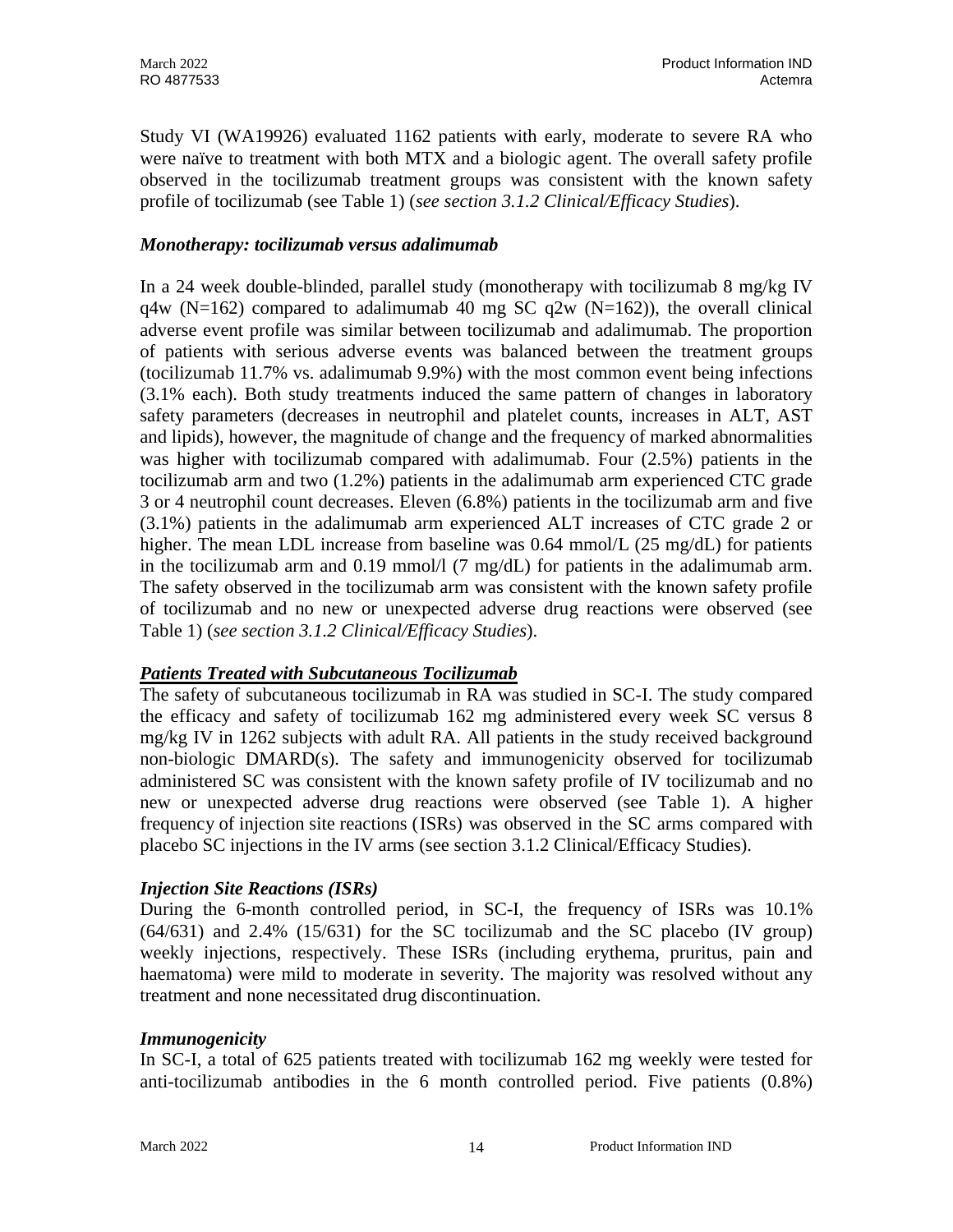developed positive anti-tocilizumab antibodies; of these, all developed neutralizing antitocilizumab antibodies.

A total of 1454 SC tocilizumab all exposure patients have been tested for antitocilizumab antibodies, thirteen patients (0.9%) developed positive anti-tocilizumab antibodies, and of these 12 patients (0.8%) developed neutralizing anti-tocilizumab antibodies.

No correlation of antibody development to clinical response or adverse events was observed.

## **Giant Cell Arteritis**

The safety of subcutaneous tocilizumab has been studied in one Phase III study (WA28119) with 251 GCA patients. The total patient years duration in the tocilizumab all exposure population was 138.5 patient years during the 12-month double blind, placebo-controlled phase of the study. The overall safety profile observed in the tocilizumab treatment groups was consistent with the known safety profile of tocilizumab (see Table 1) (*see section 3.1.2 Clinical/Efficacy Studies*).

## *Infections*

The rate of infection/serious infection events was balanced between the tocilizumab weekly group (200.2/9.7 events per 100 patient years) versus placebo plus 26 weeks prednisone taper (156.0/4.2 events per 100 patient years) and placebo plus 52 weeks taper (210.2/12.5 events per 100 patient years) groups.

#### **Polyarticular Juvenile Idiopathic Arthritis**

The safety profile of tocilizumab was studied in 240 pediatric patients with pJIA. In Study WA19977, 188 patients, (2 to 17 years of age),were treated with IV tocilizumab and in Study WA28117, 52 patients (1 to 17 years of age) were treated with SC tocilizumab. The total patient exposure in the tocilizumab in the pJIA all exposure population was 184.4 patient years for IV tocilizumab and 50.4 patient years for SC tocilizumab. In general, the safety profile observed in patients with pJIA was consistent with the known safety profile of tocilizumab with the exception of ISRs (see Table 1). A higher frequency of ISRs was experienced by pJIA patients following SC tocilizumab injections compared to adult RA patients (*see Undesirable Effects section*).

#### *Infections*

Infections are the most common observed events in pJIA. The rate of infections in the PJIA IV tocilizumab all exposure population was 163.7 per 100 patient years. The most common events observed were nasopharyngitis and upper respiratory tract infections. The rate of serious infections was numerically higher in patients weighing below 30 kg treated with 10 mg/kg tocilizumab (12.2 per 100 patient years) compared to patients weighing  $\geq$ 30 kg, treated with 8 mg/kg Tocilizumab (4.0 per 100 patient years). The incidence of infections leading to dose interruptions was also numerically higher in patients weighing below 30 kg treated with 10 mg/kg tocilizumab (21.4%) compared to patients weighing  $\geq$ 30 kg, treated with 8 mg/kg tocilizumab (7.6%). The rate of infection in pJIA patients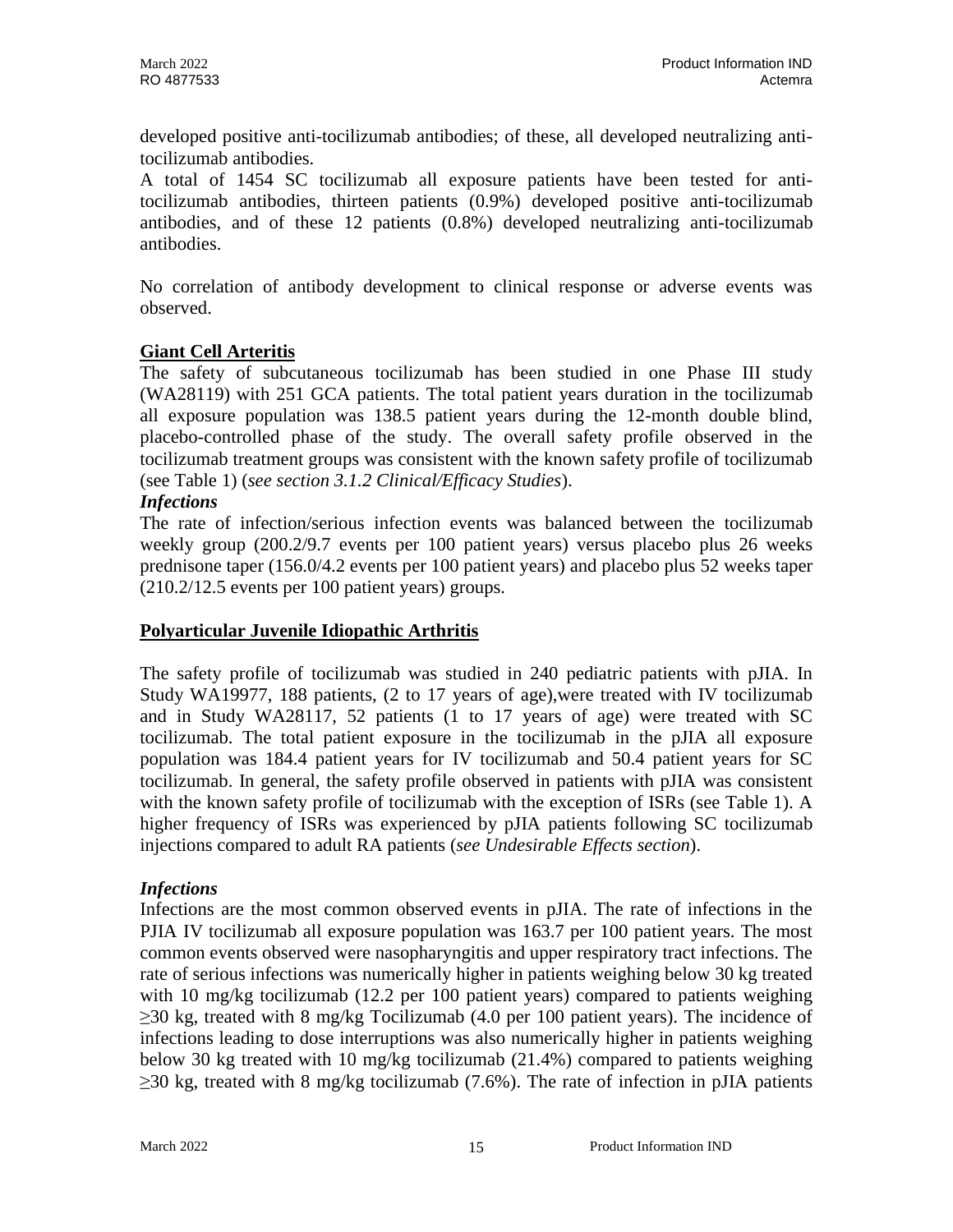treated with SC tocilizumab was comparable with pJIA patients treated with IV tocilizumab.

### *Infusion Reactions*

In pJIA patients, infusion related reactions are defined as all events occurring during or within 24 hours of an infusion with IV tocilizumab. In the tocilizumab all exposure population, 11 patients (5.9%) experienced infusion reactions during the infusion, and 38 patients (20.2%) experienced an event within 24 hours of an infusion. The most common events occurring during infusion were headache, nausea and hypotension and within 24 hours of infusion were dizziness and hypotension. In general, the adverse drug reactions observed during or within 24 hours of an infusion were similar in nature to those seen in RA and sJIA patients (*see Undesirable Effects section*).

No clinically significant hypersensitivity reactions associated with tocilizumab and requiring treatment discontinuation were reported.

### *Injection Site Reactions*

A total of 28.8% (15/52) pJIA patients experienced ISRs to SC tocilizumab. These ISRs occurred in 44% of patients  $\geq 30$  kg compared to 14.8% of patients below 30 kg. The most common ISRs were injection site erythema, swelling, hematoma, pain and pruritis. All ISRs reported were non-serious Grade 1 events, and none of the ISRs required patient withdrawal from treatment or dose interruption.

#### *Immunogenicity*

Across the two studies in pJIA patients, a total of four patients (0.5% [1/188] in the IV Study WA19977 and 5.8% [3/52] in the SC Study WA28117) developed positive neutralizing anti-tocilizumab antibodies without developing a serious or clinically significant hypersensitivity reaction. Of these 4 patients, 2 subsequently withdrew from the study. No correlation between antibody development and clinical response or adverse events was observed.

#### **Systemic Juvenile Idiopathic Arthritis -**

The safety profile of tocilizumab in sJIA was studied in 163 pediatric patients. In Study WA18221 (12-week trial and long term extension), 112 pediatric patients 2 to 17 years of age were treated with IV tocilizumab. and in Study WA28118 (52-week trial), 51 patients (1 to 17 years of age) were treated with SC tocilizumab. In general, the adverse drug reactions in patients with sJIA were similar in type to those seen in RA patients (see Undesirable Effects section above).

## *Infections*

In the 12 week controlled trial (Study WA 18221), the rate of all infections in the IV tocilizumab group was 344.7 per 100 patient-years and 287.0 per 100 patient-years in the placebo group. In the open label extension study (Part II) the overall rate of infections remained similar at 306.6 per 100 patient- years.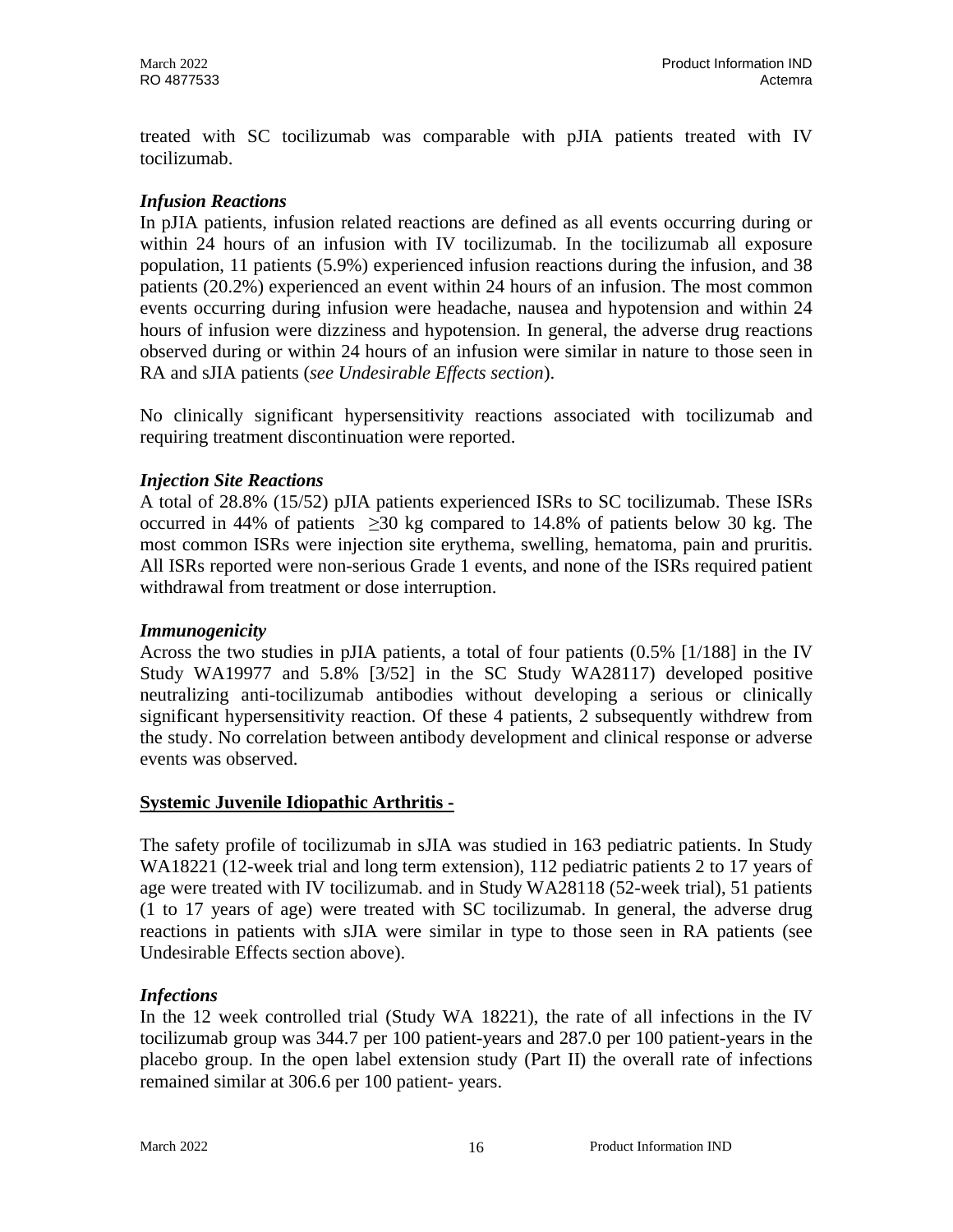In the 12 week controlled trial (Study WA18221), the rate of serious infections in the IV tocilizumab group was 11.5 per 100 patient years. In the open label extension study the overall rate of serious infections remained stable at 11.3 per 100 patient years. Reported serious infections were similar to those seen in RA patients with the addition of varicella and otitis media.

The rate of infection in sJIA patients treated with SC tocilizumab was comparable to sJIA patients treated with IV tocilizumab.

## *Infusion Reactions*

For sJIA patients, infusion related reactions are defined as all events occurring during or within 24 hours of an infusion with IV tocilizumab. In the 12 week controlled trial (Study WA18221), four percent (4.0%) of patients from the tocilizumab group experienced events occurring during infusion, one event (angioedema) was considered serious and life-threatening, and the patient was discontinued from study treatment.

In the 12 week controlled trial experience, 16% of patients in the IV tocilizumab group and 5.4% of patients in the placebo group experienced an event within 24 hours of infusion. In the tocilizumab group, the events included, but not limited to rash, urticaria, diarrhoea, epigastric discomfort, arthralgia and headache. One of these events, (urticaria) was considered serious.

Clinically significant hypersensitivity reactions associated with IV tocilizumab and requiring treatment discontinuation, were reported in 1 out of 112 patients (below 1%) treated with tocilizumab during the controlled and open-label parts of the clinical trial.

## *Injection Site Reactions (ISRs)*

In Study WA28118, a total of 41.2% (21/51) sJIA patients experienced ISRs to SC tocilizumab. The most common ISRs were erythema, pruritus, pain, and swelling at the injection site. The majority of ISRs reported were Grade 1 events and all ISRs reported were non-serious and none of the ISRs required patient withdrawal from treatment or dose interruption

## *Immunogenicity*

In Study WA 18221, all 112 patients were tested for anti-tocilizumab antibodies at baseline. Two patients developed positive anti-tocilizumab antibodies with one of these patients having a hypersensitivity reaction leading to withdrawal. In Study WA28118, 46 of the 51 (90.2%) patients tested for anti-tocilizumab antibodies at baseline had at least one post-baseline screening assay result. No patient developed positive anti-tocilizumab antibodies post-baseline

## **Laboratory Abnormalities**

## **Haematological abnormalities:**

## *Neutrophils*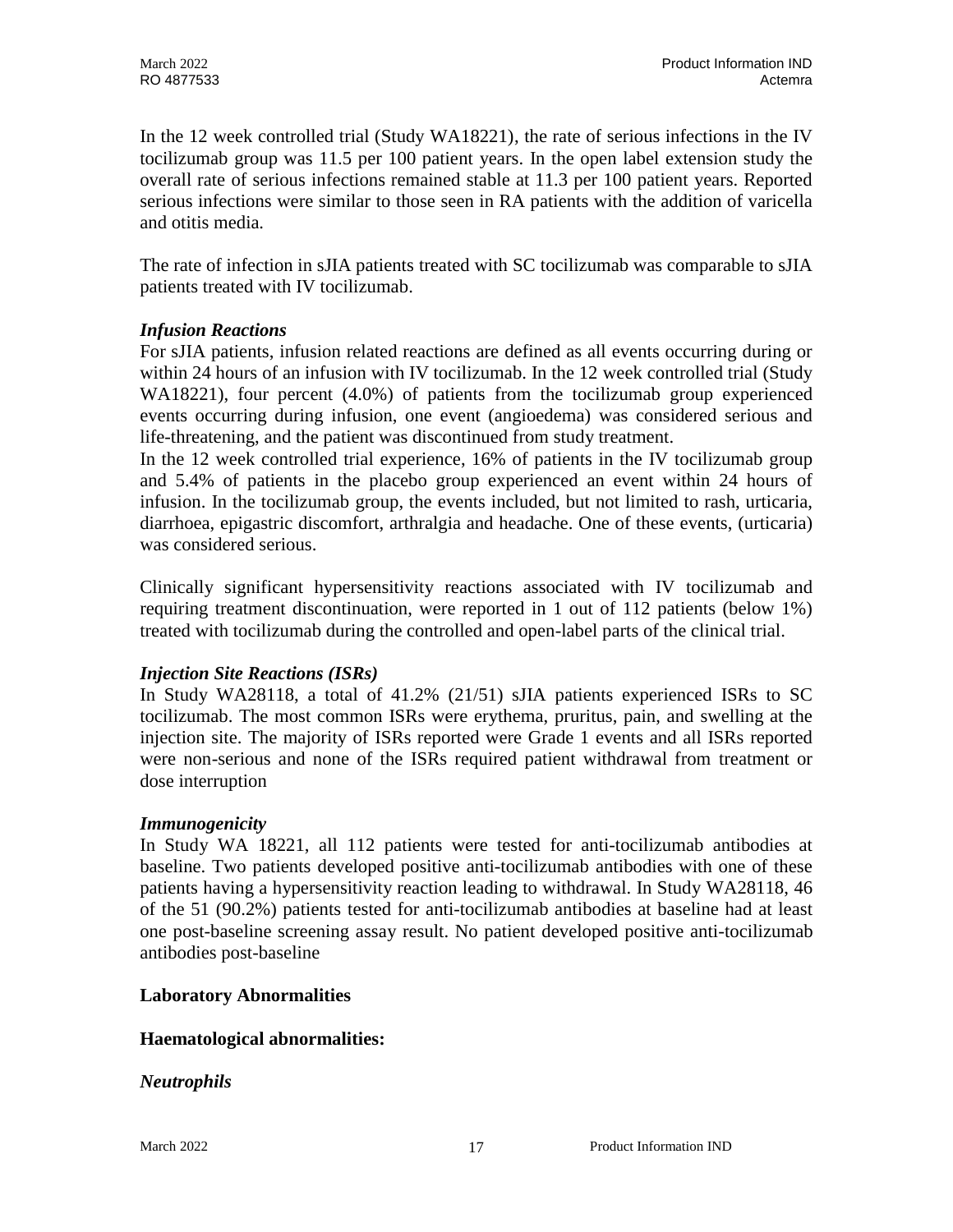There was no clear relationship between decreases in neutrophils below 1 x  $10^9$ /L and the occurrence of serious infections in any of the indications.

## **Rheumatoid Arthritis**

## *Intravenous Administration:*

In the 6-month controlled trials decreases in neutrophil counts below 1 x  $10^9$ / L occurred in 3.4% of patients on tocilizumab 8 mg/kg + DMARD compared to below 0.1% of patients on placebo + DMARD. Approximately half of the instances of ANC below 1 x  $10^9$ / L occurred within 8 weeks after starting therapy. Decreases below 0.5 x  $10^9$ / L were reported in 0.3% patients receiving tocilizumab 8 mg/kg + DMARD (*see sections 2.2 Dosage and Administration, 2.4.1 Warnings and Precautions*).

In the *all control* and *all exposure* population, the pattern and incidence of decreases in neutrophil counts remained consistent with what was seen in the 6-month controlled clinical trials.

## *Subcutaneous Administration:*

During routine laboratory monitoring in the tocilizumab 6-month controlled period of clinical trial SC-I, a decrease in neutrophil count below  $1 \times 10^9$ /L occurred in 2.9% of patients on tocilizumab 162 mg SC weekly.

## **Giant Cell Arteritis**

During routine laboratory monitoring in the tocilizumab 12-month double blind, placebocontrolled phase of study WA28119, a decrease in neutrophil count below 1 x  $10^9$ /L occurred in 4% of patients in the tocilizumab SC weekly group. This was not observed in either of the placebo plus prednisone taper groups.

## **Polyarticular Juvenile Idiopathic Arthritis**

During routine laboratory monitoring in the tocilizumab all exposure population, a decrease in neutrophil count below  $1 \times 10^9$ /L occurred in 3.7% of patients treated with IV tocilizumab and 15.4% of patients treated with SC tocilizumab.

## **Systemic Juvenile Idiopathic Arthritis**

During routine laboratory monitoring in the 12 week controlled trial (Study WA18221), a decrease in neutrophil counts below  $1 \times 10^9$ /L occurred in 7% of patients in the IV tocilizumab group, and in none in the placebo group.

In the open-label extension study (WA18221) decreases in neutrophil counts below 1 x 109 /L, occurred in 15% of the tocilizumab group.

In the 52-week open-label trial (Study WA28118), neutrophil count decrease below  $1 \times$ 109 /L occurred in 23.5% of patients treated with SC tocilizumab.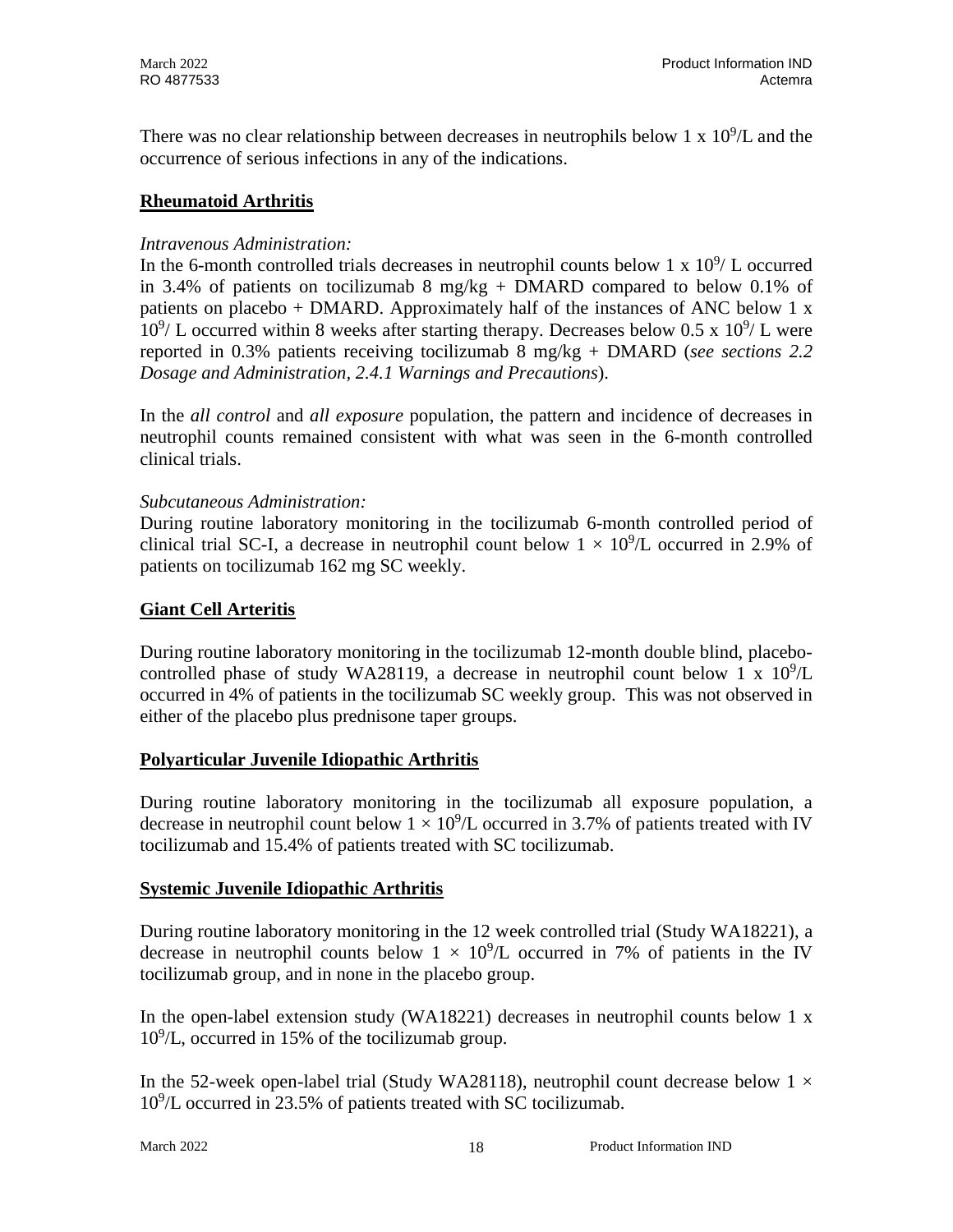## *Platelets*

## **Rheumatoid Arthritis**

## *Intravenous Administration:*

In the 6-month controlled trials decreases in platelet counts below 100 x  $10^3$ /  $\mu$ l occurred in 1.7% of patients on tocilizumab 8 mg/kg plus traditional DMARDs compared to below 1% on placebo plus traditional DMARDs. These decreases occurred without associated bleeding events (*see sections 2.2 Dosage and Administration, 2.4.1 Warnings and Precautions* )

In the *all control* and *all exposure* population, the pattern and incidence of decreases in platelet counts remained consistent with what was seen in the 6-month controlled clinical trials.

## *Subcutaneous Administration:*

During routine laboratory monitoring in the tocilizumab 6-month controlled period of clinical trial SC-I, none of the patients had a decrease in platelet count to  $\leq 50 \times 10^3$  /  $\mu$ L.

## **Giant Cell Arteritis**

During routine laboratory monitoring in the tocilizumab 12-month double blind, placebocontrolled phase of study WA28119, one patient  $(1\%, 1/100)$  in the tocilizumab SC weekly group had a single transient occurrence of decreased platelet count below 100 x  $10^3$  /  $\mu$ L without associated bleeding events. A decrease in platelet count below 100 x  $10^3$ / μL was not observed in either of the placebo plus prednisone taper groups

## **Polyarticular Juvenile Idiopathic Arthritis**

During routine laboratory monitoring in the tocilizumab all exposure population, a decrease in platelet count to  $\langle 50 \times 10^3 / \mu L$  occurred in 1% of patients treated with IV tocilizumab without associated bleeding events and in no patients treated with SC tocilizumab.

## **Systemic Juvenile Idiopathic Arthritis**

During routine laboratory monitoring in the 12 week controlled trial (Study WA18221), 3% of patients in the placebo group and 1% in the IV tocilizumab group had a decrease in platelet count to  $\leq 100 \times 10^3$  /  $\mu$ L.

In the open-label extension study (WA18221) decreases in platelet counts below 100 x  $10^3$  /  $\mu$ L occurred in 3% of patients of the IV tocilizumab group, without associated bleeding events.

In the 52-week open-label trial (Study WA28118), decreases in platelet counts below 100  $\times$  10<sup>3</sup> /  $\mu$ L occurred in 2% of patients treated with SC tocilizumab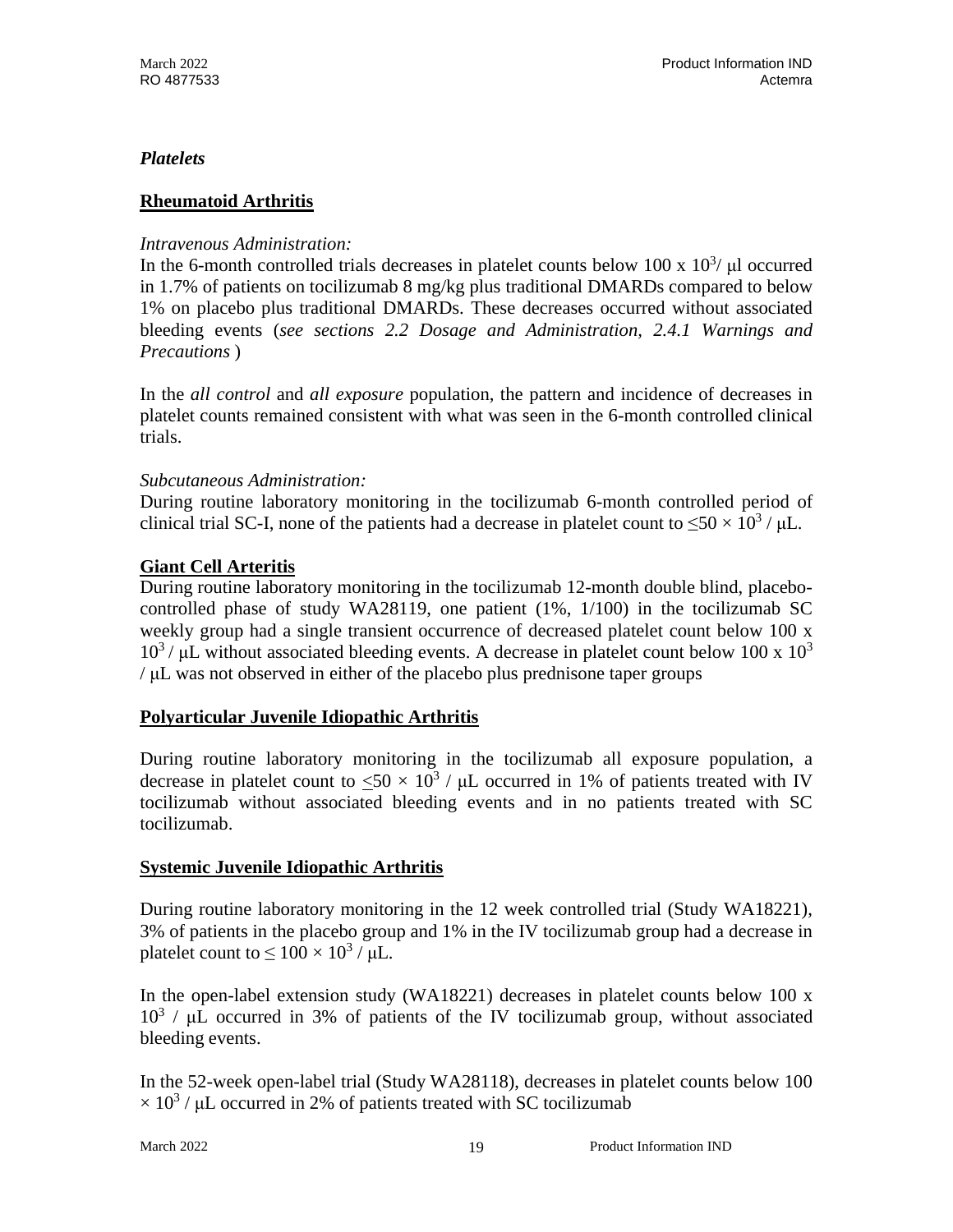## *Liver Enzyme elevations*

### **Rheumatoid Arthritis**

#### *Intravenous Administration:*

During the 6-month controlled trials transient elevations in ALT/AST above 3 x ULN were observed in 2.1% of patients on tocilizumab 8 mg/kg compared to 4.9% of patients on MTX, and in 6.5% of patients who received tocilizumab 8 mg/kg + DMARD compared to  $1.5\%$  of patients on placebo + DMARDs. The addition of potentially hepatotoxic drugs (e.g. MTX) to tocilizumab monotherapy resulted in increased frequency of these elevations. Elevations of ALT/AST above 5 x ULN were observed in 0.7% of tocilizumab monotherapy patients and 1.4% of tocilizumab + DMARD patients, the majority of whom were discontinued from tocilizumab treatment (*see section 2.2 Dosage and Administration, 2.4.1 Warnings and Precautions*). During routine laboratory monitoring, the incidence of indirect bilirubin greater than the upper limit of normal was 6.2% in patients treated with 8 mg/kg Tocilizumab + DMARD in the *all control* population.

In the *all control* and *all exposure* population, the pattern and incidence of elevations in ALT/AST remained consistent with what was seen in the 6-month controlled clinical trials.

In Study VI, MTX-naïve adult patients with moderate to severe, active early RA (mean disease duration  $\leq 6$  months) experienced more transient elevations in ALT above 3xULN compared with the *all control* population. This was observed in both tocilizumab treated patients and MTX monotherapy patients.

In Study WA25204, of the 1538 patients with moderate to severe RA (*see Section 3.1.2 Clinical/Efficacy Studies*) and treated with tocilizumab, elevations in ALT or AST >3 x ULN occurred in 5.3% and 2.2% patients, respectively. One serious event of drug induced hepatitis with hyperbilirubinemia was reported in association with tocilizumab treatment (*see section 2.4.1 Warnings and Precautions*)

#### *Subcutaneous Administration:*

During routine laboratory monitoring in the tocilizumab 6-month controlled period of clinical trial SC-I, elevation in ALT or AST  $\geq$ 3 x ULN occurred in 6.5% and 1.4% of patients, respectively on SC weekly.

#### **Giant Cell Arteritis**

During routine laboratory monitoring in the tocilizumab 12-month double blind, placebocontrolled phase of study WA28119, elevation in ALT ≥3 ULN occurred in 3% of patients in the tocilizumab SC weekly group compared to 2% in the placebo plus 52 week prednisone taper group and none in the placebo plus 26 weeks prednisone taper group.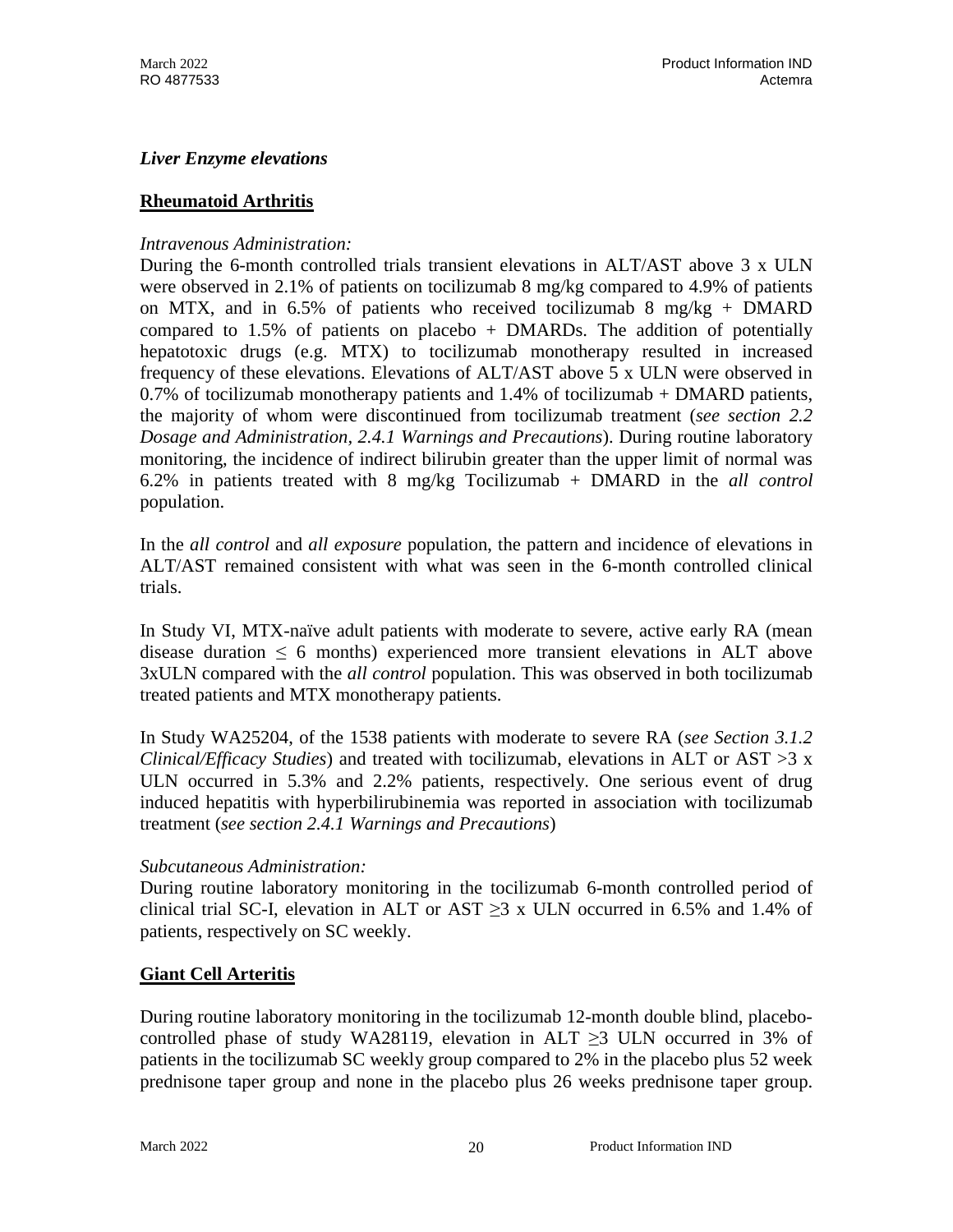An elevation in AST > 3 ULN occurred in 1% of patients in the tocilizumab SC weekly group, compared to no patients in either of the placebo plus prednisone taper group

## **Polyarticular Juvenile Idiopathic Arthritis**

During routine laboratory monitoring in the tocilizumab all exposure population, elevation in ALT or AST  $\geq$ 3 x ULN occurred in 3.7% and below 1% of patients, treated with IV tocilizumab, and in 9.6% and 3.8% patients treated with SC Tocilizumab respectively.

### **Systemic Juvenile Idiopathic Arthritis**

During routine laboratory monitoring in the 12 week controlled trial (Study WA18221), elevation in ALT or AST  $\geq$  3xULN occurred in 5% and 3% of patients, respectively, in the Tocilizumab group, and in 0% of placebo patients.

In the ongoing open-label extension study (WA18221), elevation in ALT or AST  $\geq$ 3xULN occurred in 12% and 4% of patients, respectively, in the IV tocilizumab group.

In the 52-week open-label trial (Study WA28118), elevation in ALT or AST ≥3 x ULN occurred in 9.8% and 4.0% patients treated with SC tocilizumab, respectively.

## *Elevations in Lipid parameters*

## **Rheumatoid Arthritis**

#### *Intravenous Administration:*

During routine laboratory monitoring in the 6 month controlled trials, elevations in lipid parameters (total cholesterol, LDL, HDL, triglycerides) were observed in patients treated with tocilizumab. Approximately 24% of patients receiving tocilizumab in clinical trials experienced sustained elevations in total cholesterol above 6.2 mmol/ L (240 mg/dL), with 15% experiencing a sustained increase in LDL to  $> 4.1$  mmol/ L (160 mg/dL).

In the majority of patients there was no increase in atherogenic indices, and elevations in total cholesterol responded to treatment with lipid-lowering agents.

In the *all control* and *all exposure* population, the pattern and incidence of elevations in lipid parameters remained consistent with what was seen in the 6 month controlled clinical trials.

#### *Subcutaneous Administration:*

During routine laboratory monitoring in the tocilizumab 6-month controlled period of clinical trial SC-I, 19% of patients on SC weekly experienced sustained elevations in total cholesterol above 6.2 mmol/L (240 mg/dL), with 9% experiencing a sustained increase in LDL to  $\geq$  4.1 mmol/L (160 mg/dL) on SC weekly.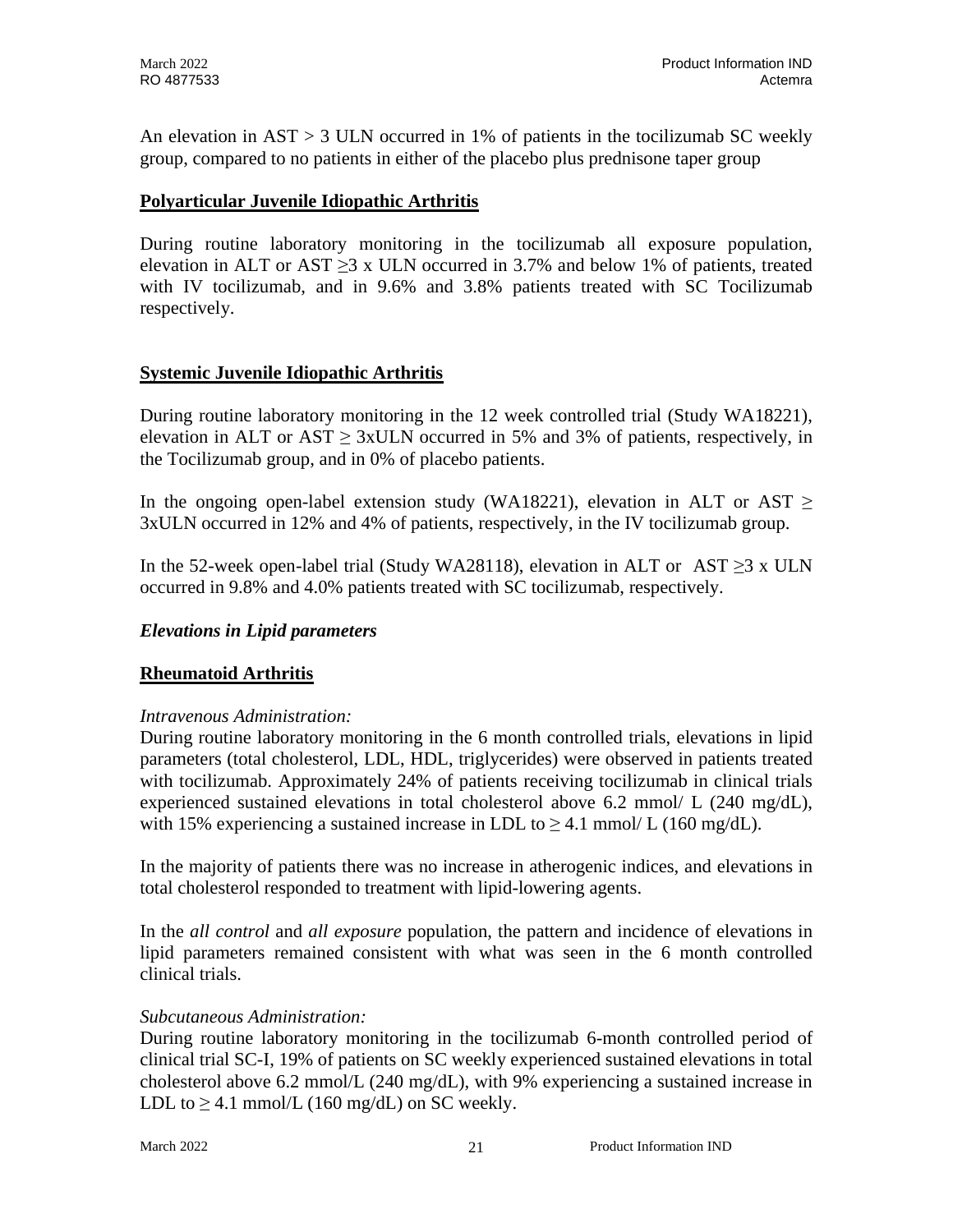## **Giant Cell Arteritis**

During routine laboratory monitoring in the tocilizumab 12-month double blind, placebocontrolled phase of study WA28119 [86], 29% of patients experienced elevations in total cholesterol above 6.2 mmol/L (240 mg/dL), with 12% experiencing an increase in LDL to  $\geq$  4.1 mmol/L (160 mg/dL) in the tocilizumab SC weekly group.

## **Polyarticular Juvenile Idiopathic Arthritis**

During routine laboratory monitoring in the IV tocilizumab Study WA19977 3.4 % and 10.4% of patients experienced a post-baseline elevation of their LDL cholesterol value to  $\geq$  130 mg/dL and total cholesterol value to  $\geq$  200 mg/dL at any time during the study treatment, respectively. In the SC tocilizumab Study WA28117, 14.3% and 12.8% of patients experienced a post-baseline elevation of their LDL-cholesterol value to  $\geq 130$ mg/dL and total cholesterol value to  $\geq 200$  mg/dL at any time during study treatment, respectively.

## **Systemic Juvenile Idiopathic Arthritis**

During routine laboratory monitoring in the 12-week controlled trial (Study WA18221), 13.4% and 33.3% of patients experienced a post-baseline elevation of their LDLcholesterol value to  $\geq 130$  mg/dL and total cholesterol value to  $\geq 200$  mg/dL, respectively.

In the open-label extension study (WA18221), 13.2% and 27.7% of patients experienced a post-baseline elevation of their LDL-cholesterol value to  $\geq$  130 mg/dL and total cholesterol value to  $\geq 200$  mg/dL, respectively.

In the 52-week open-label trial (Study WA28118), 23.4% and 35.4% of patients experienced a post-baseline elevation of their LDL-cholesterol value to  $\geq 130$  mg/dL and total cholesterol value to  $> 200$  mg/dL, respectively.

## **2.6.2 Post Marketing Experience**

The following adverse drug reactions have been identified from post marketing experience with tocilizumab (Table 1a) based on spontaneous case reports, literature cases and cases from non-interventional study programs. Adverse drug reactions are listed according to system organ classes in MedDRA and the corresponding frequency category estimation for each adverse drug reaction is based on the following convention: very common ( $\geq$ 1/10); common ( $\geq$ 1/100 to <1/10); uncommon ( $\geq$ 1/1,000 to <1/100); rare  $(>1/10,000$  to  $<1/1,000$ ; very rare  $(<1/10,000)$ .

## **Table 1a: Adverse drug reactions from post marketing experience**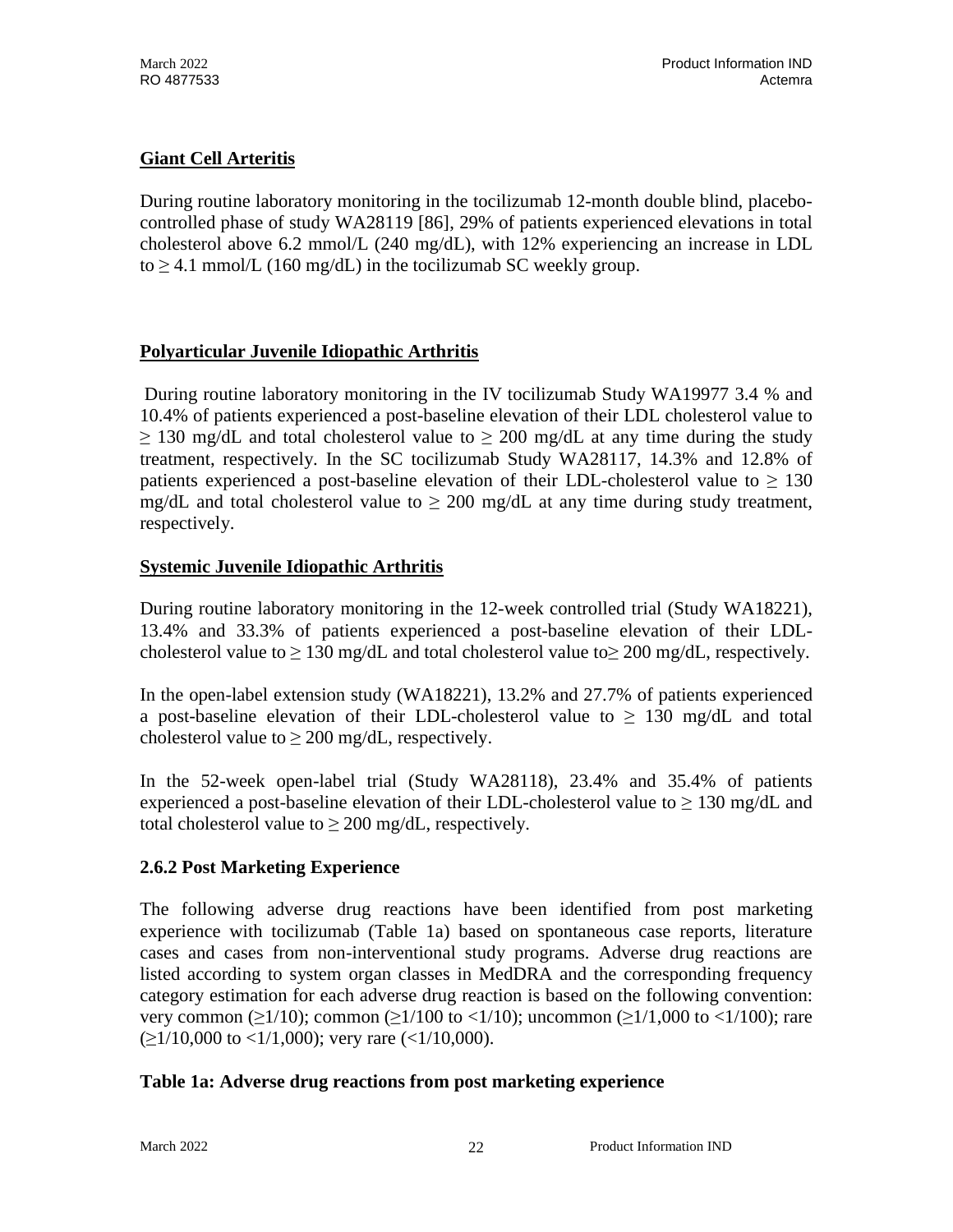| <b>Adverse reaction (MedDRA)</b>              | Incidence <sup>4</sup>                     | <b>Frequency Category</b> |
|-----------------------------------------------|--------------------------------------------|---------------------------|
| <b>Immune System Disorders</b>                |                                            |                           |
| Anaphylaxis (fatal) <sup>1, 2</sup>           | in<br>Not<br>observed<br>clinical trials   | Rare                      |
| <b>Skin and Subcutaneous Tissue Disorders</b> |                                            |                           |
| Stevens-Johnson syndrome <sup>3</sup>         | in<br>Not.<br>observed<br>clinical trials  | Rare                      |
| <b>Blood and lymphatic system disorders</b>   |                                            |                           |
| Hypofibrinogenemia                            | 1.3 per 100 patient<br>years               | Common                    |
| <b>Hepatobiliary disorders</b>                |                                            |                           |
| Drug-induced liver injury                     | 0.027 per 100<br>patient years             | Rare                      |
| Hepatitis                                     | $0.035$ per 100<br>patient years           | Rare                      |
| Hepatic failure                               | 0.004 per 100<br>patient years             | Very Rare                 |
| Jaundice <sup>3</sup>                         | Not observed in<br>Rare<br>clinical trials |                           |

<sup>1</sup> See section *2.3 Contraindications*

<sup>2</sup> See section *2.4.1 Warnings and Precautions, General*

<sup>3</sup> This adverse reaction was identified through post marketing surveillance but not observed in clinical trials. The frequency category was estimated as the upper limit of the 95% confidence interval calculated on the basis of the total number of patients exposed to TCZ in clinical trials.

<sup>4</sup> Incidence rate calculated based on all-exposure data obtained from relevant completed clinical trials for all indications.

## **2.7 Overdose**

There are limited data available on overdosage with tocilizumab. One case of accidental overdose was reported in which a patient with multiple myeloma received a single dose of 40 mg/kg IV. No adverse drug reactions were observed. No serious adverse drug reactions were observed in healthy volunteers who received a single dose up to 28 mg/kg IV, although dose-limiting neutropenia was observed.

## **2.8 Interactions with other Medicinal Products and other Forms of Interaction**

Population pharmacokinetic analyses did not detect any effect of MTX, nonsteroidal antiinflammatory drugs or corticosteroids on tocilizumab clearance in RA patients. In GCA patients, no effect of cumulative corticosteroid dose on tocilizumab exposure was observed.

Concomitant administration of a single dose of 10 mg/kg tocilizumab with 10-25 mg MTX once weekly had no clinically significant effect on MTX exposure.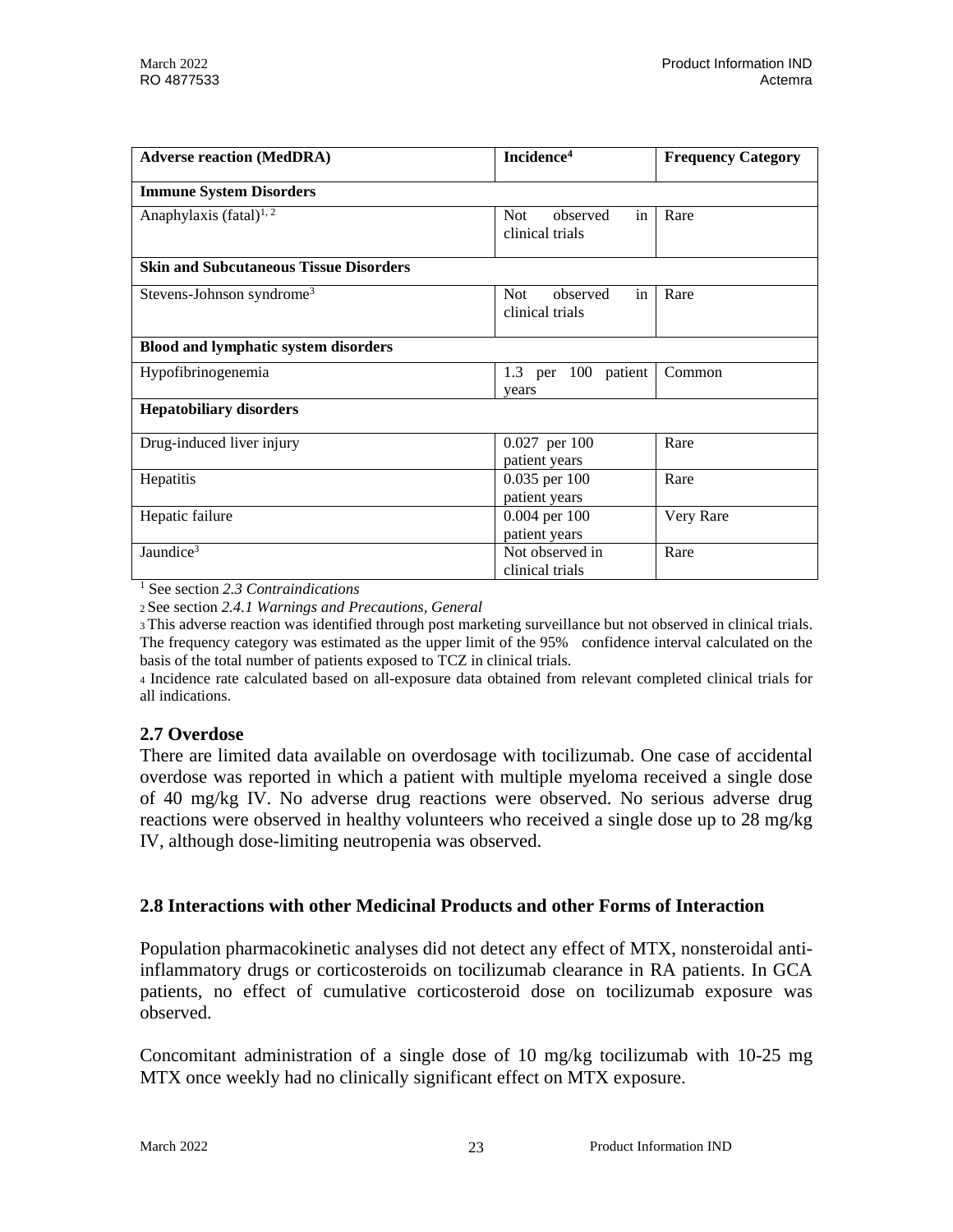Tocilizumab has not been studied in combination with other biological DMARDs.

The expression of hepatic CYP450 enzymes is suppressed by cytokines, such as IL-6, that stimulate chronic inflammation. Thus, CYP450 expression may be reversed when potent cytokine inhibitory therapy, such as tocilizumab is introduced.

*In vitro* studies with cultured human hepatocytes demonstrated that IL-6 caused a reduction in CYP1A2, CYP2C9, CYP2C19, and CYP3A4 enzyme expression. Tocilizumab normalizes expression of these enzymes.

The effect of tocilizumab on CYP enzymes (except CYP2C19 and CYP2D6) is clinically relevant for CYP450 substrates with a narrow therapeutic index, and/or where the dose is individually adjusted.

In a study in RA patients, levels of simvastatin (CYP3A4) were decreased by 57% one week following a single dose of tocilizumab, to the level similar or slightly higher than those observed in healthy subjects.

When starting or stopping therapy with tocilizumab, patients taking medicinal products, which are individually dose-adjusted and are metabolised via CYP450 3A4, 1A2, or 2C9 (e.g. atorvastatin, calcium channel blockers, theophylline, warfarin, phenytoin, ciclosporin, or benzodiazepines) should be monitored as doses of these products may need to be adjusted to maintain their therapeutic effect. Given its long elimination halflife (t1/2), the effect of tocilizumab on CYP450 enzyme activity may persist for several weeks after stopping therapy.

## **3. PHARMACOLOGICAL PROPERTIES AND EFFECTS**

## **3.1 Pharmacodynamic Properties**

In clinical studies with tocilizumab in RA, rapid decreases in C-Reactive Protein (CRP), erythrocyte sedimentation rate (ESR), serum amyloid A and fibrinogen were observed. Increases in haemoglobin levels were observed, through tocilizumab decreasing the IL-6 driven effects on hepcidin production to increase iron availability.

In study WA28119, similar rapid decreases in CRP and ESR were observed along with slight increases in mean corpuscular haemoglobin concentration.

In healthy subjects administered tocilizumab in doses from 2 to 28 mg/kg, absolute neutrophil counts decreased to their lowest 3 to 5 days following administration. Thereafter, neutrophils recovered towards baseline in a dose dependent manner. Rheumatoid arthritis patients and GCA patients demonstrated a similar pattern of absolute neutrophil counts following tocilizumab administration (*see section 2.4.1 Warning and Precautions, General*).

#### **3.1.1 Mechanism of action**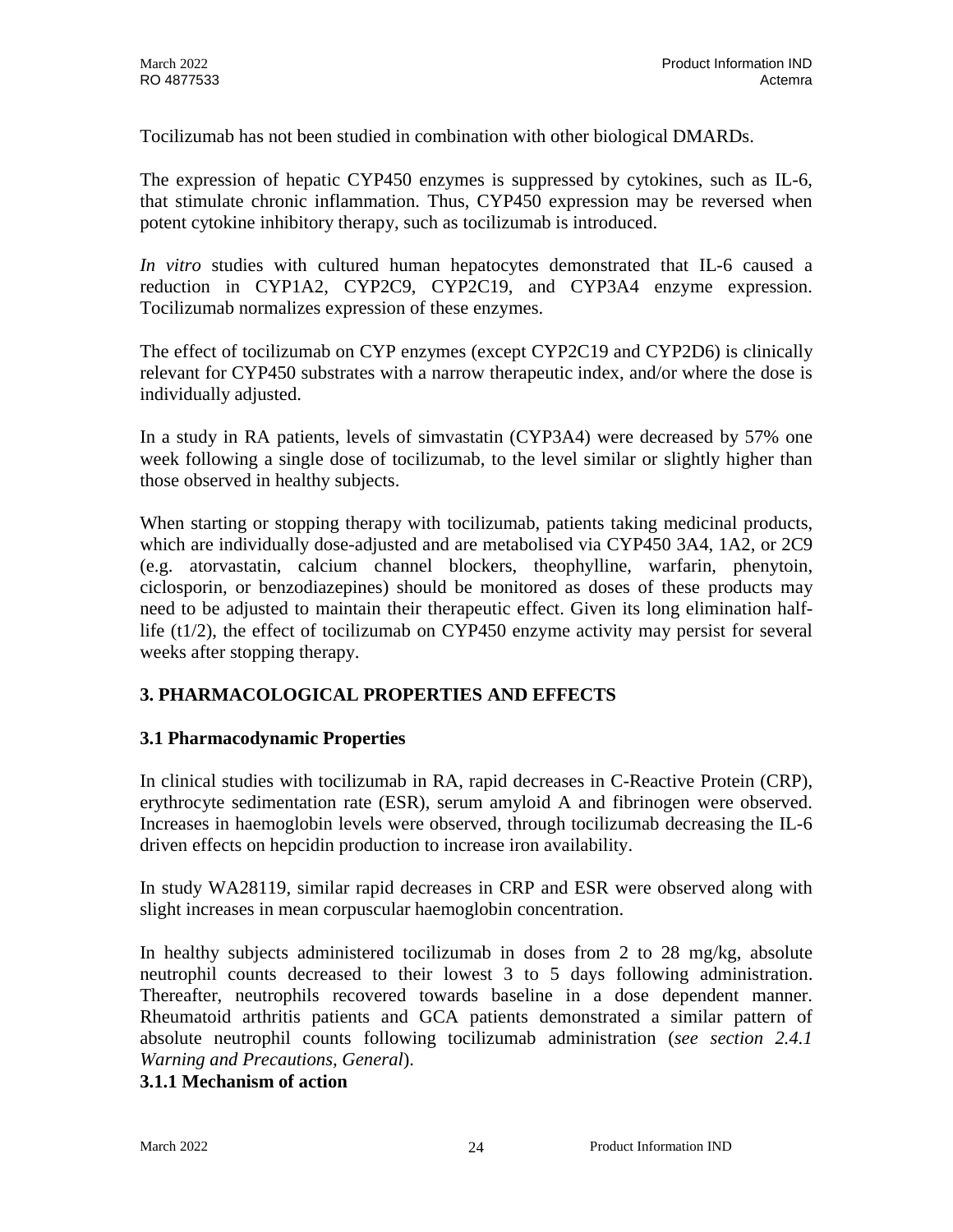Tocilizumab is a recombinant humanized anti-human interleukin-6 (IL-6) receptor monoclonal antibody of the immunoglobulin  $(Ig)$  IgG<sub>1</sub> subclass. To cilizumab binds to both soluble and membrane-bound IL 6 receptors (sIL-6R and mIL-6R), and has been shown to inhibit sIL-6R and mIL-6R-mediated signaling. IL-6 is a multifunctional cytokine, produced by a variety of cell types involved in local paracrine function as well as regulation of systemic physiological and pathological processes such as induction of immunoglobulin secretion, T-cell activation, induction of hepatic acute phase proteins and stimulation of haematopoiesis. IL-6 has been implicated in the pathogenesis of diseases including inflammatory diseases, osteoporosis, and neoplasia.

The possibility exists for tocilizumab to affect host defences against infections and malignancies. The role of Il-6 receptor inhibition in the development of malignancies is not known.

## **3.1.2 Clinical / Efficacy Studies**

## **Rheumatoid Arthritis**

The efficacy of subcutaneously administered tocilizumab was assessed in a double-blind, controlled, multicentre study in patients with active RA. The study (SC-I) required patients to be above 18 years of age with active rheumatoid arthritis diagnosed according to ACR criteria and who had at least 4 tender and 4 swollen joints at baseline. All patients received background non-biologic DMARD(s).

Study SC-I evaluated patients with moderate to severe active rheumatoid arthritis who had an inadequate clinical response to their existing rheumatologic therapy, including one or more DMARD(s). Approximately 20% had a history of inadequate response to at least one TNF inhibitor. In SC-I, 1262 patients were randomized 1:1 to receive tocilizumab SC 162 mg every week or tocilizumab IV 8 mg/kg every four weeks in combination with non-biologic DMARD(s). The primary endpoint in the study was the difference in the proportion of patients who achieved an ACR20 response at week 24. The results from study SC-I is shown in Table 2.

### **Table 2: Clinical Response at Week 24 in Subcutaneous Trial (Percent of Patients)**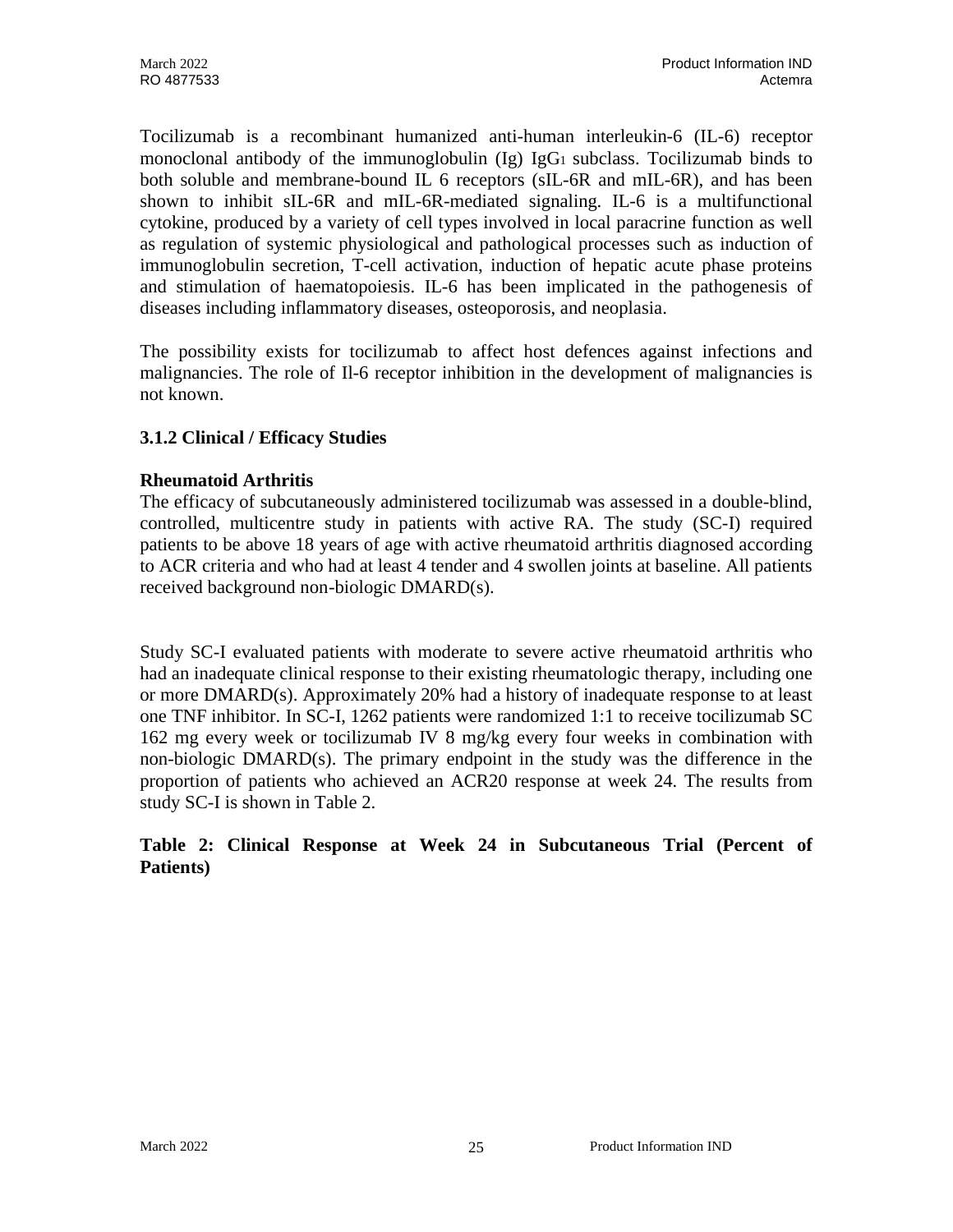|                            | $SC-Ia$                                         |                                          |  |
|----------------------------|-------------------------------------------------|------------------------------------------|--|
|                            | TCZ SC 162 mg week<br>$+$ DMARD(s)<br>$N = 558$ | TCZ IV 8 mg/kg + $DMARD(s)$<br>$N = 537$ |  |
| ACR <sub>20</sub>          |                                                 |                                          |  |
| Week 24                    | 69.4%                                           | 73.4%                                    |  |
| Weighted difference (95%   |                                                 | $-4.0$ $(-9.2, 1.2)$                     |  |
| CI                         |                                                 |                                          |  |
| ACR50                      |                                                 |                                          |  |
| Week 24                    | 47.0%                                           | 48.6%                                    |  |
| Weighted difference (95%   |                                                 | $-1.8$ $(-7.5, 4.0)$                     |  |
| CI                         |                                                 |                                          |  |
| ACR70                      |                                                 |                                          |  |
| Week 24                    | 24.0%                                           | 27.9%                                    |  |
| Weighted difference (95%   |                                                 | $-3.8$ $(-9.0, 1.3)$                     |  |
| CI                         |                                                 |                                          |  |
| Change in DAS28 [adjusted] |                                                 |                                          |  |
| mean]                      |                                                 |                                          |  |
| Week 24                    | $-3.5$                                          | $-3.5$                                   |  |
| Weighted difference (95%   |                                                 | $0(-0.2, 0.1)$                           |  |
| CI                         |                                                 |                                          |  |
| DAS28 < 2.6                |                                                 |                                          |  |
| Week 24                    | 38.4%                                           | 36.9%                                    |  |
| Weighted difference (95%   | $0.9$ ( $-5.0, 6.8$ )                           |                                          |  |
| CI                         |                                                 |                                          |  |
| EULAR response (%)         |                                                 |                                          |  |
| None                       | 3.3%                                            | 4.8%                                     |  |
| Moderate                   | 41.7%                                           | 42.7%                                    |  |
| Good                       | 55.0%                                           | 52.4%                                    |  |

 $TCZ =$  tocilizumab

a = Per Protocol Population

#### *Radiographic Response – Subcutaneous Administration*

The radiographic response of subcutaneously administered tocilizumab was assessed in a double-blind, controlled, multicentre study in patients with active RA. This study (SC-II) evaluated patients with moderate to severe active rheumatoid arthritis who had an inadequate clinical response to their existing rheumatologic therapy, including one or more DMARD(s) where approximately 20% had a history of inadequate response to at least one TNF inhibitor. Patients were required to be above 18 years of age with active rheumatoid arthritis diagnosed according to ACR criteria and who had at least 8 tender and 6 swollen joints at baseline. In SC-II, 656 patients were randomized 2:1 to tocilizumab SC 162 mg every other week or placebo, in combination with non-biologic DMARD(s).

In study SC-II, inhibition of structural joint damage was assessed radiographically and expressed as a change from baseline in the van der Heijde modified mean total Sharp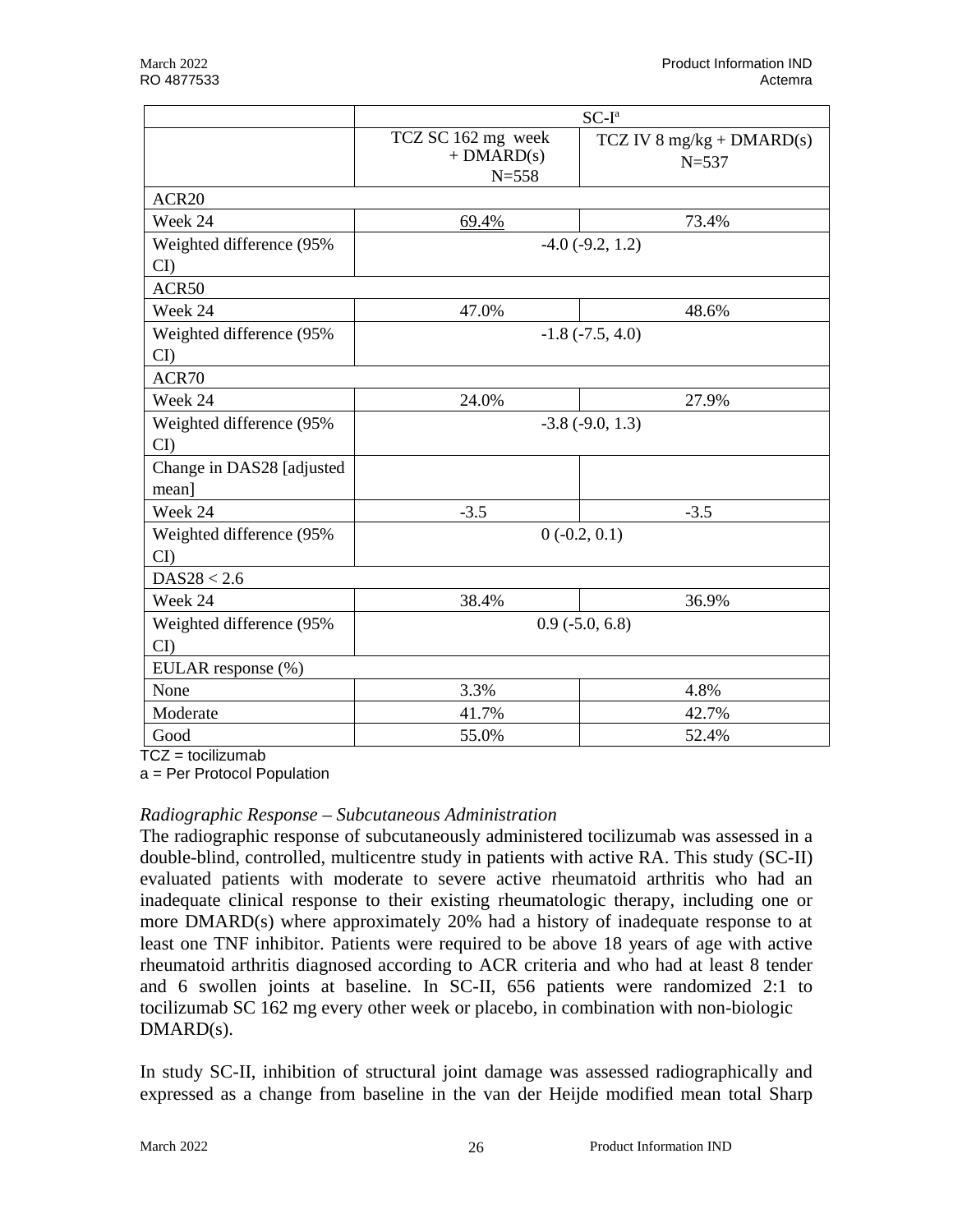score (mTSS). At week 24, inhibition of structural damage was shown, with significantly less radiographic progression in patients receiving tocilizumab SC compared with placebo (mTSS of 0.62 vs. 1.23, p=0.0149 (van Elteren). These results are consistent with those observed in patients treated with intravenous tocilizumab.

## *Quality of Life Outcomes – Subcutaneous Administration*

In study SC-I, the mean decrease in HAQ-DI from baseline to week 24 was 0.6 for both tocilizumab SC 162 mg weekly and tocilizumab IV 8 mg/kg every 4 weeks. The proportion of patients achieving a clinically relevant improvement in HAQ-DI at week 24 (change from baseline of  $> 0.3$  units) was comparable in the tocilizumab SC every week group (65.2%) versus the tocilizumab IV 8 mg/kg group (67.4%), with a weighted difference in proportions of -2.3% (95% CI -8.1, 3.4). The SF-36 summary was split into mental and physical components. The mental component scores were similar between the groups, with a mean change from baseline at week 24 of 6.22 for the SC group and 6.54 for the IV group. The physical component scores were also similar between the groups, with mean change from baseline at week 24 of 9.49 for the SC group and 9.65 for the IV group.

## *Laboratory Evaluations*

Treatment with 8 mg/kg tocilizumab in combination with DMARD/MTX or as monotherapy resulted in a highly statistically significant improvement in haemoglobin levels compared with placebo + MTX/DMARD ( $p<0.0001$ ) at week 24. The greatest improvement was observed in patients with chronic anaemia associated with RA; mean haemoglobin levels increased by week 2 and remained within normal range through week 24.

A marked decrease in mean levels of acute phase reactants, CRP, ESR, and serum amyloid A occurred rapidly after tocilizumab administration. Consistent with the effect on acute phase reactants, treatment with tocilizumab was associated with reduction in platelet count within the normal range

## **Giant Cell Arteritis (GCA)**

Study WA28119 was a randomized, multi-center, double-blind placebo-controlled Phase III superiority study conducted to assess the efficacy and safety of tocilizumab in patients with GCA.

Two hundred and fifty one (251) patients with new-onset or relapsing GCA were enrolled and assigned to one of four treatment arms. The study consisted of a 52-week blinded period (Part 1), followed by a 104-week open-label extension (Part 2). The purpose of the Part 2 is to describe the long-term safety and maintenance of efficacy after 52 weeks of tocilizumab therapy, to explore the rate of relapse and the requirement for tocilizumab therapy beyond 52 weeks, and to gain insight into the potential long-term steroid-sparing effect of tocilizumab.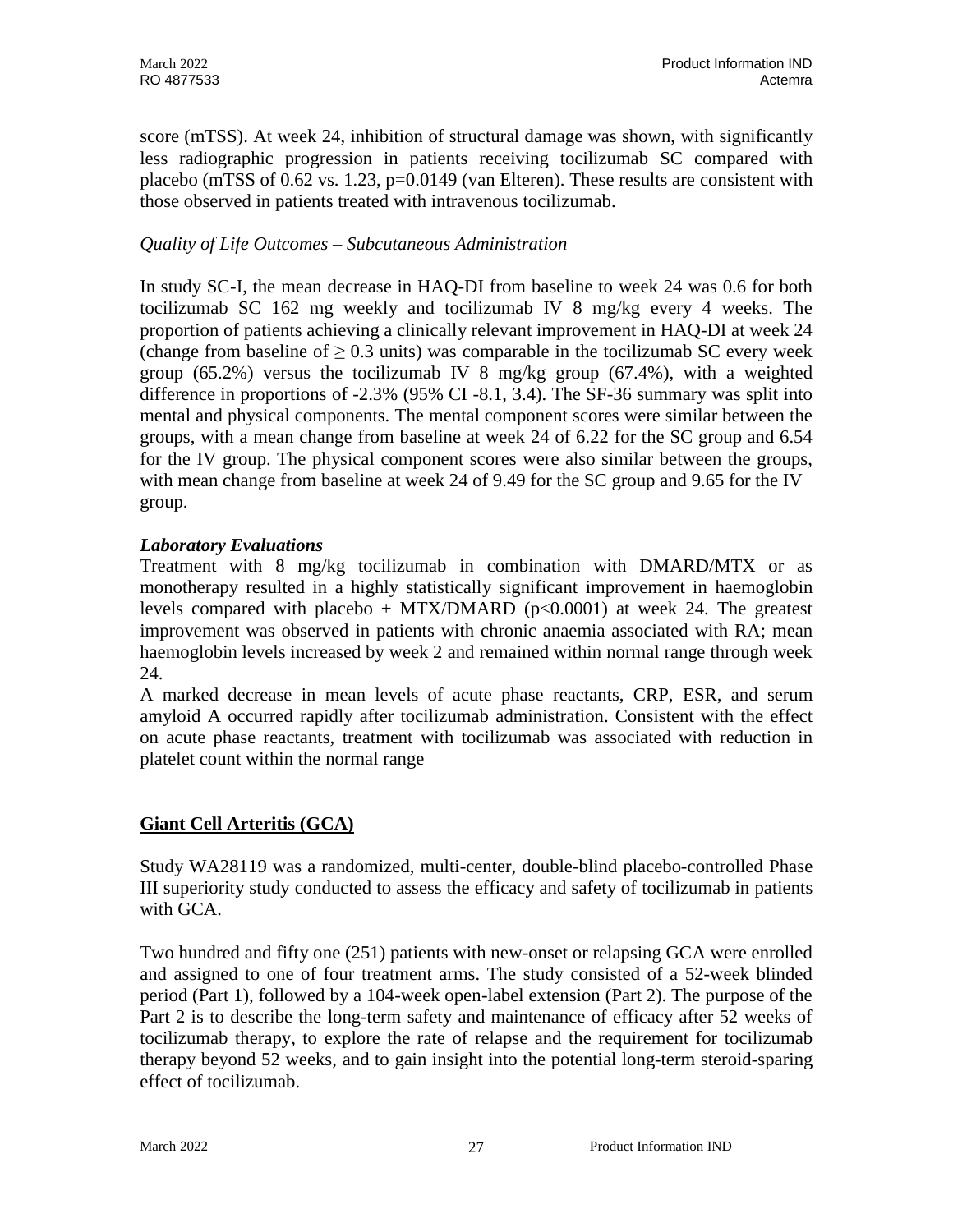Two subcutaneous (SC) doses of tocilizumab (162 mg every week and 162 mg every other week) were compared to two different placebo control groups randomized 2:1:1:1.

All patients received background glucocorticoid (prednisone) therapy. Each of the tocilizumab-treated groups and one of the placebo-treated groups followed a prespecified prednisone-taper regimen over 26 weeks, while the second placebo treated group followed a pre-specified prednisone-taper regimen over 52 weeks designed to be more in keeping with standard practice.

The primary efficacy endpoint, assessed by the proportion of patients achieving steroidfree sustained remission at Week 52 on tocilizumab plus 26 weeks prednisone taper compared with placebo plus 26 weeks prednisone taper, was met (Table 2).

The key secondary efficacy endpoint, also based on the proportion of patients achieving sustained remission at Week 52, comparing tocilizumab plus 26 weeks prednisone taper with the longer placebo plus 52 weeks prednisone taper, was also met (Table 2).

A statistically significant superior treatment effect was seen in favour of tocilizumab over placebo in achieving steroid-free sustained remission at Week 52 on tocilizumab plus 26 weeks prednisone taper compared with placebo plus 26 weeks prednisone taper and with placebo plus 52 weeks prednisone taper.

The percentage of patients achieving sustained remission at week 52 are shown in Table 2 below.

## *Secondary Endpoints*

The assessment of the time to first GCA flare showed a significantly lower risk of flare for the tocilizumab SC weekly group compared to placebo plus 26 weeks prednisone and placebo plus 52 weeks prednisone taper groups and for the tocilizumab SC every other weekly group compared to placebo plus 26 weeks prednisone (when compared at a 0.01 significance level). Tocilizumab SC weekly dose also showed a clinically meaningful decrease in the risk for flare compared to placebo plus 26 weeks prednisone in patients who entered the trial with relapsing GCA as well as those with new-onset disease (Table 2).

## *Cumulative glucocorticoid dose*

The cumulative prednisone dose at Week 52 was significantly lower in the two tocilizumab dose groups compared to the two placebo groups (Table 2). In a separate analysis of the patients who received escape prednisone to treat GCA flare during the first 52 weeks, the cumulative prednisone dose varied greatly. The median doses for escape patients in the tocilizumab weekly and every other weekly groups were 3129.75 mg and 3847 mg, respectively – both considerably lower than in the placebo plus 26 weeks and the placebo plus 52 weeks prednisone taper groups, 4023.5 mg and 5389.5 mg respectively.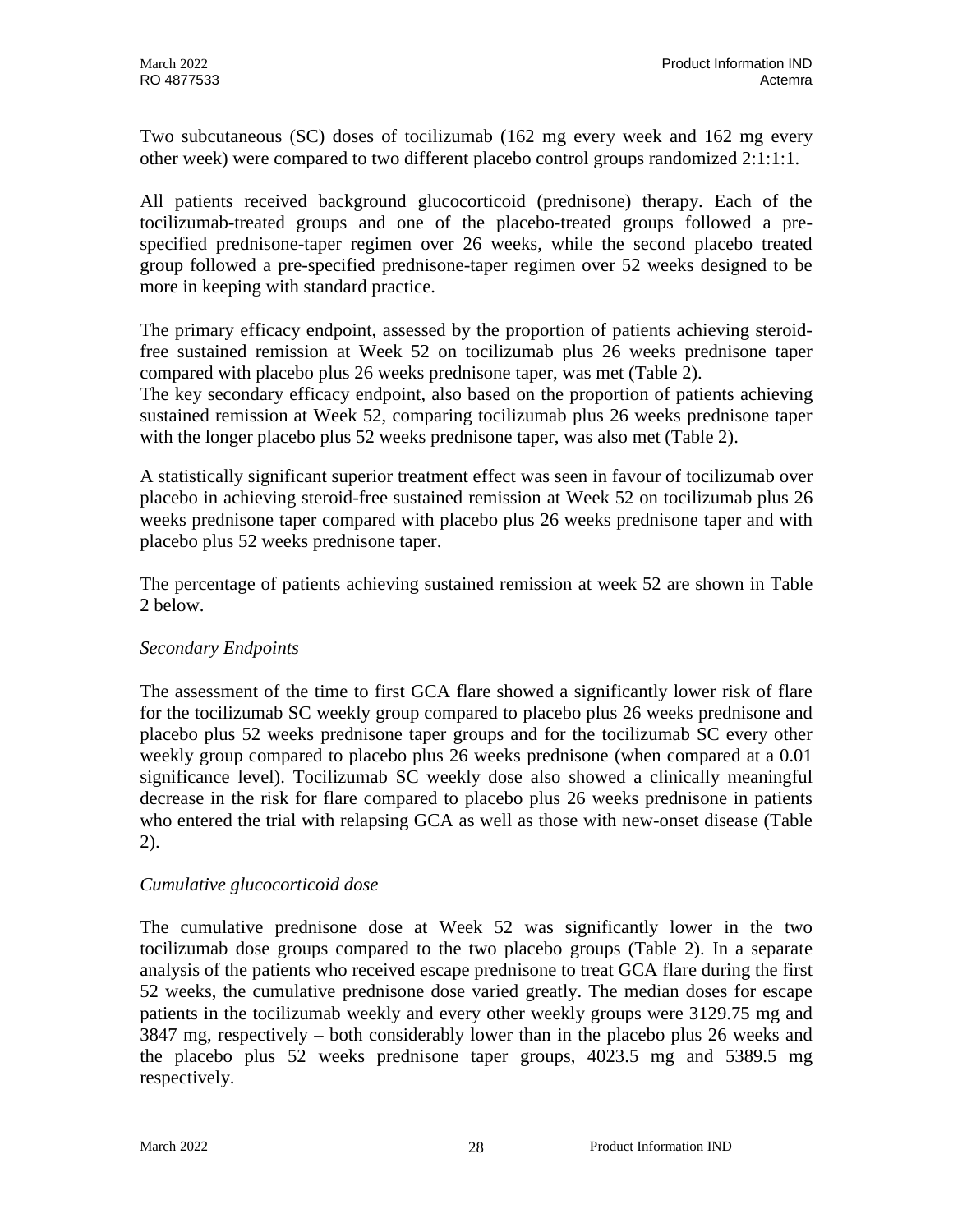### **Table 3: Efficacy Results from Study WA28119**

|                                                                                                     | $PBO + 26$<br>weeks<br>prednisone<br>taper<br>$N=50$ | $\text{PBO} + 52$<br>weeks<br>prednisone<br>taper<br>$N=51$ | <b>TCZ</b> 162mg<br>$SCQW + 26$<br>weeks<br>prednisone<br>taper<br>$N=100$ | TCZ 162 mg<br>$SC$ $Q2W + 26$<br>weeks<br>prednisone<br>taper<br>$N=49$ |
|-----------------------------------------------------------------------------------------------------|------------------------------------------------------|-------------------------------------------------------------|----------------------------------------------------------------------------|-------------------------------------------------------------------------|
| <b>Primary Endpoint</b>                                                                             |                                                      |                                                             |                                                                            |                                                                         |
| Sustained remission (TCZ groups vs PBO+26)                                                          |                                                      |                                                             |                                                                            |                                                                         |
| Responders at Week 52, n (%)                                                                        | 7(14%)                                               | 9(17.6%)                                                    | 56 (56%)                                                                   | $26(53.1\%)$                                                            |
| Unadjusted difference in proportions                                                                | N/A                                                  | N/A                                                         | $42\% *$                                                                   | 39.06%*                                                                 |
| $(99.5\% \text{ CI})$                                                                               |                                                      |                                                             | (18.00, 66.00)                                                             | (12.46, 65.66)                                                          |
| <b>Key Secondary Endpoint</b>                                                                       |                                                      |                                                             |                                                                            |                                                                         |
| Sustained remission (TCZ groups vs PBO+52)                                                          |                                                      |                                                             |                                                                            |                                                                         |
| Responders at Week 52, n (%)                                                                        | 7(14%)                                               | 9(17.6%)                                                    | 56 (56%)                                                                   | 26 (53.1%)                                                              |
| Unadjusted difference in proportions                                                                | N/A                                                  | N/A                                                         | 38.35%*                                                                    | 35.41%**                                                                |
| $(99.5\% \text{ CI})$                                                                               |                                                      |                                                             | (17.89, 58.81)                                                             | (10.41, 60.41)                                                          |
| <b>Other Secondary Endpoints</b>                                                                    |                                                      |                                                             |                                                                            |                                                                         |
| Time to first GCA flare <sup>1</sup> (TCZ groups vs PBO+26)                                         | N/A                                                  | N/A                                                         | $0.23*$                                                                    | $0.28**$                                                                |
| HR (99% CI)                                                                                         |                                                      |                                                             | (0.11, 0.46)                                                               | (0.12, 0.66)                                                            |
| Time to first GCA flare <sup>1</sup> (TCZ groups vs PBO+52)                                         | N/A                                                  | N/A                                                         | $0.39**$                                                                   | 0.48                                                                    |
| HR (99% CI)                                                                                         |                                                      |                                                             | (0.18, 0.82)                                                               | (0.20, 1.16)                                                            |
| Time to first GCA flare <sup>1</sup> (Relapsing patients; TCZ                                       | N/A                                                  | N/A                                                         | $0.23***$                                                                  | 0.42                                                                    |
| groups vs PBO +26) HR (99% CI)                                                                      |                                                      |                                                             | (0.09, 0.61)                                                               | (0.14, 1.28)                                                            |
| Time to first GCA flare <sup>1</sup> (Relapsing patients; TCZ<br>groups vs $PBO + 52$ ) HR (99% CI) | N/A                                                  | N/A                                                         | 0.36                                                                       | 0.67                                                                    |
| Time to first GCA flare <sup>1</sup> (New-onset patients; TCZ                                       |                                                      |                                                             | (0.13, 1.00)                                                               | (0.21, 2.10)                                                            |
| groups vs PBO $+26$ ) HR (99% CI)                                                                   | N/A                                                  | N/A                                                         | $0.25***$                                                                  | $0.20***$                                                               |
| Time to first GCA flare <sup>1</sup> (New-onset patients; TCZ                                       |                                                      |                                                             | (0.09, 0.70)                                                               | (0.05, 0.76)                                                            |
| groups vs $PBO + 52$ ) HR (99% CI)                                                                  | N/A                                                  | N/A                                                         | 0.44                                                                       | 0.35                                                                    |
|                                                                                                     |                                                      |                                                             | (0.14, 1.32)                                                               | (0.09, 1.42)                                                            |
| Cumulative glucocorticoid dose (mg)                                                                 |                                                      |                                                             |                                                                            |                                                                         |
| median at Week 52 (TCZ groups vs $PBO+262$ )                                                        | 3296.00                                              | N/A                                                         | 1862.00*                                                                   | 1862.00**                                                               |
| median at Week 52 (TCZ groups vs PBO +52 <sup>2</sup> )                                             | $\rm N/A$                                            | 3817.50                                                     | 1862.00*                                                                   | 1862.00*                                                                |
| <b>Exploratory Endpoints</b>                                                                        |                                                      |                                                             |                                                                            |                                                                         |
| Annualized relapse rate, Week 52 <sup>§</sup>                                                       | 1.74                                                 | 1.30                                                        | 0.41                                                                       | 0.67                                                                    |
| Mean (SD)                                                                                           | (2.18)                                               | (1.84)                                                      | (0.78)                                                                     | (1.10)                                                                  |

\* p<0.0001

\*\* p<0.005 (threshold for significance for primary and key secondary tests of superiority)

\*\*\* descriptive p value <0.005

 $\frac{1}{2}$  analysis of the time (in days) between clinical remission and first disease flare

<sup>2</sup> p-values are determined using a Van Elteren analysis for non-parametric data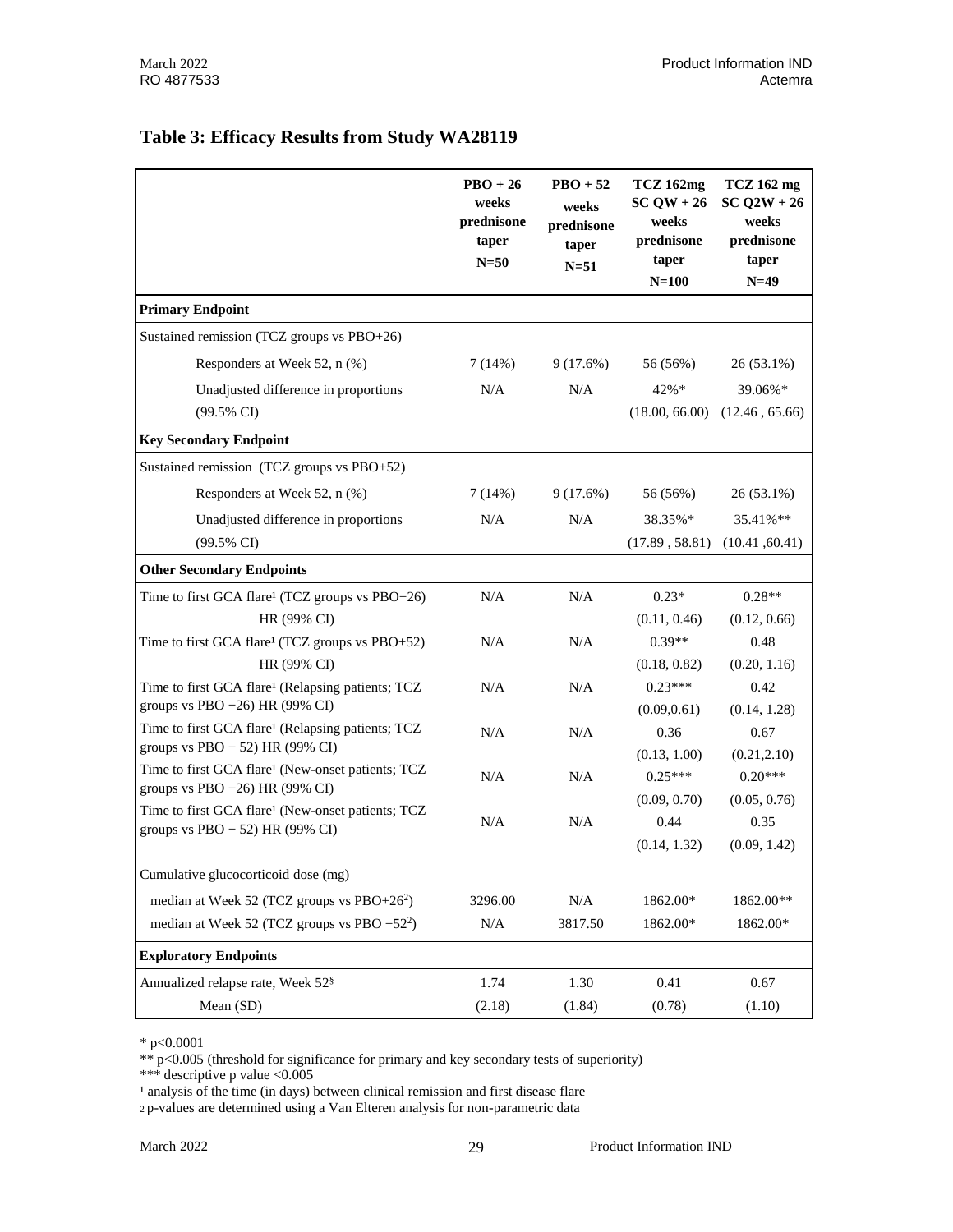§ statistical analyses has not been performed N/A= Not applicable  $HR = Hazard Ratio$ ;  $CI = Confidence Interval$ TCZ: Tocilizumab PBO: Placebo QW: every week dose Q2W: every other week dose

### *Quality of Life Outcomes*

In study WA28119, the SF-36 results were separated into the physical and mental component summary scores (PCS and MCS, respectively). The PCS mean change from baseline to week 52 was higher (showing more improvement) in the tocilizumab weekly and every other weekly dose groups [4.10, 2.76, respectively] than in the two placebo (PBO) groups [PBO plus 26 weeks; -0.28, PBO plus 52 weeks; -1.49], although only the comparison between tocilizumab weekly plus 26 weeks prednisone taper group and placebo plus 52 weeks prednisone taper group (5.59, 99% CI: 0.86 10.32) showed a statistically significant difference  $(p=0.0024)$ . For MCS, the mean change from baseline to week 52 for both tocilizumab weekly and every other weekly dose groups [7.28, 6.12, respectively] were higher than the placebo plus 52 weeks prednisone taper group [2.84] (although the differences were not statistically significant  $[p=0.0252$  for weekly, p=0.1468 for every other weekly]) and similar to the placebo plus 26 weeks prednisone taper group [6.67].

The Patient's Global Assessment of disease activity was assessed on a 0- 100mm Visual Analogue Scale (VAS). The mean change in Patient's global VAS from baseline at week 52 was lower (showing greater improvement) in the tocilizumab weekly and every other weekly dose groups [-19.0, -25.3, respectively] than in both placebo groups [PBO plus 26 weeks; -3.4, PBO plus 52 weeks; -7.2], although only the tocilizumab every other weekly plus 26 weeks prednisone taper group showed a statistically significance difference compared to placebo [PBO plus 26 weeks taper p=0.0059, and PBO plus 52 week taper p=0.0081].

FACIT-Fatigue change from baseline to Week 52 scores were calculated for all groups. The mean [SD] change scores were as follows: tocilizumab weekly plus 26 weeks 5.61 [10.115], tocilizumab every other weekly plus 26 weeks 1.81 [8.836], PBO plus 26 weeks 0.26 [10.702], and PBO plus 52 weeks -1.63 [6.753]. Change in EQ5D scores from baseline to week 52 were tocilizumab weekly plus 26 weeks 0.10 [0.198], tocilizumab every other weekly plus 26 weeks 0.05 [0.215], PBO plus 26 weeks 0.07 [0.293], and PBO plus 52 weeks -0.02 [0.159].

Higher scores signal improvement in both FACIT-Fatigue and EQ5D.

## **3.2 Pharmacokinetics Properties**

Pharmacokinetics (PK) of tocilizumab is characterized by nonlinear elimination which is a combination of linear clearance and Michaelis-Menten elimination. The nonlinear part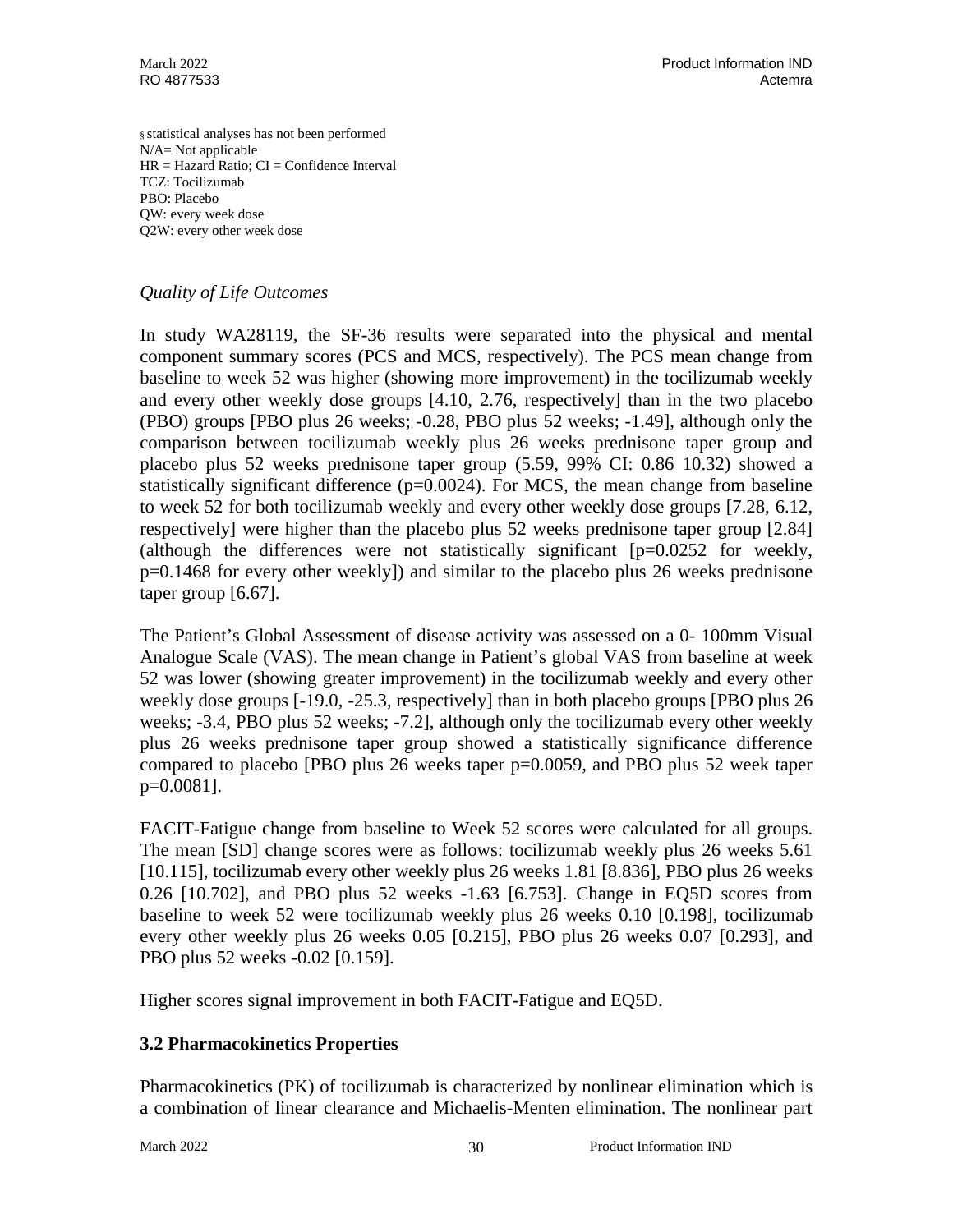of Tocilizumab elimination leads to an increase in exposure that is more than doseproportional. The pharmacokinetic parameters of tocilizumab do not change with time. Due to the dependence of total clearance on tocilizumab serum concentrations, the halflife of tocilizumab is also concentration-dependent and varies depending on the serum concentration level. Population pharmacokinetic analyses in any patient population tested so far indicate no relationship between apparent clearance and the presence of anti-drug antibodies.

### **Rheumatoid Arthritis**

The pharmacokinetics in healthy subjects and RA patients suggest that PK is similar between the two populations.

The table below shows model predicted secondary PK parameters at each of the four approved dose regimens. The population PK (popPK) model was developed from an analysis dataset composed of an IV dataset of 1793 patients from studies WA17822, WA17824, WA18062 and WA18063 and IV and SC dataset of 1759 patients from studies WA22762 and NA25220.  $C_{mean}$  is included in the table since for dosing regimens with different inter-dose interval, the mean concentration over the dosing period characterizes the comparative exposure better than  $AUC_{\tau}$ .

|                              | IV              |                 |                | <b>SC</b>       |
|------------------------------|-----------------|-----------------|----------------|-----------------|
| <b>TCZ PK</b>                | 4 mg/kg Q4W     | 8 mg/kg Q4W     | 162 mg Q2W     | 162 mg QW       |
| <b>Parameter</b>             |                 |                 |                |                 |
| $C_{\text{max}}$ (mcg/mL)    | $83.8 \pm 23.1$ | $182 \pm 50.4$  | $13.2 \pm 8.8$ | $49.8 \pm 21.0$ |
| $C_{\text{trough}}$ (mcg/mL) | $0.5 \pm 1.5$   | $15.9 \pm 13.1$ | $5.7 \pm 6.8$  | $43.0 \pm 19.8$ |
| $C_{mean}$ (mcg/mL)          | $17.8 \pm 6.1$  | $56.6 \pm 19.3$ | $10.2 \pm 8.0$ | $47.4 \pm 20.5$ |
|                              |                 |                 |                |                 |
| Accumulation                 | 1.01            | 1.09            | 2.12           | 5.27            |
| $C_{\text{max}}$             |                 |                 |                |                 |
| Accumulation                 | 2.62            | 2.47            | 6.02           | 6.30            |
| $C_{trough}$                 |                 |                 |                |                 |
| Accumulation                 | 1.09            | 1.32            | 2.67           | 6.32            |
| $C_{mean}$                   |                 |                 |                |                 |
| or AUC $\tau$ *              |                 |                 |                |                 |

### **Table 4: Predicted mean ± SD PK parameters at steady-state after IV and SC dosing in RA**

 $*\tau = 4$  weeks for IV regimens, 2 week or 1 week for the two SC regimens, respectively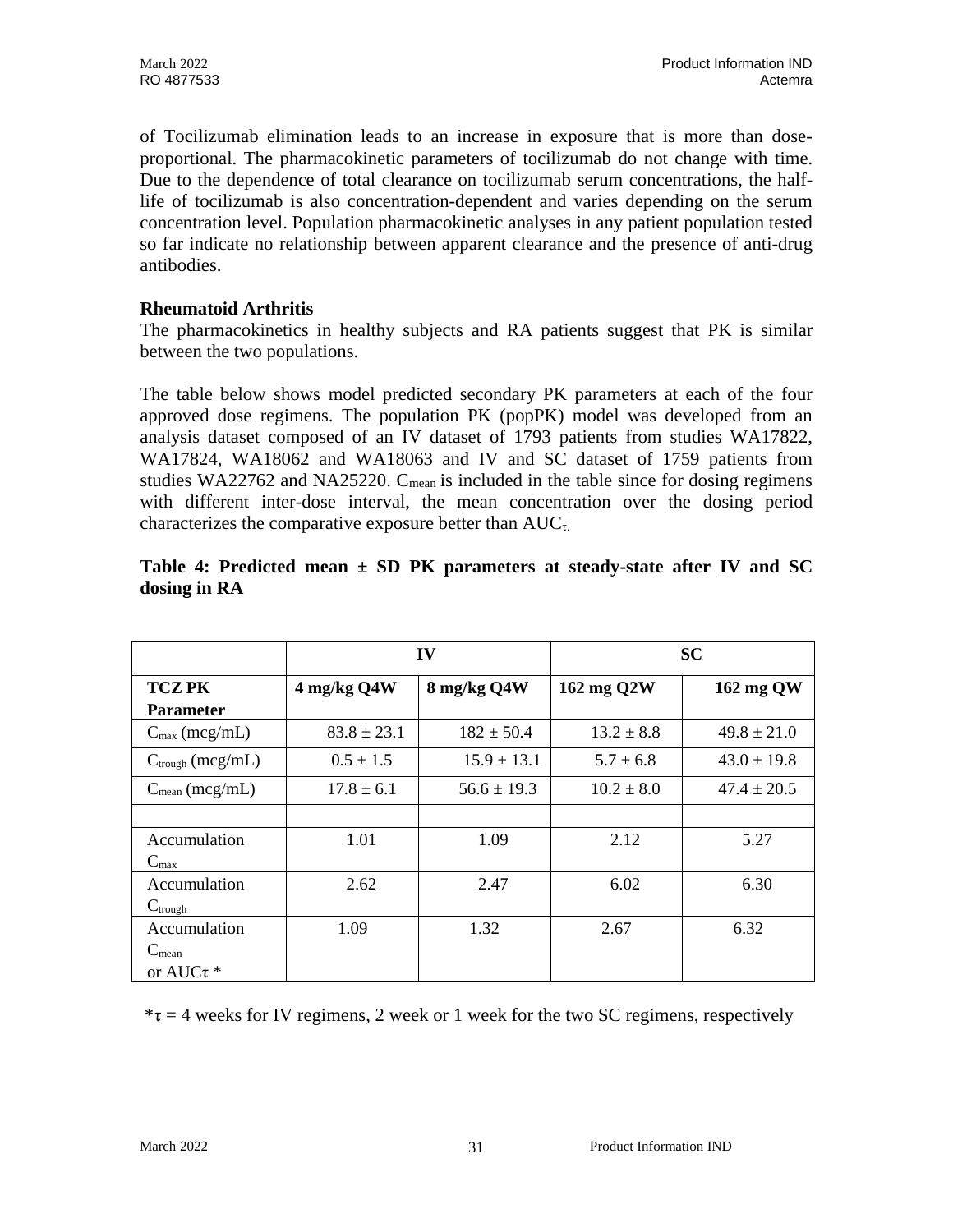At high serum concentrations, when total clearance of tocilizumab is dominated by linear clearance, a terminal half-life of approximately 21.5 days was derived from the population parameter estimates.

Exposures after the 162 mg SC QW regimen were greater by 4.6 ( $C_{mean}$ ) to 7.5 fold  $(C_{\text{trough}})$  compared to the 162 SC Q2W regimen.

Accumulation ratios after multiple doses of either SC regimen were higher with the highest ratios for  $C_{\text{trough}}$  (6.02 and 6.30). The higher accumulation for  $C_{\text{trough}}$  was expected based on the nonlinear clearance contribution at lower concentrations.

For C<sub>max</sub>, more than 90% of the steady-state was reached after the 12<sup>th</sup> SC and the 5<sup>th</sup> SC injection in QW and Q2W regimens respectively. For AUC $\tau$  and  $C_{mean}$ , 90% of the steady-state was reached after the  $6<sup>th</sup>$  and  $12<sup>th</sup>$  injections for the 162 mg SC Q2W and QW regimens respectively. For C<sub>trough</sub>, approximately 90% of the steady-state was reached after the  $6<sup>th</sup>$  and  $12<sup>th</sup>$  injections for the respective SC regimens.

Due to the flat dosing employed for SC administration of tocilizumab, no modifications are necessary by this dosing route.

## **Giant Cell Arteritis (GCA)**

The pharmacokinetics of tocilizumab in GCA patients were determined using a popPK model from an analysis dataset composed of 149 GCA patients treated with 162 mg SC every week or with 162 mg SC every other week. The developed model had the same structure as the population PK model developed earlier based on data from RA patients.

|                           | <b>SC</b>       |                 |
|---------------------------|-----------------|-----------------|
| <b>TCZ PK Parameter</b>   | 162 mg Q2W      | 162 mg QW       |
| $C_{\text{max}}$ (mcg/mL) | $19.3 \pm 12.8$ | $73 \pm 30.4$   |
| $C_{trough}$ (mcg/mL)     | $11.1 \pm 10.3$ | $68.1 \pm 29.5$ |
| $C_{mean}$ (mcg/mL)       | $16.2 \pm 11.8$ | $71.3 \pm 30.1$ |

2.81 10.91

## **Table 5 : Predicted mean ± SD PK parameters at steady-state after SC dosing in GCA**

 $\tau^*$  = 2 week or 1 week for the two SC regimens, respectively

Accumulation  $C_{\text{max}}$  2.26 8.88  $\text{Accumulation } C_{\text{trough}}$  5.61 9.59

or  $AUC_{\tau}$  \*

Accumulation C<sub>mean</sub>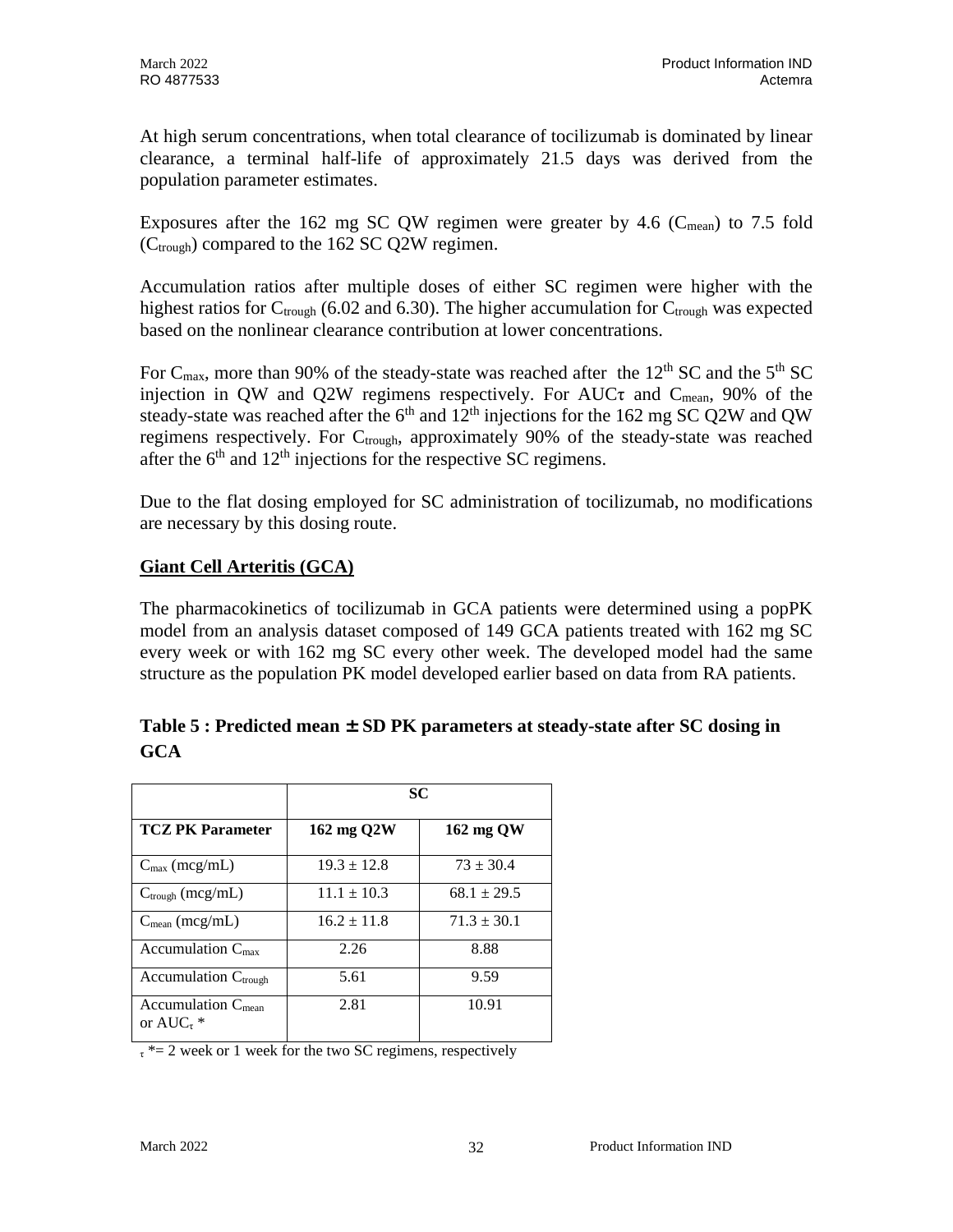The steady-state profile following the tocilizumab weekly dose was almost flat, with very little fluctuations between trough and peak values, while there were substantial fluctuations for the tocilizumab every other week dose. Approximately 90% of the steady-state  $(AUC_{\tau})$  was reached by Week 14 in the every other weekly and Week 17 in the weekly dose groups.

## **3.2.1 Absorption**

Following SC dosing in RA and GCA patients, the absorption half-life was around 4 days. The bioavailability for the SC formulation was 80%.

In GCA patients, the median values of  $T_{\text{max}}$  were 3 days after the tocilizumab weekly dose and 4.5 days after the tocilizumab every other week dose.

## **3.2.2 Distribution**

In GCA patients, the central volume of distribution was 4.09 L, the peripheral volume of distribution was 3.37 L resulting in a volume of distribution at stead state of 7.46 L.

## **3.2.3 Metabolism**

*No text.*

## **3.2.4 Elimination**

The total clearance of tocilizumab was concentration-dependent and is the sum of the linear clearance and the nonlinear clearance. The linear clearance was estimated as a parameter in the population pharmacokinetic analysis and was 12.5 mL/h in RA patients, 6.7 mL/h in RA patients, 5.8 mL/h in paediatric patients with polyarticular juvenile idiopathic arthritis and 5.7 mL/h in paediatric patients with systemic juvenile idiopathic arthritis. The concentration-dependent nonlinear clearance plays a major role at low tocilizumab concentrations. Once the nonlinear clearance pathway is saturated, at higher tocilizumab concentrations, clearance is mainly determined by the linear clearance. Due to dependence of total clearance on tocilizumab serum concentrations, t1/2 of tocilizumab is also concentration dependent and can only be calculated at a given serum concentration level.

In RA patients, for subcutaneous administration, the concentration-dependent apparent  $t_{1/2}$  is up to 13 days for 162 mg every week and 5 days for 162 mg every other week in patients with RA at steady-state. At high serum concentrations, when total clearance of to cilizumab is dominated by linear clearance, a terminal  $t_{1/2}$  of approximately 21.5 days was derived from the population parameter estimates.

In GCA patients, at steady state, the effective t1/2 of tocilizumab varied between 18.3 and 18.9 days for 162 mg weekly regimen, and between 4.2 and 7.9 days for 162 mg every other weekly regimen. At high serum concentrations, when total clearance of tocilizumab is dominated by linear clearance, an effective  $t_{1/2}$  of approximately 32 days was derived from the population parameter estimates.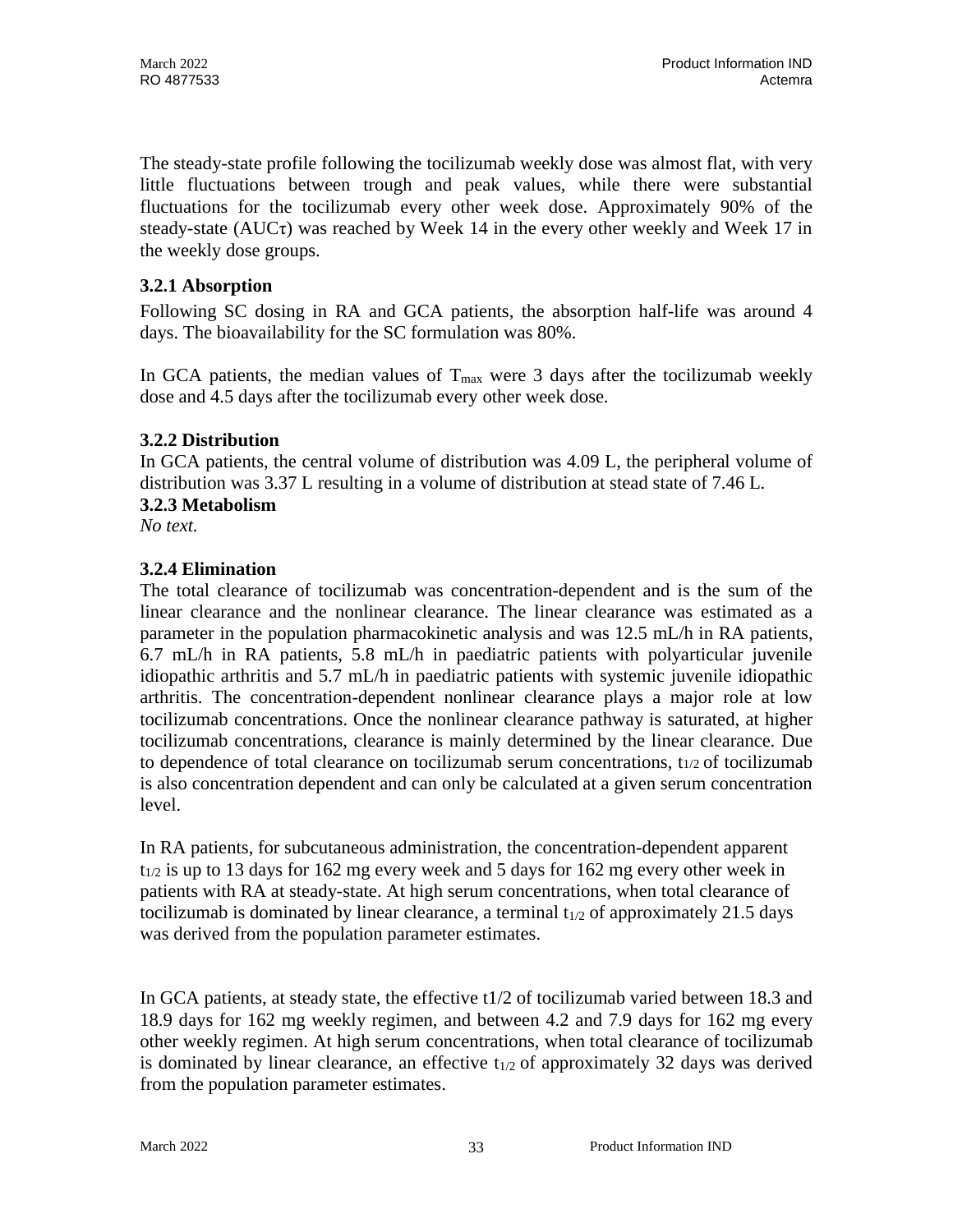## **3.2.5. Pharmacokinetics in Special Populations**

#### *Hepatic Impairment*

No formal study of the effect of hepatic impairment on the pharmacokinetics of tocilizumab was conducted*.*

#### *Renal impairment:*

No formal study of the effect of renal impairment on the pharmacokinetics of tocilizumab has been conducted.

Most of the patients in the GCA population pharmacokinetic analysis had normal renal function or mild renal impairment. Mild renal impairment (estimated creatinine clearance based on Cockcroft-Gault formula) did not impact the pharmacokinetics of tocilizumab.

Approximately one-third of the patients in the study WA28119 had moderate renal impairment at baseline (estimated creatinine clearance of 30-59 mL/min). No impact on tocilizumab exposure was noted in these patients.

No dose adjustment is required in patients with mild or moderate renal impairment.

#### *Other special populations*

Population pharmacokinetic analyses in GCA patients showed that age, sex and race did not affect pharmacokinetics of tocilizumab. No dose adjustment is necessary for these demographic factors.

## **3.3 Nonclinical Safety**

## **3.3.1 Carcinogenicity**

A carcinogenicity study of tocilizumab has not been conducted. Available preclinical data, showed the contribution of the pleiotropic cytokine IL-6 to malignant progression and apoptosis resistance of various cancer types. These data do not suggest a relevant risk for cancer initiation and progression under therapy with tocilizumab. Accordingly, proliferate lesions have not been observed in a chronic cynomolgus monkey 6-month toxicity study nor were they described in IL-6 knock-out mice under chronic IL-6 depletion.

#### **3.3.2 Genotoxicity**

Standard genotoxicity studies with tocilizumab in both prokaryotic and eukaryotic cells were all negative.

## **3.3.3 Impairment of Fertility**

Nonclinical data do not suggest an effect on fertility under treatment with an analogue of tocilizumab. Effects on endocrine active organs or on organs of the reproductive system were not seen in a chronic cynomolgus monkey toxicity study, nor was the reproductive performance affected in IL-6 deficient male and female mice.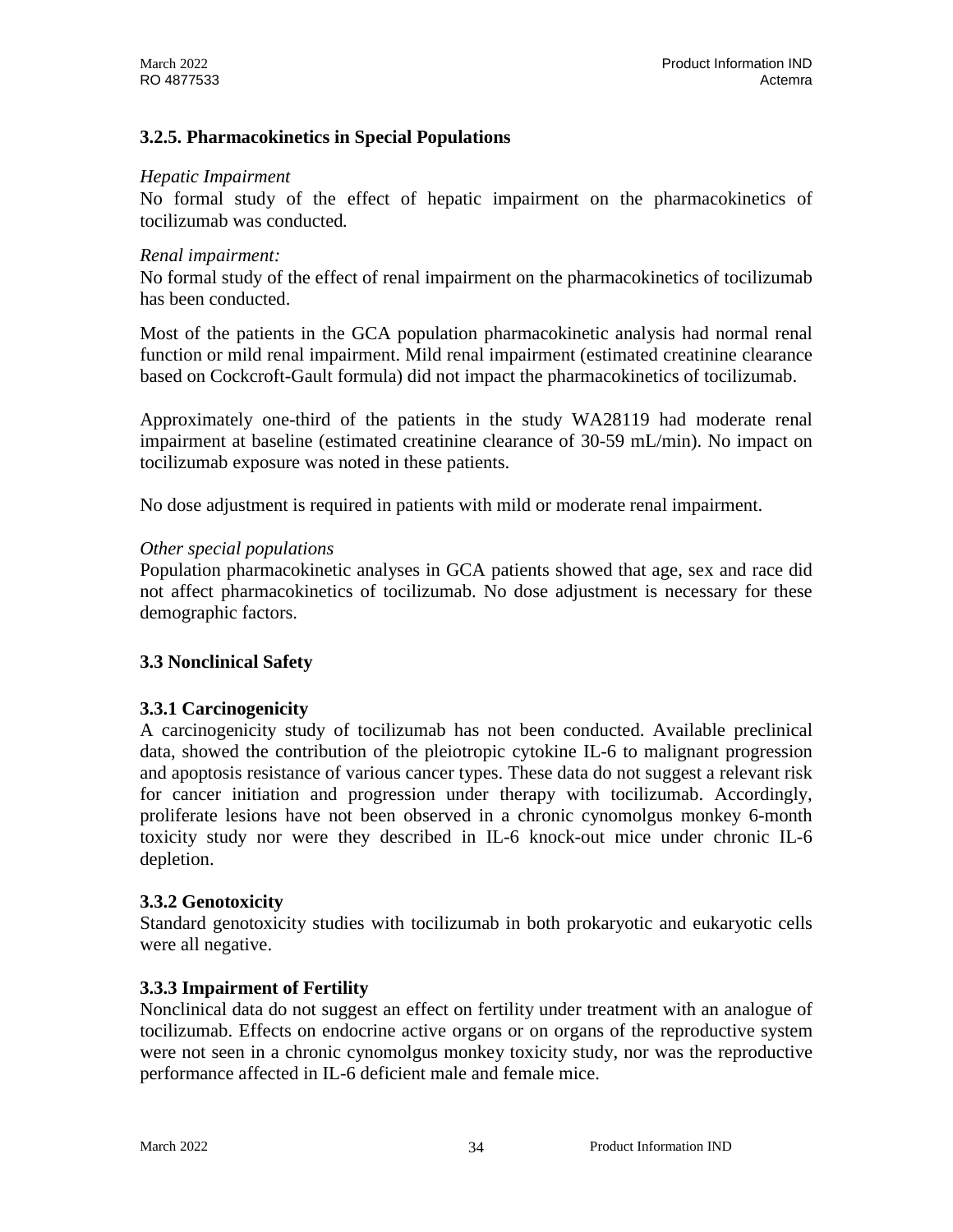## **3.3.4 Reproductive Toxicity**

When tocilizumab was administered intravenously to cynomolgus monkeys during early gestation, no direct or indirect harmful effects on pregnancy or embryo-foetal development were observed.

### **3.3.5 Other**

In an embryo-foetal toxicity study conducted in cynomolgus monkeys a slight increase of abortion/embryo-foetal death was observed with high systemic cumulative exposure (above 100 times human exposure) in the 50 mg/kg/day high-dose group compared to placebo and other low-dose groups. The abortion incidence was within the historical background for the cynomolgus monkey in captivity and the individual cases of abortions/embryo-foetal death did not show any consistent relationship to dosing or duration of dosing with tocilizumab. Although IL-6 does not seem to be a critical cytokine for either foetal growth or the immunological control of the maternal/foetal interface, a relation of this finding to tocilizumab cannot be excluded.

Transfer of a murine analogue of tocilizumab into the milk of lactating mice has been observed.

Treatment with a murine analogue did not exert toxicity in juvenile mice. In particular, there was no impairment of skeletal growth, immune function and sexual maturation.

The non-clinical safety profile of tocilizumab in the cynomolgus monkey does not suggest a difference between IV and SC routes of administration.

## **4. PHARMACEUTICAL PARTICULARS**

#### **4.1 Storage**

#### *Subcutaneous tocilizumab:*

The medicine should not be used after the expiry date shown on the PFS, and the pack. Store the PFS in a refrigerator at a temperature of 2-8°C. Do not freeze, keep in carton to protect from light, and keep dry.

#### **4.2 Special Instructions for Use, Handling and Disposal**

#### *Subcutaneous tocilizumab:*

Do not use if the medicine is cloudy or contains particles, is any colour besides colourless to yellowish, or any part of the PFS+NSD appears to be damaged.

Disposal of syringes/sharps:

The following points should be strictly adhered to regarding the use and disposal of the PFS+NSD: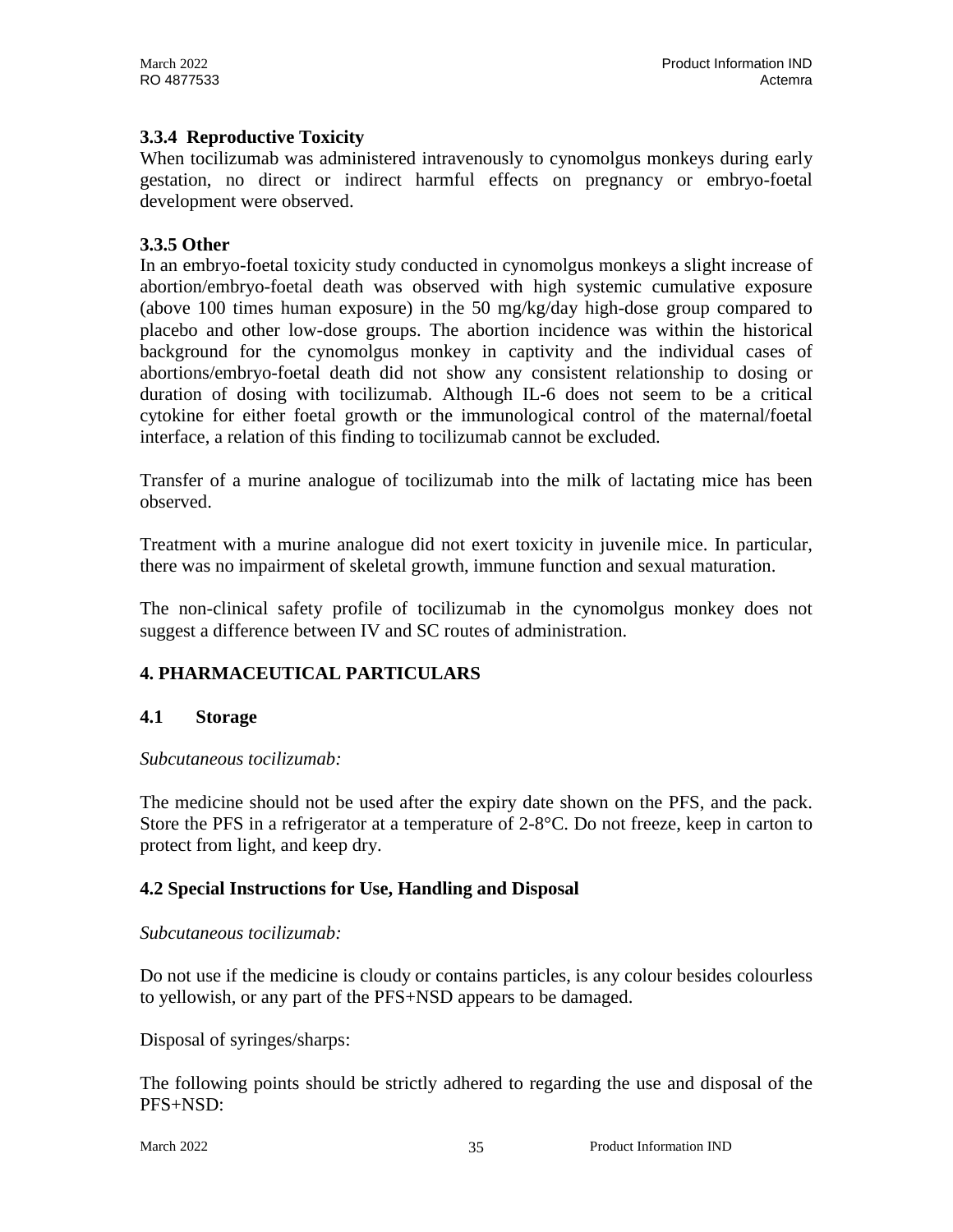- Syringes should never be reused.
- Place all used syringes into a sharps container (puncture-proof disposable container).
- Keep this container out of the reach of children.
- Placing used sharps containers in the household waste should be avoided.
- Dispose of the full container according to local requirements or as instructed by your healthcare provider.

For home use, patients should procure a puncture resistant container for the disposal of used syringes.

### *Disposal of unused/expired medicines*

The release of pharmaceuticals in the environment should be minimized. Medicines should not be disposed of via wastewater, and disposal through household waste should be avoided. Use established '*collection systems*' if available in your location.

### **4.3 Shelf Life**

24 months when stored at recommended storage conditions.

## **4.4 Pack Size**

| Presentation | Pack size |
|--------------|-----------|
| $PFS + NSD$  |           |
| PFS+NSD      |           |

## **4.5 Incompatibilities**

No text

## **5 DESCRIPTION**

Tocilizumab is a recombinant humanized anti-human interleukin 6 (IL-6) receptor monoclonal antibody of the immunoglobulin  $I_{\mathcal{B}}G1\kappa$  (gamma 1, kappa) subclass with a typical H2L2 polypeptide structure. Each light chain and heavy chain consists of 214 and 448 amino acids, respectively. The four polypeptide chains are linked intra and intermolecularly by disulfide bonds. Actemra has a molecular weight of approximately 148 kDa. The antibody is produced in mammalian (Chinese hamster ovary) cells.

#### *Subcutaneous Injection*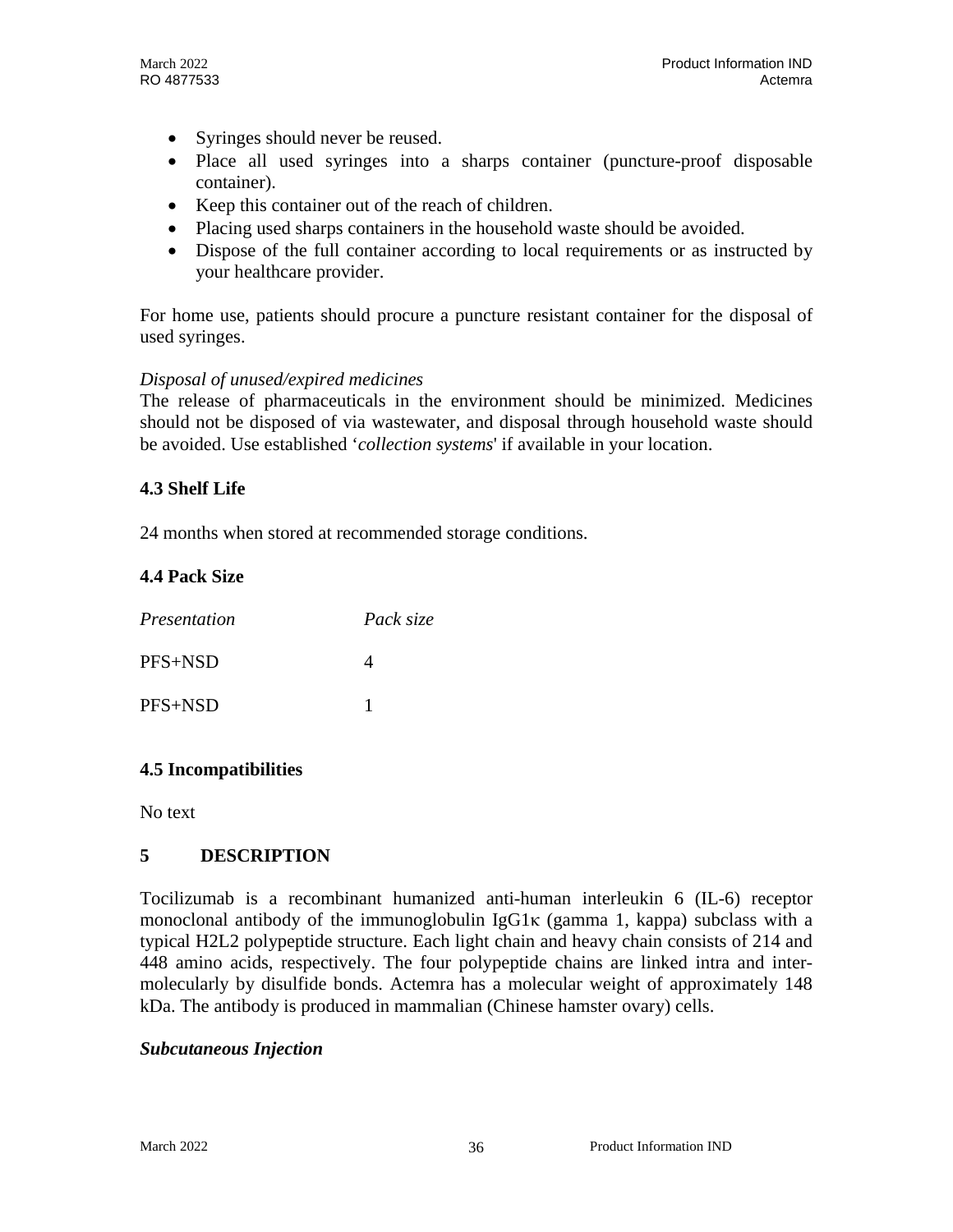Tocilizumab solution for subcutaneous (SC) injection is a yellowish, preservative free liquid supplied in a ready-to-use, single-use pre-filled syringe with needle safety device (PFS+NSD). Each 1mL prefilled syringe contains Tocilizumab 180 mg (162mg/0.9mL), Polysorbate 80 , L-arginine , L-arginine hydrochloride , L-methionine , L-histidine , Lhistidine hydrochloride monohydrate , and Water for Injection.

## **6 PATIENT COUNSELING INFORMATION**

## **Patient Counseling**

## **Infections**

Inform patients that Actemra may lower their resistance to infections. Instruct the patient of the importance of contacting their doctor immediately when symptoms suggesting infection appear in order to assure rapid evaluation and appropriate treatment.

## **Gastrointestinal Perforation**

Inform patients that some patients who have been treated with Actemra have had serious side effects in the stomach and intestines. Instruct the patient of the importance of contacting their doctor immediately when symptoms of severe, persistent abdominal pain appear to assure rapid evaluation and appropriate treatment.

## **Hypersensitivity and Serious Allergic Reactions**

Assess patient suitability for home use for subcutaneous injection. Inform patients that some patients who have been treated with Actemra have developed serious allergic reactions, including anaphylaxis.

Advise patients to seek immediate medical attention if they experience any symptom of serious allergic reactions.

## **Instruction on Injection Technique**

Perform the first injection under the supervision of a qualified healthcare professional. If a patient or caregiver is to administer subcutaneous Actemra, instruct him/her in injection techniques and assess his/her ability to inject subcutaneously to ensure proper administration of subcutaneous Actemra and the suitability for home use.

Prior to use, remove the prefilled syringe (PFS) from the refrigerator and allow to sit at room temperature outside of the carton for 30 minutes (PFS) out of the reach of children. Do not warm Actemra in any other way.

Advise patients to consult their healthcare provider if the full dose is not received.

A puncture-resistant container for disposal of needles, syringes should be used and should be kept out of the reach of children. Instruct patients or caregivers in the technique as well as proper needle, syringe and disposal, and caution against reuse of these items.

## **Pregnancy**